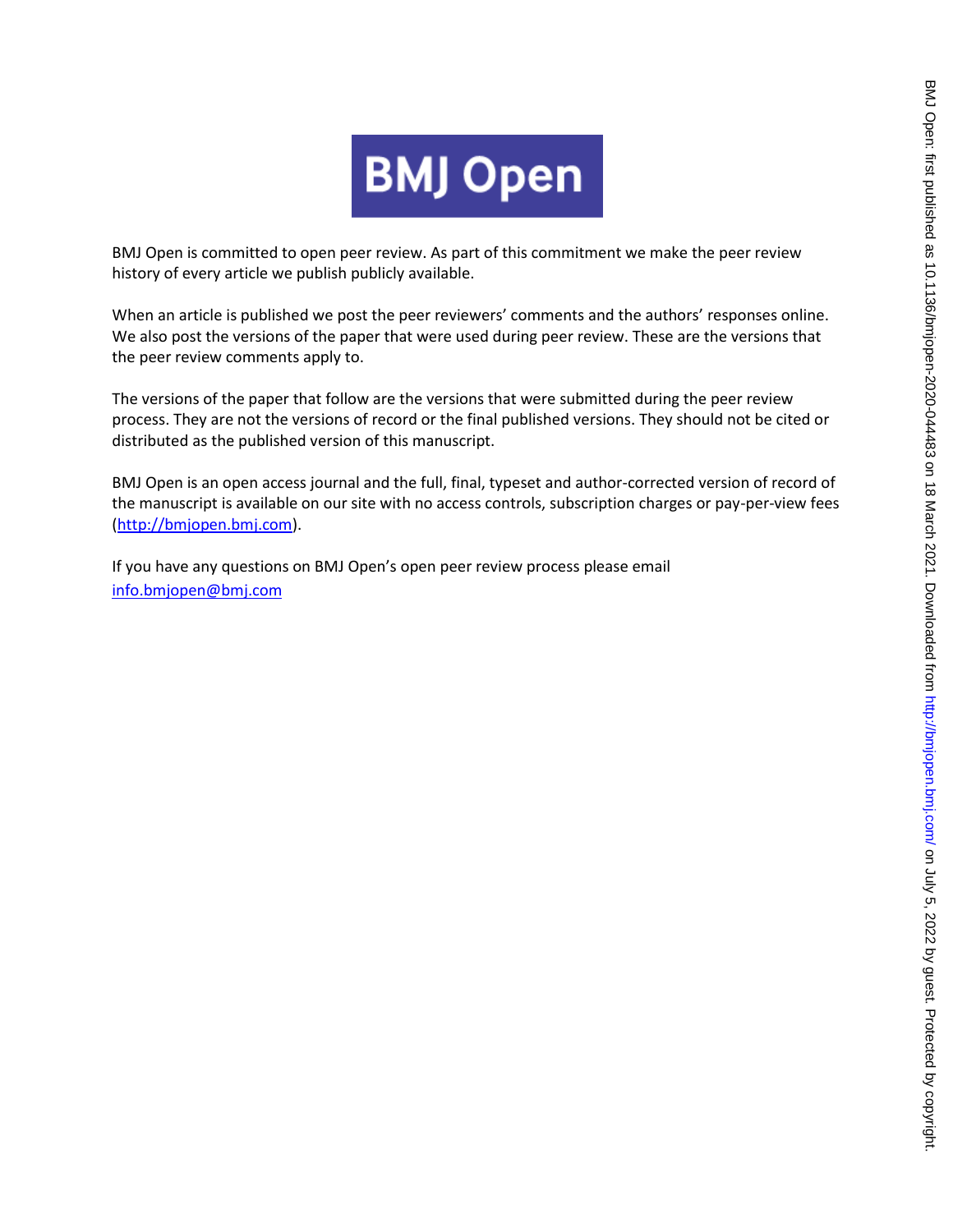BMJ Open

# **BMJ Open**

### **A randomized, open-label trial to assess the optimal treatment strategy in early diffuse cutaneous systemic sclerosis: the UPSIDE Study protocol**

| Journal:                         | BMJ Open                                                                                                                                                                                                                                                                                                                                                                                                                                                                                                                                                                                                                                                                                                                                                                                                                                                                                                                                                                                                                                                                                                                                                                                                                                                                                                                                                                                                                                                                                                                                                                                                                                                                                                                                                                                                                                                                                                                                                                                                                                                                                                                                                                                                               |
|----------------------------------|------------------------------------------------------------------------------------------------------------------------------------------------------------------------------------------------------------------------------------------------------------------------------------------------------------------------------------------------------------------------------------------------------------------------------------------------------------------------------------------------------------------------------------------------------------------------------------------------------------------------------------------------------------------------------------------------------------------------------------------------------------------------------------------------------------------------------------------------------------------------------------------------------------------------------------------------------------------------------------------------------------------------------------------------------------------------------------------------------------------------------------------------------------------------------------------------------------------------------------------------------------------------------------------------------------------------------------------------------------------------------------------------------------------------------------------------------------------------------------------------------------------------------------------------------------------------------------------------------------------------------------------------------------------------------------------------------------------------------------------------------------------------------------------------------------------------------------------------------------------------------------------------------------------------------------------------------------------------------------------------------------------------------------------------------------------------------------------------------------------------------------------------------------------------------------------------------------------------|
| Manuscript ID                    | bmjopen-2020-044483                                                                                                                                                                                                                                                                                                                                                                                                                                                                                                                                                                                                                                                                                                                                                                                                                                                                                                                                                                                                                                                                                                                                                                                                                                                                                                                                                                                                                                                                                                                                                                                                                                                                                                                                                                                                                                                                                                                                                                                                                                                                                                                                                                                                    |
| Article Type:                    | Protocol                                                                                                                                                                                                                                                                                                                                                                                                                                                                                                                                                                                                                                                                                                                                                                                                                                                                                                                                                                                                                                                                                                                                                                                                                                                                                                                                                                                                                                                                                                                                                                                                                                                                                                                                                                                                                                                                                                                                                                                                                                                                                                                                                                                                               |
| Date Submitted by the<br>Author: | 08-Sep-2020                                                                                                                                                                                                                                                                                                                                                                                                                                                                                                                                                                                                                                                                                                                                                                                                                                                                                                                                                                                                                                                                                                                                                                                                                                                                                                                                                                                                                                                                                                                                                                                                                                                                                                                                                                                                                                                                                                                                                                                                                                                                                                                                                                                                            |
| Complete List of Authors:        | Spierings, Julia; University Medical Center Utrecht Department of<br>Rheumatology and Clinical Immunology<br>van Rhenen, Anna; University Medical Centre Utrecht, Department of<br>Haematology<br>Welsing, Paco; University Medical Centre, Department of Rheumatology<br>and Clinical Immunology<br>Marijnissen, Anne; University Medical Center Utrecht Department of<br>Rheumatology and Clinical Immunology<br>De Langhe, Ellen; University Hospital Leuven, Department of<br>Rheumatology<br>Del Papa, Nicoletta; ASST Pini-CTO, Department of Rheumatology<br>Dierickx, Daan; University Hospital Leuven, Department of Haematology<br>Gheorghe, Karina; Karolinska University Hospital and Karolinska<br>Institutet, Div. of Rheumatology, Department of Medicine<br>Henes, Joerg; University Hospital Tübingen, Department for Internal<br>Medicine (Oncology, Haematology, Rheumatology and Immunology)<br>Hesselstrand, R.; Lund University, Skane University Hospital,<br>Department of Clinical Sciences Lund, Rheumatology<br>Kerre, Tessa; University Hospital Ghent, Department of Haematology<br>Ljungman, P; Karolinska University Hospital and Karolinska Institutet,<br>Department of Cellular Therapy and Allogeneic Stem Cell<br>Transplantation, Div. of Hematology Department of Medicine Huddinge<br>van de Loosdrecht, Arjan; Amsterdam UMC, location VUmc, Department<br>of Haematology<br>Marijt, Erik; Leiden University Medical Center, Department of<br>Haematology<br>Mayer, Miro; University Hospital Centre Zagreb, Department of Clinical<br>Immunology and Rheumatology<br>Schmalzing, Marc; University Hospital Wurzburg, Department of Internal<br>Medicine, Rheumatology and Clinical Immunology<br>Schroers, Roland; Ruhr University of Bochum Faculty of Medicine,<br>Department of Medicine, Haematology and Oncology<br>Smith, Vanessa; Department of Internal Medicine, Ghent University;<br>Department of Rheumatology, Ghent University Hospital;, Unit for<br>Molecular Immunology and Inflammation, VIB Inflammation Research<br>Center (IRC)<br>Voll, Reinhard; University Hospital Freiburg, Department of<br>Rheumatology<br>Vonk, Madelon; Radboudumc, Rheumatology |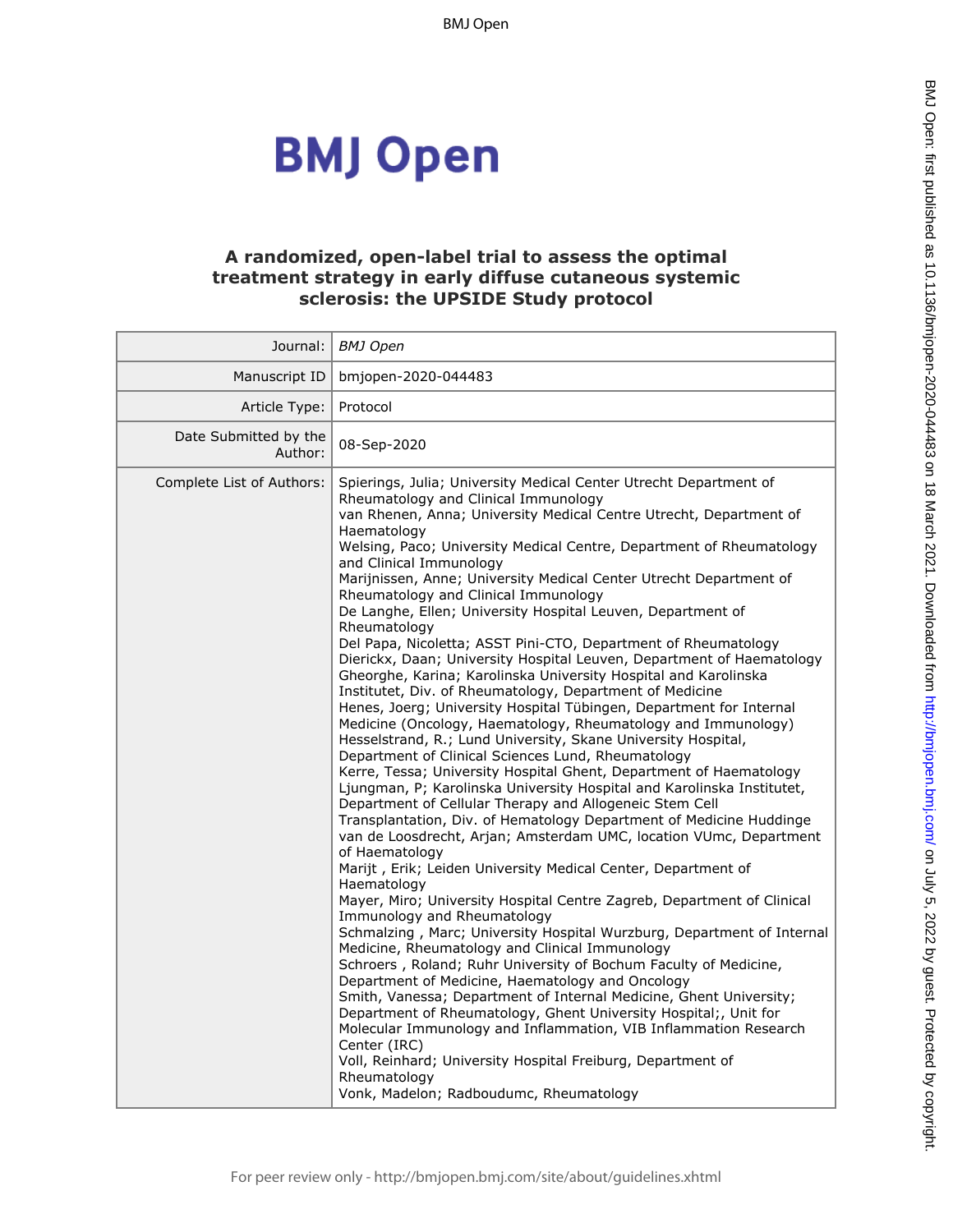$\mathbf{1}$ 

|           | Voskuyl, Alexandre; Amsterdam Rheumatology and Immunology Center,<br>location VUmc<br>de Vries-Bouwstra, Jeska; Leiden University Medical Center,<br>Rheumatology<br>Walker, Ulrich A.; University Hospital Basel, Department of<br>Rheumatology<br>Wuttge, Dirk; Lund University, Skane University Hospital, Department of<br>Clinical Sciences Lund, Rheumatology<br>van Laar, Jacob; University Medical Center Utrecht, Rheumatology and<br>Clinical Immunology |
|-----------|--------------------------------------------------------------------------------------------------------------------------------------------------------------------------------------------------------------------------------------------------------------------------------------------------------------------------------------------------------------------------------------------------------------------------------------------------------------------|
| Keywords: | Bone marrow transplantation < HAEMATOLOGY, RHEUMATOLOGY,<br>Clinical trials < THERAPEUTICS, IMMUNOLOGY, TRANSPLANT MEDICINE                                                                                                                                                                                                                                                                                                                                        |
|           |                                                                                                                                                                                                                                                                                                                                                                                                                                                                    |
|           | <b>SCHOLARONE™</b><br>Manuscripts                                                                                                                                                                                                                                                                                                                                                                                                                                  |
|           |                                                                                                                                                                                                                                                                                                                                                                                                                                                                    |
|           |                                                                                                                                                                                                                                                                                                                                                                                                                                                                    |
|           |                                                                                                                                                                                                                                                                                                                                                                                                                                                                    |
|           |                                                                                                                                                                                                                                                                                                                                                                                                                                                                    |
|           |                                                                                                                                                                                                                                                                                                                                                                                                                                                                    |
|           |                                                                                                                                                                                                                                                                                                                                                                                                                                                                    |
|           |                                                                                                                                                                                                                                                                                                                                                                                                                                                                    |
|           |                                                                                                                                                                                                                                                                                                                                                                                                                                                                    |
|           |                                                                                                                                                                                                                                                                                                                                                                                                                                                                    |
|           | For peer review only - http://bmjopen.bmj.com/site/about/guidelines.xhtml                                                                                                                                                                                                                                                                                                                                                                                          |

BMJ Septimals on July 5, 2022 by guest. Publishight. During also as 10.21 this comograph of 10.2021. Downloaded from the intersed as 10.12136/birabd by copyright. Published as 10.1136/birabd by 10.2021. Downloaded from Def

BMJ Open: first published as 10.1136/bmjopen-2020-044483 on 18 March 2021. Downloaded from http://bmjopen.bmj.com/ on July 5, 2022 by guest. Protected by copyright.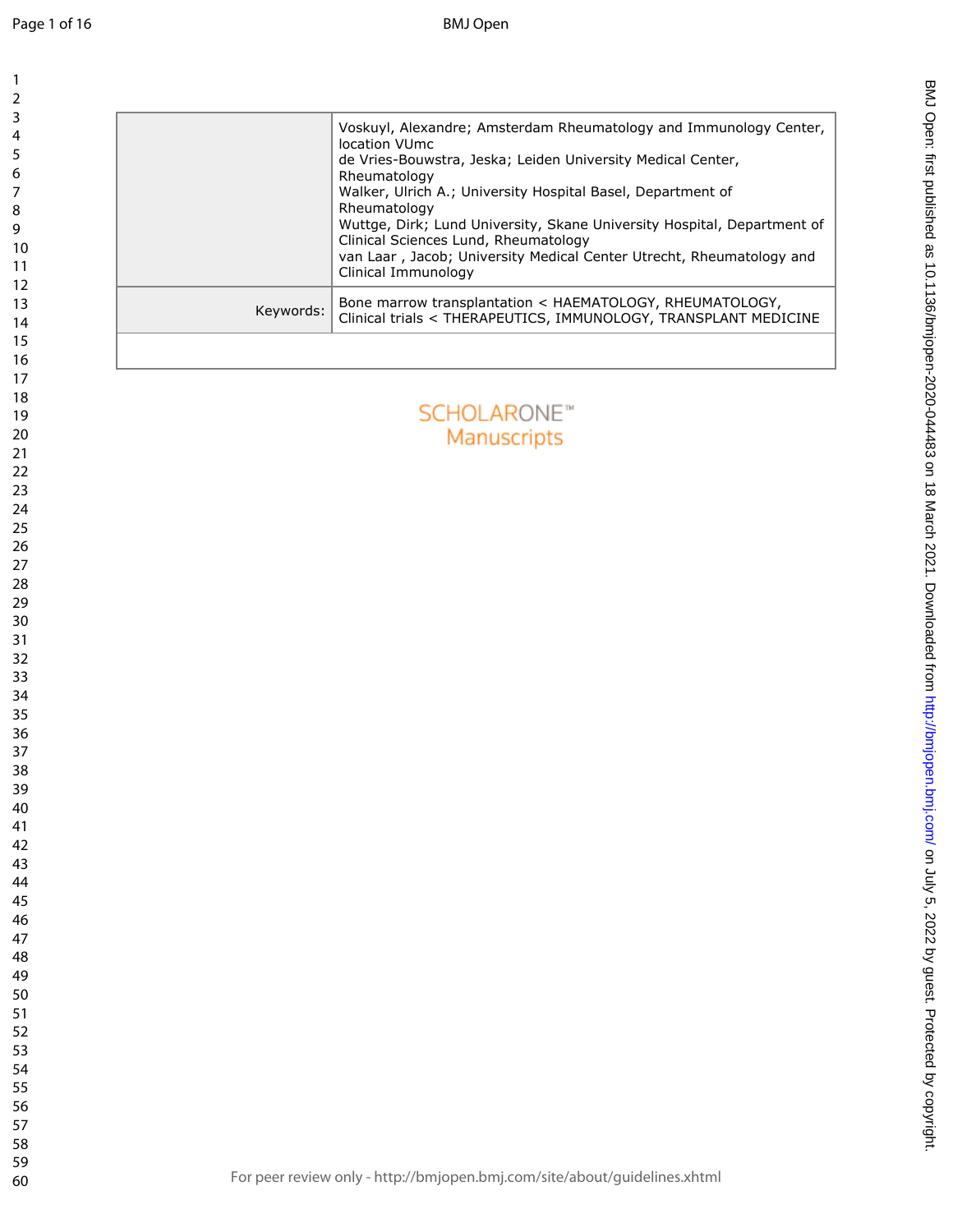

*I*, the Submitting Author has the right to grant and does grant on behalf of all authors of the Work (as defined *in the below author licence), an exclusive licence and/or a non-exclusive licence for contributions from authors who are: i) UK Crown employees; ii) where BMJ has agreed a CC-BY licence shall apply, and/or iii) in accordance with the terms applicable for US Federal Government officers or employees acting as part of their official duties; on a worldwide, perpetual, irrevocable, royalty-free basis to BMJ Publishing Group Ltd ("BMJ") its licensees and where the relevant Journal is co-owned by BMJ to the co-owners of the Journal, to publish the*  Work in this journal and any other BMJ products and to exploit all rights, as set out in our *[licence](https://authors.bmj.com/wp-content/uploads/2018/11/BMJ_Journals_Combined_Author_Licence_2018.pdf)*.

*The Submitting Author accepts and understands that any supply made under these terms is made by BMJ to the Submitting Author unless you are acting as an employee on behalf of your employer or a postgraduate student of an affiliated institution which is paying any applicable article publishing charge ("APC") for Open Access articles. Where the Submitting Author wishes to make the Work available on an Open Access basis (and intends to pay the relevant APC), the terms of reuse of such Open Access shall be governed by a Creative Commons licence – details of these licences and which Creative Commons licence will apply to this Work are set out in our licence referred to above.* 

*Other than as permitted in any relevant BMJ Author's Self Archiving Policies, I confirm this Work has not been accepted for publication elsewhere, is not being considered for publication elsewhere and does not duplicate material already published. I confirm all authors consent to publication of this Work and authorise the granting of this licence.*

For Prince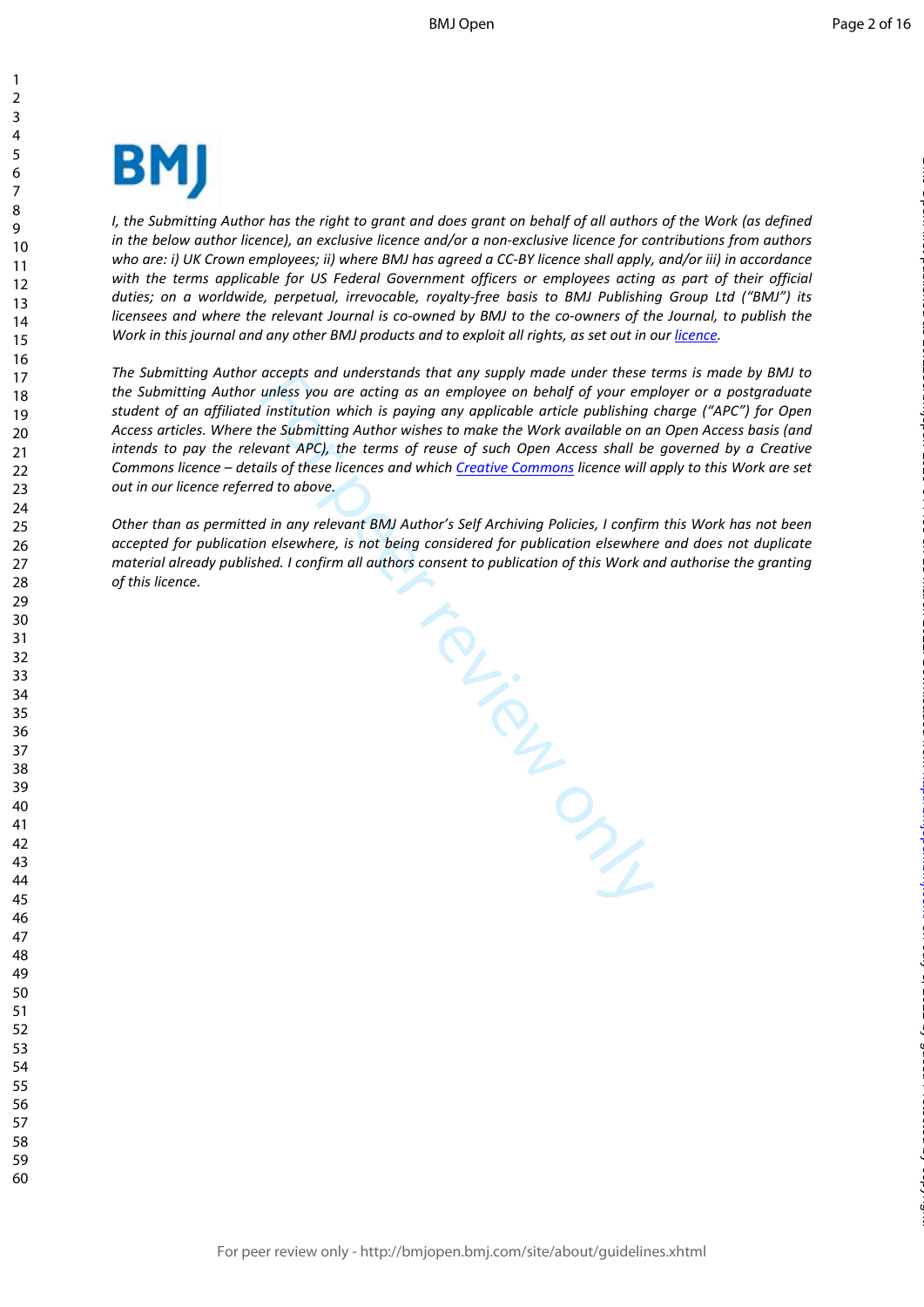$\mathbf{1}$  $\overline{2}$  $\overline{3}$  $\overline{4}$ 5 6  $\overline{7}$ 8  $\mathsf{Q}$ 

1

on July 5, 2022 by guest. Protected by copyright. <http://bmjopen.bmj.com/> BMJ Open: first published as 10.1136/bmjopen-2020-044483 on 18 March 2021. Downloaded from

**A randomized, open-label trial to assess the optimal treatment strategy in early diffuse cutaneous systemic sclerosis: the UPSIDE Study protocol**

J.Spierings1, A. van Rhenen2, P.M.J. Welsing1, A.C.A. Marijnissen1, E. De Langhe3, N. Del Papa4, D. Dierickx5, K.R. Gheorghe6, J. Henes7, R. Hesselstrand8, T. Kerre9, P. Ljungman10, A.A. van de Loosdrecht11, W.A.F. Marijt11, M. Mayer12, M. Schmalzing13, R. Schroers14, V. Smith15, R.E. Voll16, M.C. Vonk17, A.E.Voskuyl18, J.K. de Vries-Bouwstra19, U.A. Walker20, D.M. Wuttge8, J.M. van Laar1

- 1. Department of Rheumatology and Clinical Immunology, University Medical Centre Utrecht, The **Netherlands**
- 2. Department of Haematology, University Medical Centre Utrecht, The Netherlands
- 3. Department of Rheumatology, University Hospital Leuven, Belgium
- 4. Department of Rheumatology, ASST Pini-CTO, Milano, Italy
- 5. Department of Haematology, University Hospital Leuven, Belgium
- 6. Department of Rheumatology, Karolinska University Hospital Stockholm, Div. of Rheumatology, Department of Medicine, Karolinska Institutet, Stockholm, Sweden
- 7. Department for Internal Medicine (Oncology, Haematology, Rheumatology and Immunology), University Hospital Tübingen, Tübingen, Germany
- 8. Lund University, Skane University Hospital, Department of Clinical Sciences Lund, Rheumatology, Lund, Sweden
- 9. Department of Haematology, Ghent University Hospital, Belgium
- eumatology and Clinical Immunology, University Medical eematology, University Medical Centre Utrecht, The Nether<br>eumatology, University Hospital Leuven, Belgium<br>eumatology, ASST Pini-CTO, Milano, Italy<br>ematology, ASST Pini 10. Department of Cellular Therapy and Allogeneic Stem Cell Transplantation Karolinska University Hospital, Div. of Haematology Department of Medicine Huddinge, Karolinska Institutet, Stockholm, Sweden
- 11. Department of Haematology, Amsterdam UMC, location VUmc, Amsterdam, The Netherlands
- 12. Department of Haematology, University Medical Centre Leiden, The Netherlands
- 13. Department of Clinical Immunology and Rheumatology, University Hospital Zagreb, Croatia
- 14. Department of Internal Medicine, Rheumatology and Clinical Immunology, University Hospital Würzburg, Würzburg, Germany.
- 15. Department of Medicine, Haematology and Oncology, Ruhr-University of Bochum, Bochum, **Germany**
- 16. Department of Internal Medicine, Ghent University, Department of Rheumatology, Ghent University Hospital; Unit for Molecular Immunology and Inflammation, VIB Inflammation Research Center (IRC), Ghent, Belgium
- 17. Department of Rheumatology, Medical Center University of Freiburg, Faculty of Medicine, University of Freiburg, Freiburg Germany
- 18. Department of Rheumatology, Radboudumc Nijmegen, The Netherlands
- 19. Department of Rheumatology and Immunology , Amsterdam UMC, location VUmc, Amsterdam, The Netherlands
- 20. Department of Rheumatology, Leiden University Medical Centre, The Netherlands
- 21. Department of Rheumatology, University Hospital Basel, Switzerland

**Corresponding author:** Drs. J. Spierings, Department of Rheumatology and Clinical Immunology, University Medical Centre Utrecht, Utrecht, the Netherlands. Heidelberglaan 100, 3584CX, Utrecht, The Netherlands. [J.Spierings@umcutrecht.nl](mailto:J.Spierings@umcutrecht.nl)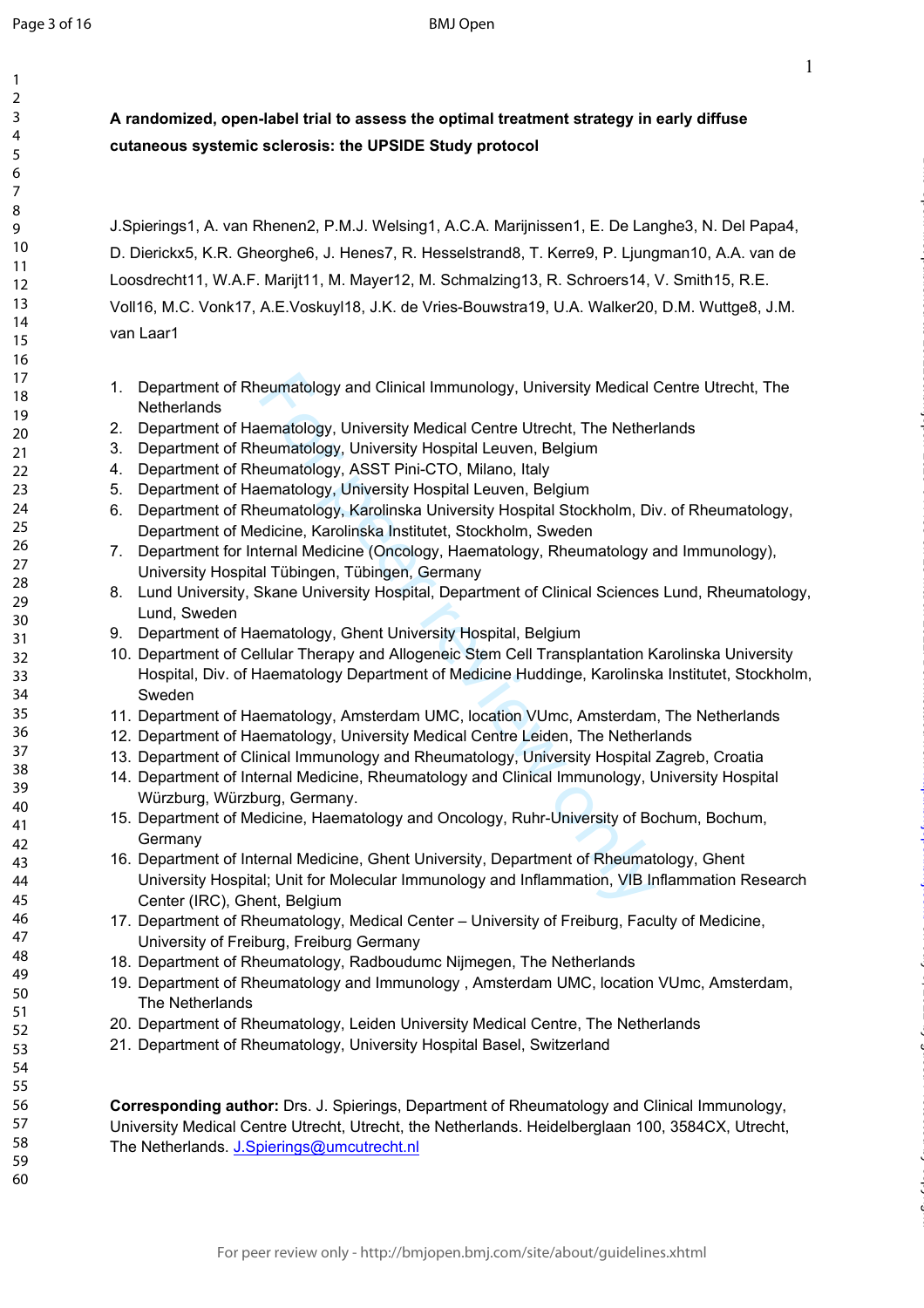## **Abstract**

herefore, we propose this randomized trial aiming to deter<br>early dcSSc by comparing two strategies used in standard<br>sus B. immunosuppressive therapy (intravenous cyclopho<br>ycophenolate mofetil) with rescue HSCT in case of t **Introduction:** Systemic sclerosis (SSc) is a chronic, autoimmune connective tissue disease associated with high morbidity and mortality, especially in diffuse cutaneous SSc (dcSSc). Currently there are several treatments available in early dcSSc that aim to change the disease course, including immunosuppressive agents and autologous hematopoietic stem cell transplantation (HSCT). HSCT has been adopted in international guidelines and is offered in current clinical care. However, optimal timing and patient selection for HSCT is still unclear. In particular, it is unclear whether HSCT should be positioned as upfront therapy or rescue treatment for patients refractory to immunosuppressive therapy. We hypothesise that upfront HSCT is superior and results in lower toxicity and lower longterm medical costs. Therefore, we propose this randomized trial aiming to determine the optimal treatment strategy for early dcSSc by comparing two strategies used in standard care: A. upfront autologous HSCT versus B. immunosuppressive therapy (intravenous cyclophosphamide pulse therapy followed by mycophenolate mofetil) with rescue HSCT in case of treatment failure. **Methods and analysis:** The UPSIDE (Upfront autologous hematopoietic Stem cell transplantation versus Immunosuppressive medication in early DiffusE cutaneous systemic sclerosis) study is a multicentre, randomized, open label, controlled trial. In total, 120 patients with early dcSSc will be randomized. The primary outcome is event free survival at two years after randomisation. Secondary outcomes include serious adverse events, functional status, and health related quality of life. We will also evaluate changes in nailfold capillaroscopy pattern, pulmonary function, cardiac MR and High Resolution-CT of the chest. Follow-up visits will be scheduled 3-monthly for 2 years and annually in the following 3 years.

**Ethics and dissemination** The study was approved by the Dutch Central Committee on Research Concerning Human Subjects (NL72607.041.20). The results will be disseminated through patient associations and conventional scientific channels.

**Trial registration number**; NCT04464434, trial NL 8720

 $\mathbf{1}$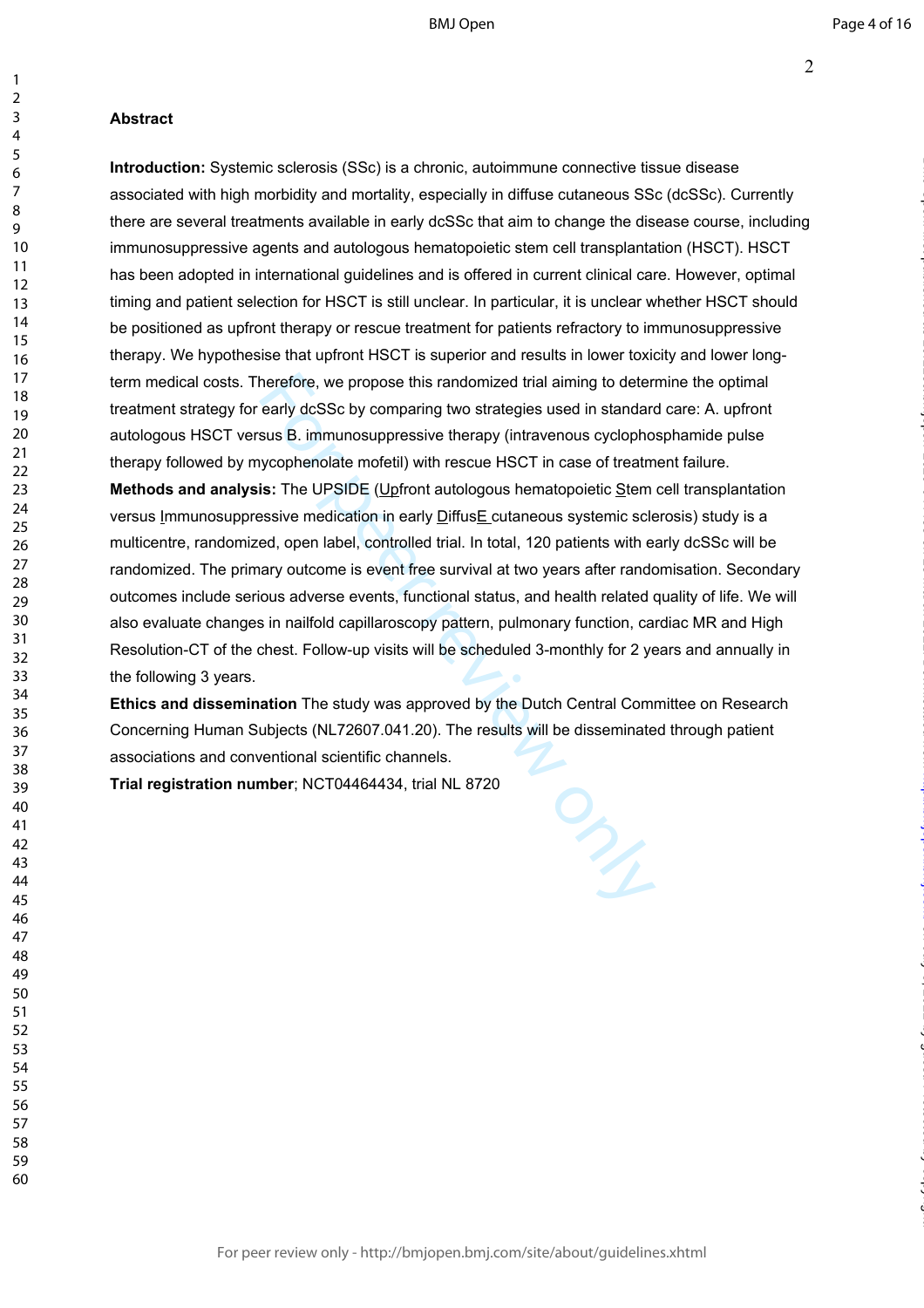$\mathbf{1}$  $\overline{2}$  $\overline{3}$  $\overline{4}$ 5 6  $\overline{7}$ 8 q

### **Strengths and limitations of this study**

- This study is a multicentre, randomized, controlled and open-label trial aiming to determine whether upfront autologous stem cell transplantation (HSCT) is superior to standard immunosuppressive treatment (with rescue HSCT for those who progress), in early diffuse cutaneous systemic sclerosis (dcSSc).
- Event free survival is the primary outcome measure and is defined as the time in days from randomisation until death due to any cause or the development of persistent major organ failure (heart, lung, or kidney).
- This clinical trial has the potential to change clinical practice in early dcSSc worldwide

### **Introduction**

Sc) is a debilitating and incurable autoimmune connective<br>de vasculopathy, fibrosis and inflammation of skin and inte<br>ase course are very heterogenous. In the diffuse cutaneou<br>ralized skin thickening and often multiorgan i Systemic sclerosis (SSc) is a debilitating and incurable autoimmune connective tissue disease. Clinical features include vasculopathy, fibrosis and inflammation of skin and internal organs [1]. Presentation and disease course are very heterogenous. In the diffuse cutaneous subset of SSc (dcSSc) there is generalized skin thickening and often multiorgan involvement [2–4]. Due to its progressive character, the median 5 and 12-year mortality for dcSSc is ~25% and 70% respectively [5,6]. To prevent progression and death in SSc patients, it is key to identify individuals at risk at an early stage of the disease and initiate immunomodulating treatment. Methotrexate, mycophenolate mofetil and cyclophosphamide are commonly used in dcSSc, dependent on the organ system involved.

In three randomized controlled trials (RCT) in dcSSc, treatment with autologous hematopoietic stem cell transplantation (HSCT) improved survival, quality of life, skin fibrosis and prevented disease progression in dcSSc patients, when compared to cyclophosphamide pulse therapy [7–9]. Additionally, three systematic reviews were published on the efficacy and safety of HSCT in SSc.[10–12] In all reviews it was concluded that HSCT provided a survival benefit, improved skin involvement and stabilized pulmonary function compared to intravenous cyclophosphamide for 12 months. Heterogeneity between studies, however, prevented meta-analysis, yet a trend towards better outcome was observed in patients with a shorter disease duration prior to HSCT. HSCT has since been implemented in (inter)national treatment guidelines for SSc, made its way into regular clinical care and is reimbursed in several European countries [13,14]. However, recommendations regarding the optimal use and especially the preferred timing of HSCT and the efficacy of other therapies in the course of dcSSc are lacking. Particularly, it is unclear whether HSCT should be positioned as upfront or as rescue treatment for patients not responding to immunosuppressive therapy such as MMF or intravenous pulse CYC.

HSCT as upfront treatment might result in better outcomes, because the disease process is effectively targeted early in the disease at a time when there is less irreversible organ damage. On the other hand, HSCT is a treatment associated with a higher risk of adverse events compared to other treatments, as it is associated with a treatment related mortality of approximately 10% [8,15].

on July 5, 2022 by guest. Protected by copyright. <http://bmjopen.bmj.com/> BMJ Open: first published as 10.1136/bmjopen-2020-044483 on 18 March 2021. Downloaded from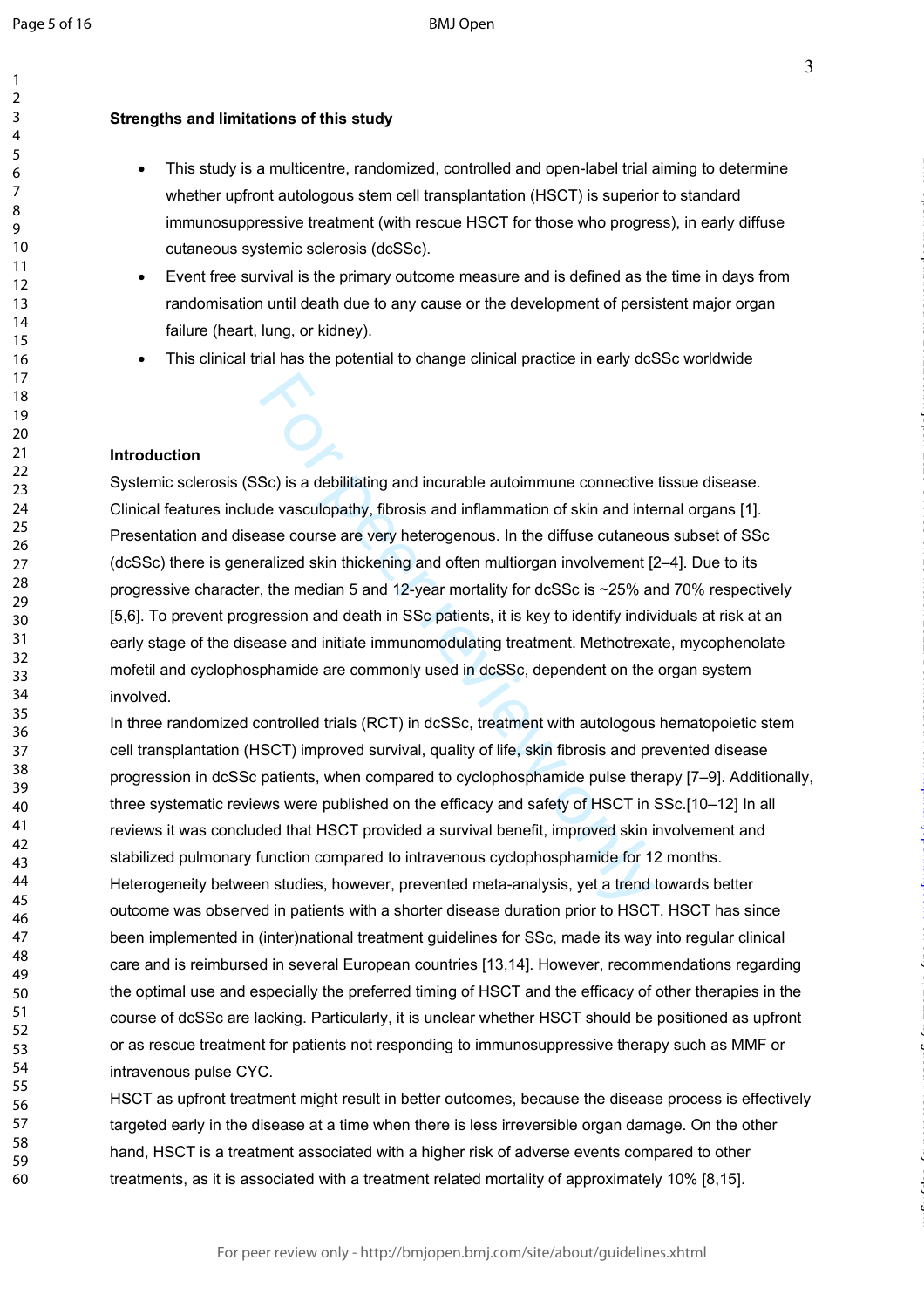BMJ Open

on July 5, 2022 by guest. Protected by copyright. <http://bmjopen.bmj.com/> BMJ Open: first published as 10.1136/bmjopen-2020-044483 on 18 March 2021. Downloaded from

However, there might be fewer transplant related adverse events due to the better health status of patients and limited immunosuppressive premedication if HSCT is commenced early, compared to the patients that need rescue HSCT after months or even years of other immunocompromising agents. So, in order to determine the optimal treatment strategy in early dcSSc, further investigation is needed.

This manuscript describes the protocol of the UPSIDE study (Upfront autologous hematopoietic Stem cell transplantation versus Immunosuppressive medication in early DiffusE cutaneous systemic sclerosis). The UPSIDE study is a multicentre randomized open-label controlled trial that aims to compare two treatment strategies used in standard care of adult patients with early dcSSc: upfront autologous HSCT versus intravenous cyclophosphamide pulse therapy followed by oral mycophenolate mofetil and rescue HSCT in case of treatment failure. Efficacy, safety, survival and cost-effectiveness will be evaluated.

### **Aims and objectives**

123456789

 $\mathbf{1}$  $\overline{2}$  $\overline{3}$  $\overline{4}$ 5 6  $\overline{7}$ 8  $\mathsf{o}$ 

il and rescue HSCT in case of treatment failure. Efficacy, s<br>be evaluated.<br>This to investigate the optimal timing of HSCT in early dcSS<br>the effect of HSCT as upfront therapy compared with that<br>in case of failure, with resp The UPSIDE study aims to investigate the optimal timing of HSCT in early dcSSc by comparing two treatment strategies: the effect of HSCT as upfront therapy compared with that of immunosuppressive medication and HSCT in case of failure, with respect to (event-free) survival and prevention of major organ failure, safety and the impact on skin thickening, visceral involvement, functional status, and quality of life.

Secondary goals are to evaluate (in both treatment arms) whether disease activity correlates with immunological parameters, including immunopathology of skin, immune reconstitution, and autoantibodies. Cost-effectiveness of both therapeutic options and factors associated with response to treatment will also be examined.

### **Methods and analysis**

### *Study design and setting*

The UPSIDE study is a randomized controlled, multicentre, open-label trial. SSc is a rare condition and stem cell mobilisation after intravenous cyclophosphamide administration and HSCT are treatments only performed in experienced tertiary treatment centres. Therefore, national, and international collaboration is of key importance to include the necessary number of patients. Participants will be recruited from fourteen participating centres from The Netherlands, Belgium, Germany, Italy, Sweden, Switzerland, and Croatia (table 1). Multidisciplinary expert teams in the field of SSc and HSCT are involved in each centre.

### *Study population and eligibility criteria*

We will include 120 patients with early dcSSc who fulfil the inclusion criteria (table 2). These criteria are designed to select patients in an early stage of the disease, but at high risk of disease progression and subsequent death. We anticipate the accrual time will be 4 years. Baseline assessment prior to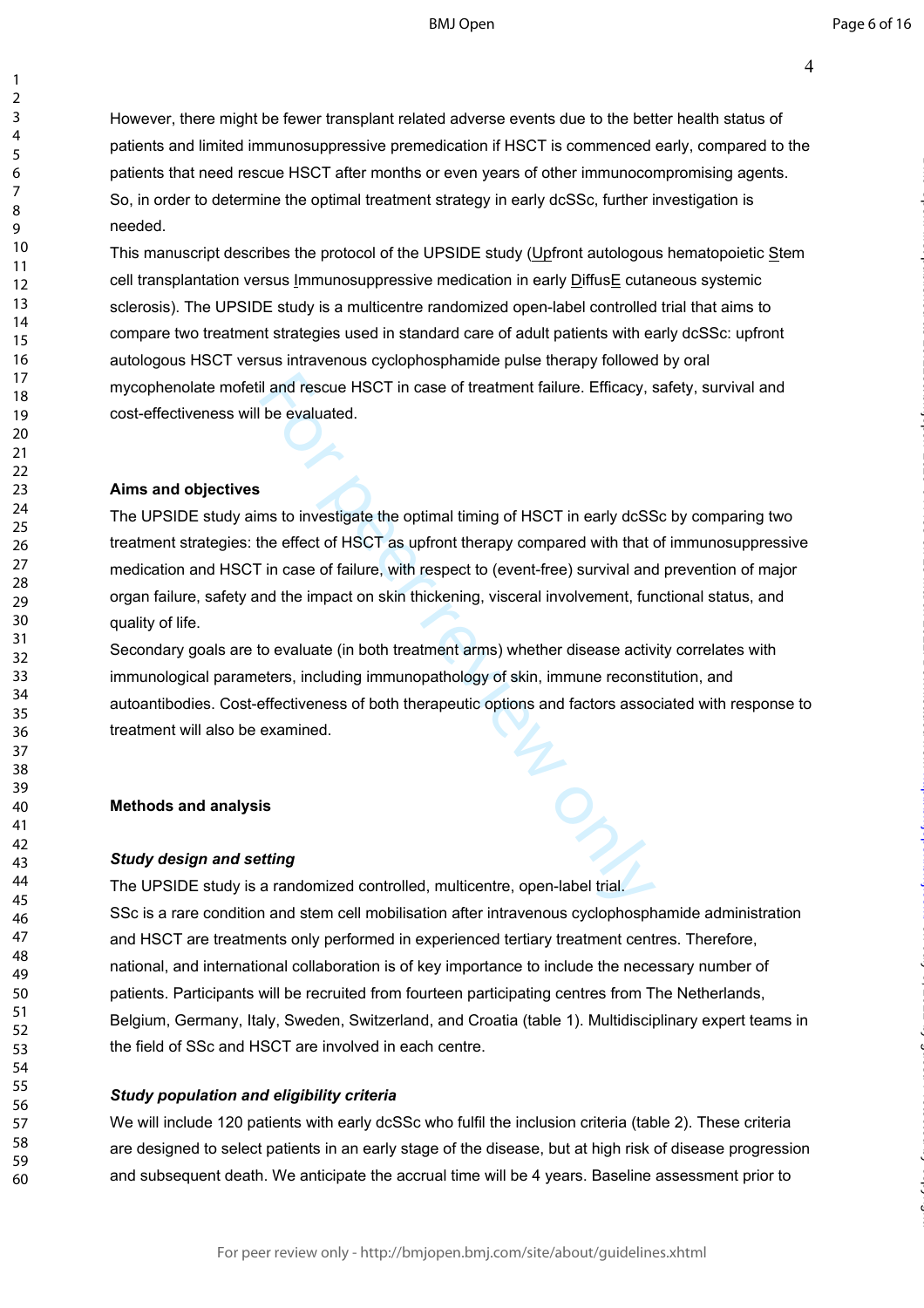$\mathbf{1}$  $\overline{2}$  $\overline{3}$  $\overline{4}$ 5 6  $\overline{7}$ 8  $\mathsf{o}$ 

5

on July 5, 2022 by guest. Protected by copyright. <http://bmjopen.bmj.com/> BMJ Open: first published as 10.1136/bmjopen-2020-044483 on 18 March 2021. Downloaded from

randomisation includes complete blood count, liver function, kidney function, urine portion analysis, viral serology tests, 12-lead ECG, cardiac ultrasound, cardiac MRI, right heart catheterization, lung HR-CT and pulmonary function tests.

### *Randomisation*

Eligible patients who provided informed consent will be randomised 1:1 (variable block randomisation) using the validated algorithm within Castor, the Electronic Data Capture program used for the study. Blocks of 2, 4, or 6 patients will be randomly and blindly assigned, stratified by participating centre. The two treatment are: strategy arm A: upfront high dose non-myeloablative autologous HSCT or strategy arm B: intravenous pulse therapy with cyclophosphamide followed by at least 12 months oral mycophenolate mofetil daily and thereafter HSCT as rescue option. The treatment allocation will be coordinated by the principal investigator of the study site. The investigators and participants are not blinded to treatment allocation.

### *Interventions*

### A. Upfront autologous HSCT

Autologous, non-myeloablative HSCT comprises the following consecutive steps:

*a. Mobilisation:* PBSCs will be mobilised using a regimen consisting of infusion of cyclophosphamide 2g/m<sup>2</sup> for 1 day. Hyperhydration, alkalinisation of the urine and Mesna will be given in order to prevent haemorrhagic cystitis. The patients will receive filgrastim (G-CSF) 5 μg/kg/day subcutaneously once or twice a day for 5 days (or more when necessary), according to local practice.

il daily and thereafter HSCT as rescue option. The treatmoroid investigator of the study site. The investigators and llocation.<br>
HSCT<br>
cablative HSCT comprises the following consecutive steps<br>
s will be mobilised using a *b. Leukapheresis:* Start of leukapheresis is required at a CD34+ cell count of ≥10-20/μL, according to local practice. This is expected to occur on day 5 or 6 of filgrastim treatment. Leukaphereses will be performed with the goal to obtain at least  $6 \times 10^6$  CD34+ cells per kilogram body weight. The primary goal is to obtain a target dose of 6 x 10<sup>6</sup> CD34+ cells/kg, but a minimum of 2 x 10<sup>6</sup> CD34+ cells/kg after CD34+selection. The apheresis product will be  $4-5^{\log}$  T cell depleted. The CD34+ selected cells will be cryopreserved and stored in liquid nitrogen until reinfusion. In case of mobilisation failure, the patient will be treated with daily s.c. filgrastim 20 μg/kg,

*c. Prior to conditioning:* Echocardiography should be repeated prior to conditioning to evaluate possible subclinical cardiac toxicity caused by cyclophosphamide administered during mobilisation. Conditioning can be initiated if LVEF > 45% or has not decreased with >15% compared to premobilisation, and there are no uncontrolled arrhythmias [16].

*d. Conditioning:* Conditioning is to be initiated preferably within 6 weeks after successful harvest. The conditioning regimen consists of cyclophosphamide 50 mg/kg/day intravenously for 4 consecutive days (total 200 mg/kg) and rabbit antithymocyte globulin (rbATG, Thymoglobulin®). The first dose of cyclophosphamide will be given on day -5 (day 0 = day of infusion of PBSC). Hyperhydration, alkalinisation of the urine and Mesna will be given in order to prevent haemorrhagic cystitis. A total dose of 7.5 mg/kg intravenous rbATG will be administered over three days. Intravenous methylprednisolone 2 mg/kg will be given on the days ATG will be administered, to improve tolerability of the ATG.

*e. Peripheral stem cell infusion:* The interval between the last dose of cyclophosphamide and infusion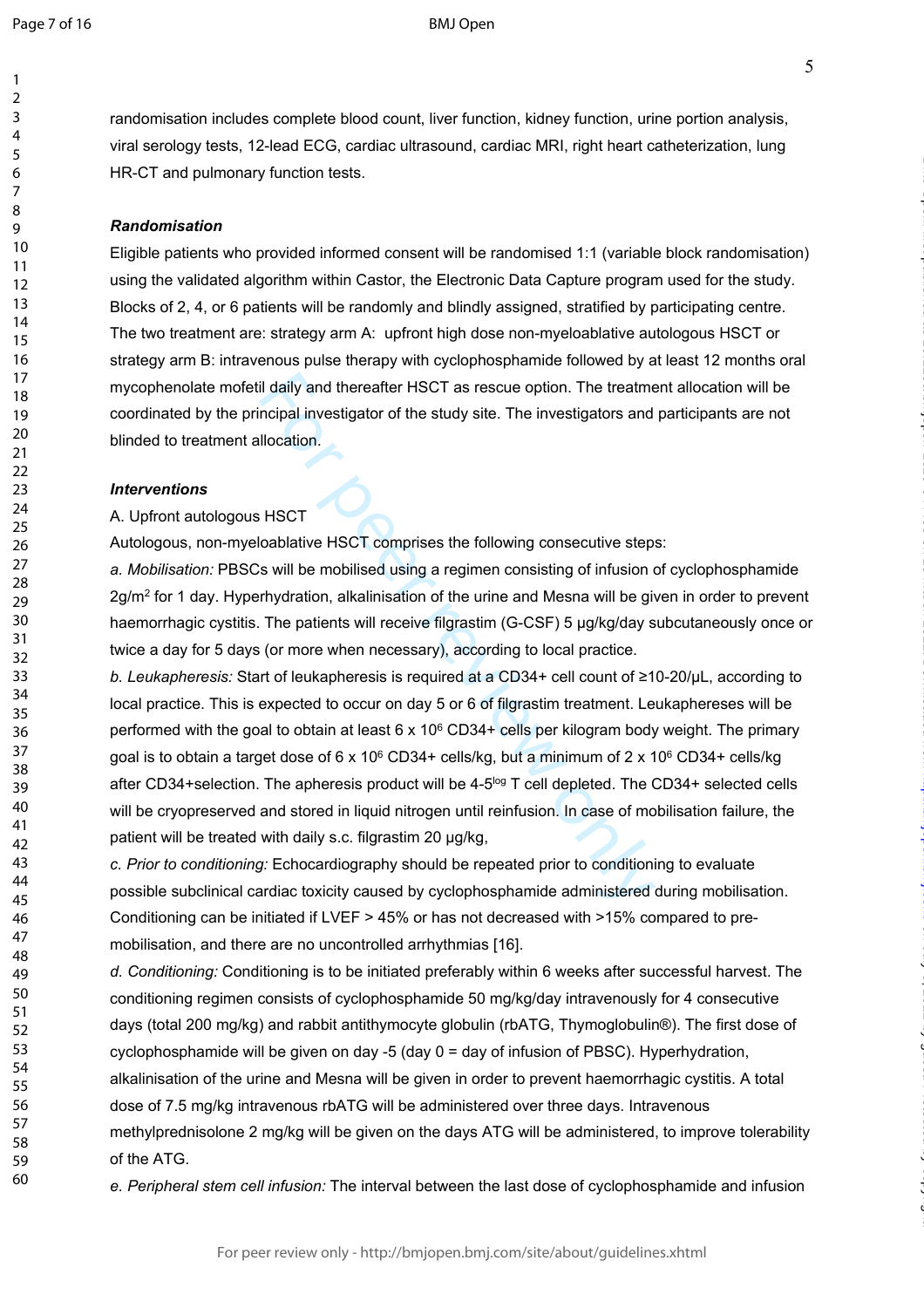6

of the graft will be at least 48 hours. On day 0, CD34+-selected stem cells are thawed and infused according to local standard operating procedures. The number of CD34+ cells to be reinfused should be  $\geq 2.0 \times 10^6$ /kg, residual T cell content is targeted at  $\leq 1.0 \times 10^5$  T cells/kg, calculated before freezing [17]. Exceptional release according to local practice is allowed and will be registered in the eCRF.

Arm B. Cyclophosphamide followed by mycophenolate mofetil and HSCT as rescue option Immunosuppressive therapy in arm B consists of 12 monthly intravenous pulses of cyclophosphamide 750 mg/m2 (= 9 g/m<sup>2</sup> cumulative) followed by at least 12 months of oral mycophenolate mofetil daily (3 grams as maximum daily dosage) or mycophenolic acid (up to 2.160 grams daily), according to local practice. Hyperhydration, alkalinisation of urine and Mesna is recommended during the 12 monthly intravenous pulses cyclophosphamide, and will be given according to local protocols in order to prevent haemorrhagic cystitis.

### *Supportive Care*

clophosphamide, and will be given according to local proton cystitis.<br>
Secretive cystitis.<br>
For expective and anti-emetic agents will be taken according to local stand<br>
and anti-emetic agents will be taken according to loc Supportive care measures, including prophylactic or therapeutic antibiotics, anti-viral or anti-fungal agents, transfusions, and anti-emetic agents will be taken according to local standard operating procedures for such patients. In case of HSCT, particular attention will be paid to the risk of EBV and CMV-reactivation. EBV and CMV-load will be monitored by PCR, weekly in the first three months following the transplantation, then monthly for the next 9 months. In case of reactivation, the patient will be treated according to standard of care guidelines.

Initiation of an ACE-inhibitor prior to HSCT is strongly recommended (i.e. enalapril 5mg once daily) to prevent scleroderma renal crisis based on the clinical experience from the ASTIS-trial [8].

### *Study outline*

An overview of the study outline is shown in Figure 1 (study flow diagram). After randomisation, concurrent immunosuppressive therapy will be discontinued. Glucocorticoids may be continued at the lowest possible dose. Either treatment is to be initiated within six weeks after randomisation, i.e. mobilisation in patients randomised to Arm A, and the first pulse of cyclophosphamide in patients randomized to Arm B.

Rescue therapy may be considered in both arms in case of insufficient response or clinically relevant flare, but preferably not within the first 6 months after randomisation. For patients from Arm A methotrexate, mycophenolate mofetil or mycophenolic acid, or rituximab can be (re)instituted, according to local preference. Based on earlier studies, the clinical benefits of i.v. pulse cyclophosphamide may take between 6-12 months. Therefore it is recommended to then switch patients from arm B to HSCT only in case of rapidly progressive disease, which is arbitrarily defined as ≥30% increase in mRSS or ≥20% relative decline in FVC, TLC, or DLCO predicted.

### *Outcomes and follow-up*

 $\mathbf{1}$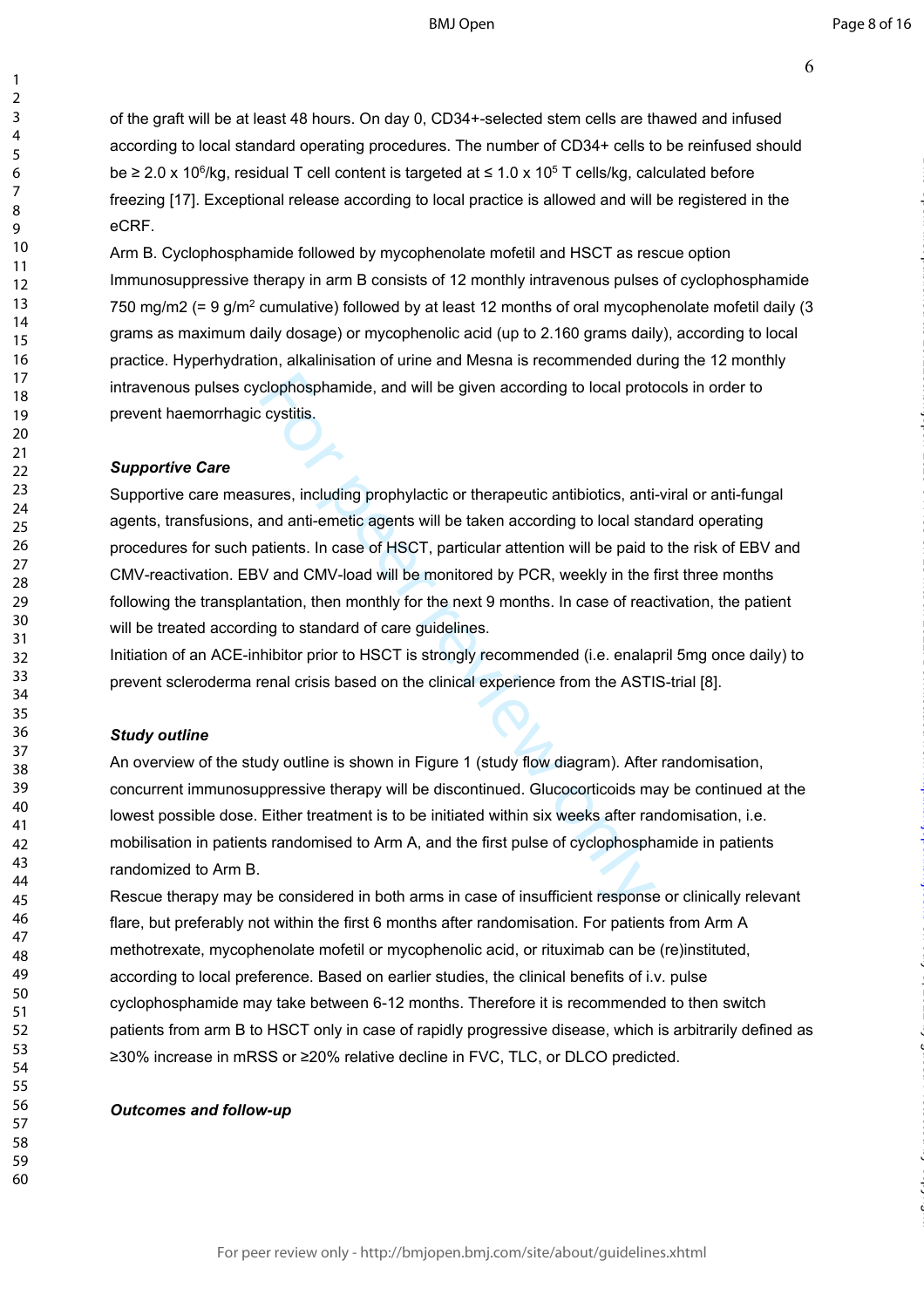$\mathbf{1}$  $\overline{2}$  $\overline{3}$  $\overline{4}$ 5 6  $\overline{7}$ 8 9

### BMJ Open

The primary endpoint of the study will be event-free survival. Event-free survival is defined as the time

in days from the day of randomisation until the occurrence of death due to any cause or the

on July 5, 2022 by guest. Protected by copyright. <http://bmjopen.bmj.com/> BMJ Open: first published as 10.1136/bmjopen-2020-044483 on 18 March 2021. Downloaded from

urvival, defined as the time in days since the day of rando<br>changes from baseline has been documented: death, ≥ 10<br>% drop in DLCO predicted [18], ≥ 15% drop in LVEF by ec<br>pth, ≥ 30% drop in creatinine clearance, ≥ 25% and development of persistent major organ failure (heart, lung, kidney) defined as follows: - Heart: left ventricular ejection fraction < 30% by cardiac MR (or cardiac echo) - Lungs: respiratory failure = resting arterial oxygen tension (PaO2) < 8 kPa (< 60 mmHg) and/or resting arterial carbon dioxide tension (PaCO2) > 6.7 kPa (> 50 mmHg) without oxygen supply, or need of oxygen supply. - Kidney: need for renal replacement therapy (i.e. dialysis) Secondary outcome measures include: 1. Progression-free survival, defined as the time in days since the day of randomisation until any of the following relative changes from baseline has been documented: death, ≥ 10% drop in (F)VC predicted and/or ≥ 15% drop in DLCO predicted [18], ≥ 15% drop in LVEF by echo or cardiac MR, ≥ 15% drop in body weight, ≥ 30% drop in creatinine clearance, ≥ 25% and  $\geq$  5 points increase in skin score, ≥ 0.5 increase in SHAQ. 2. Treatment related mortality, defined as any death during the study period following randomisation that cannot be attributed to progression of the disease according to the consensus opinion of the Data and Safety Monitoring Board (DSMB). 3. Overall Survival 4. Treatment toxicity and adverse events, using WHO toxicity parameters ( $\geq$  grade 3 toxicity) during the study period 5. The area under the curve (AUC) of the combined response index for systemic sclerosis (CRISS) over time, measuring the 'predicted probability of being improved' over 2 years. This AUC is calculated based on 4 repeated measures (6, 12, 18 and 24 months) with back translation to the original scale between 0 and 1. 6. Change from baseline over time (i.e. during follow-up) of the following parameters: modified Rodnan Skin Score (mRSS), pulmonary involvement: diffusion capacity for carbon monoxide (DLCO and DLCO/VA), (forced)vital capacity ((F)VC), total lung capacity (TLC), residual volume (RV), mean pulmonary artery pressure by cardiac echo (or right heart catheterization), lung density measurement by thoracic CT and 18 FDG-PET scan lung, renal involvement: urine portion: creatinine/ protein ratio, myocardial involvement: left ventricular function as measured by cardiac MR, body weight (kg), changes in nailfold capillaroscopy, changes in Modified HAMIS (functional assessment of hand function), quality-of-life (EuroQol (EQ-5D-5L)), SHAQ including visual analogue scales (VAS) for

scleroderma-specific symptoms, gastrointestinal symptom scale (UCL-SCTC GIT 2.0 questionnaire), sexual functioning (short IIEF-5 questionnaire (in men) and SFQ-28 (in women)), fatigue score (FACIT questionnaire), productivity losses due to health issues (customised iPCQ questionnaire), characteristics of the immune system: autoantibody concentration and avidity targeting host nuclear antigens, primarily focusing on anti-ATA, anti-RNAPIII and anti-CENP, isotype usage, isotype levels, Fc-glycosylation profiles of anti-topoisomerase and skewing of T cell receptor repertoire and determination of HLA profiles, composition of the microbiome in the gut and skin, inflammatory and

For peer review only - http://bmjopen.bmj.com/site/about/guidelines.xhtml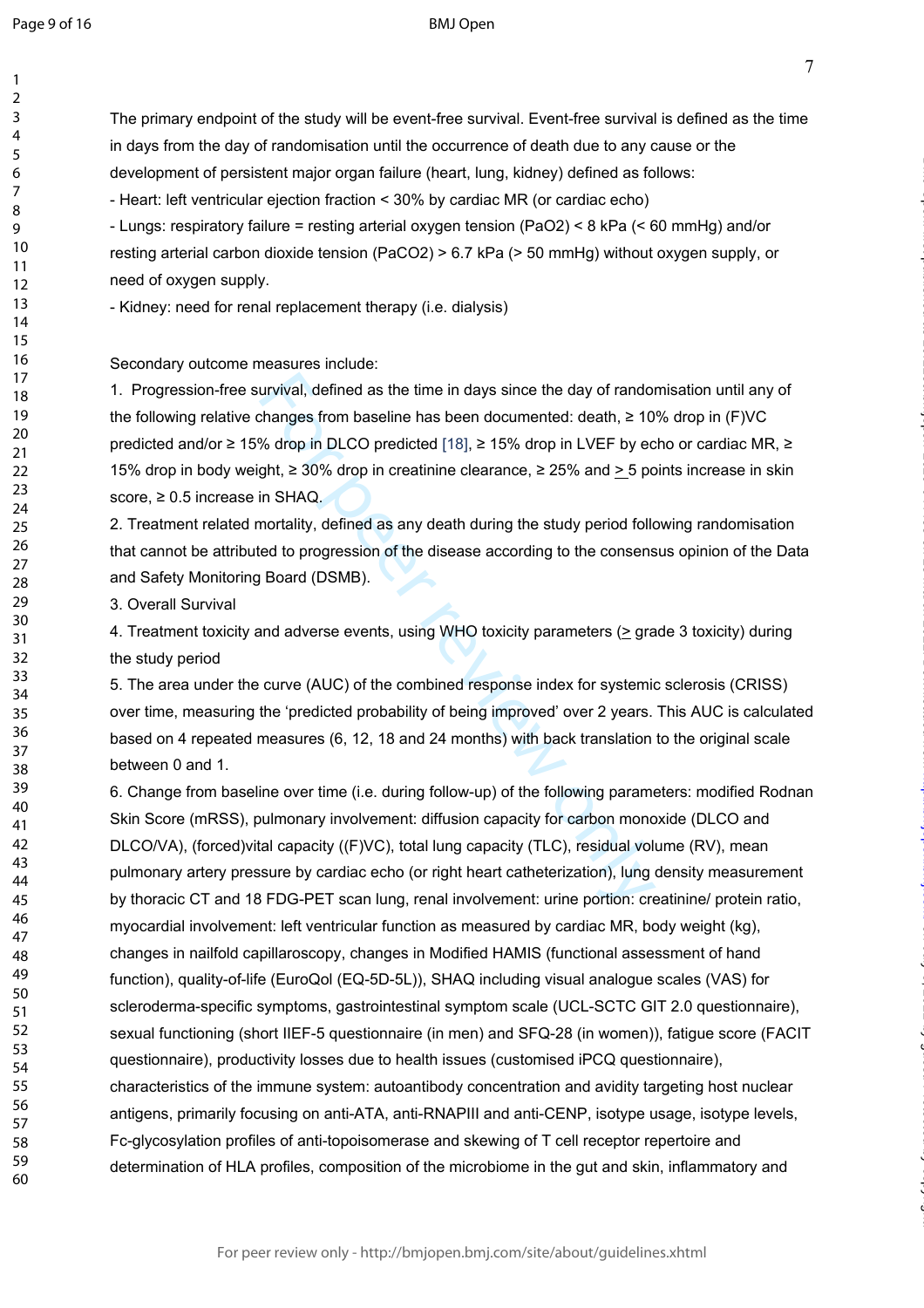fibrotic characteristics of the skin, levels of ATG in relation with changes in lymphocyte subsets and outcomes.

Follow-up appointments will be according to regular care: monthly the first half year, then threemonthly until two years after randomisation, followed by annual appointments for three years (table 3).

### *Statistical analyses*

### *Sample size*

123456789

 $\mathbf{1}$  $\overline{2}$  $\overline{3}$  $\overline{4}$ 5 6  $\overline{7}$ 8 9

The sample size is determined assuming a median event-free survival of 2 years in the control group and an (approximate) exponential survival curve based on the survival observed in the HSCT arm of the ASTIS trial [7]. We expect our proposed intervention to result in a considerable improvement (assumed hazard ratio of 0.5) and take a total study period of 5 years with 2 years follow up of the last patient enrolled (3 years for recruiting patients at a constant rate), 10% loss to follow up after 5 years in both groups and an alpha of 0.05 into account. Based on the above, we will need 60 patients per group to have at least 80% power to detect a difference as calculated using the SAS power procedure (two sample survival, log rank test). Based on the incidence of dcSSc and the collective treatment experience of the 15 trial sites, we anticipate we can enrol the required 120 patients (60 per group) within 3 years and complete the trial within 5 years [19,20].

### *Primary outcome*

e expect our proposed intervention to result in a consideral<br>o of 0.5) and take a total study period of 5 years with 2 years<br>for recruiting patients at a constant rate), 10% loss to falpha of 0.05 into account. Based on th Data will be analysed on an intention-to-treat basis. Data regarding adverse events and SAEs will be provided using descriptive statistics and tables. Population characteristics will be provided using descriptive statistics. To compare event free survival (the primary endpoint) and other time-to-event outcomes between treatment groups, Kaplan Meyer (KM) curves will be constructed (based on first event) and tested using the log-rank test and Cox regression to take important prognostic covariates (sex, age, smoking status, cardiac function) and centre (stratification factor for randomisation), as determined a priori (before database lock) in SAP, into account. For all time-to-event outcome data is censored at the last visit. Based on a visual inspection of the KM curves also a treatment x time interaction will be modelled in the Cox regression analysis to allow for non-constant hazards over time. An intention to treat (ITT) analysis (primary) and per protocol (PP) analysis will be performed. In the primary analysis for patients leaving the study early (early dropout) this last visit will be treated as the censoring date, a multiple-imputation method for sensitivity analyses of time-to-event data accounting for possible informative censoring will also be performed.

### *Secondary outcomes*

Secondary continuous outcomes (i.e. change from baseline in CRISS score)[21] measured over time will be analysed using mixed modelling approaches if needed based on graphical inspection including a treatment x time interaction, controlling for important prognostic covariates (sex, age, smoking habit) and centre (stratification factor for randomisation). For binary outcomes at a fixed timepoint, frequencies and proportions will be calculated and differences tested using Chi-square or Fisher exact tests. The effects of covariates will be evaluated using logistic regression. An intention to treat (ITT)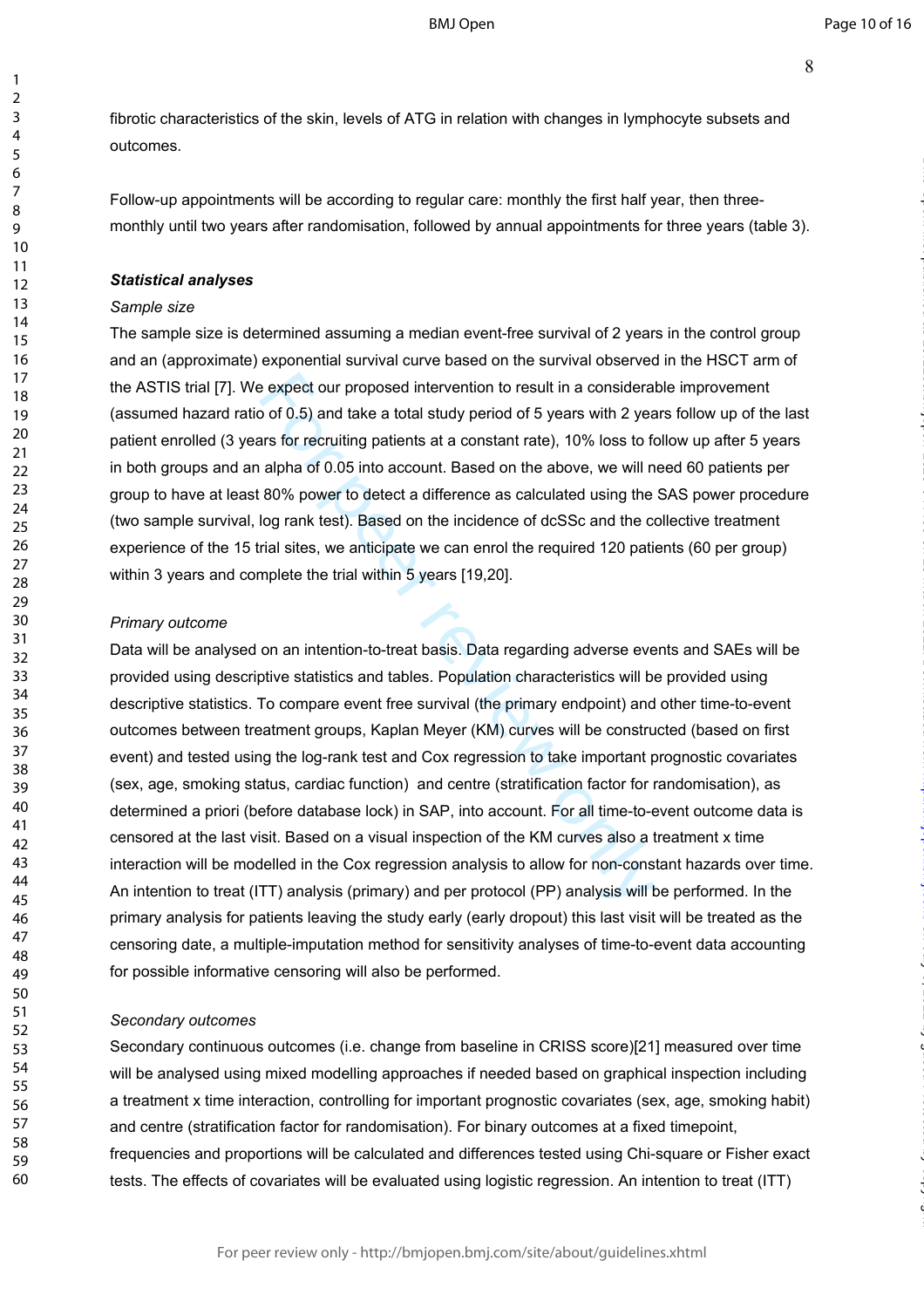$\mathbf{1}$  $\overline{2}$  $\overline{3}$  $\overline{4}$ 5 6  $\overline{7}$ 8  $\mathsf{o}$ 

### BMJ Open

analysis (primary) and per protocol (PP) analysis will be performed. A cost effectiveness analyses will be performed from a societal perspective including direct medical and non-medical and productivity costs. Cost-per-QALY gained as well as costs per life year and per event-free life year gained will be calculated. The economic evaluation will be done at 5 years in line with the duration of the trial and the evaluation will be performed in line with the Dutch guidelines for economic evaluations [22].

### *Interim analysis*

There will be an interim analysis at 12 months after the first inclusion and/or after 60 patients have been included, whatever comes first, and at the DSMB request. Formal statistical methods for evaluating interim efficacy and toxicity results will be used as guidelines rather than absolute rules. An alpha spending function (O'Brien-Fleming) will be used. Reasons for DSMB decisions will be recorded.

### *Safety*

The UPSIDE Trial will be overseen by an international DSMB. The DSMB consists of clinicians (including experts on SSc and on stem cell transplantation) and a biostatistician. Every 6 months, the DSMB will review the status and conduct of the clinical trial, evaluate all causes of death and adverse events and make recommendations to the clinical research group concerning the trial's continuation and modification.

Data collection in the study will be monitored by an independent monitor within Julius Centre, UMC Utrecht, the Netherlands. There will be five scheduled visits per centre, the first visit will be the initiation visit and thereafter once a year visits will be performed. The last visit is combined with the close-out visit.

### *Patient and public involvement*

on (O'Brien-Fleming) will be used. Reasons for DSMB dec<br>be overseen by an international DSMB. The DSMB consis<br>SSc and on stem cell transplantation) and a biostatistician<br>status and conduct of the clinical trial, evaluate a Our research question originates from clinical practice and a prior study that investigated patient's experiences, which showed that the lack of evidence to support the decision-making process in choosing the right treatment strategy is a burden for patients and caretakers [23]. A patient panel (international panel of representatives of patient organizations and patient partners) was involved in the design of this study, particularly in the selection of outcome measures and questionnaires and development of patient information and the consent form. Also, they assessed the burden of the interventions evaluated in this study. The panel will continue to be involved in the 6 monthly evaluation of the study progress and will support dissemination of information about the study among potential participants. After completion of the study, we intend to write a patient summary and publish and disseminate the results using media accessible by patients (including the magazine of patient organizations, social media and the study website). The Dutch patient organization for systemic sclerosis (NVLE) recognizes the importance of the research question and supports this study.

### **Ethics**

The study will be performed according to the principles of the Declaration of Helsinki (Adopted by the 18th World Medical Association (WMA) General Assembly, Helsinki, Finland, June 1964 and amended

For peer review only - http://bmjopen.bmj.com/site/about/guidelines.xhtml

on July 5, 2022 by guest. Protected by copyright. <http://bmjopen.bmj.com/> BMJ Open: first published as 10.1136/bmjopen-2020-044483 on 18 March 2021. Downloaded from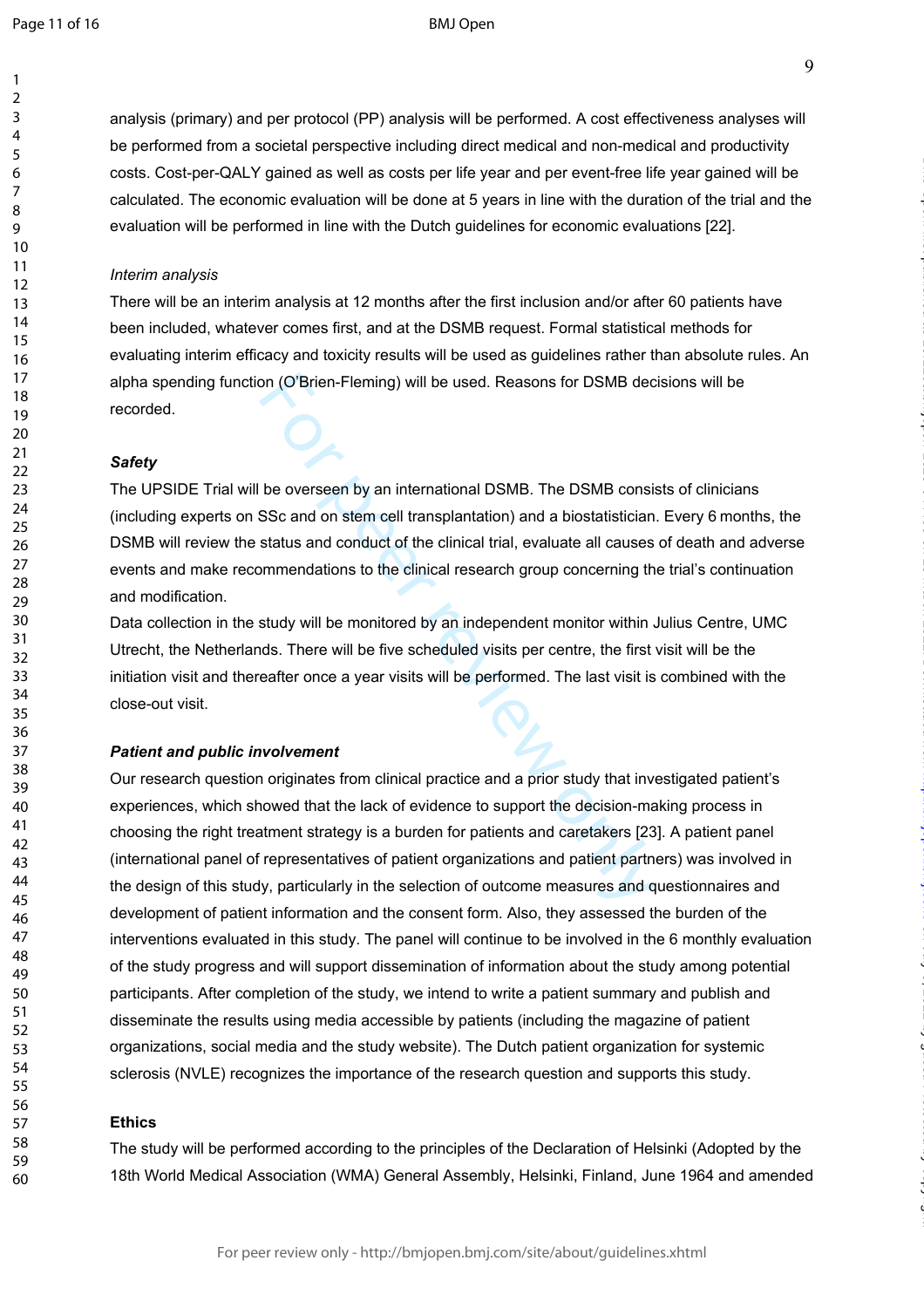by the 64th WMA General Assembly, Fortaleza, Brazil, October 2013) and in accordance with the Dutch Medical Research Involving Human Subjects Act (WMO).

Patient information will be handled with care, taking into consideration the required confidentiality as stated by the Law for the Protection of Personal Information, the Law Common Treatment Agreement, the EU General Data Protection Regulation and the Dutch Act on Implementation of the General Data Protection Regulation (GDPR). All data will be stored in a pseudonymized database (CASTOR). A limited number of people have access to the data. These are the principal investigator, coordinating investigator and data manager. Personal data are only processed by the researchers or by those who fall directly under their authority. In addition, the study monitor (Clinical Research Associate), auditors, employees from the Medical Research Ethics Committee (MREC) and the Health Care Inspectorate of the Ministry of Health, Welfare and Sport have access to the source data. All are subject to the pledge of confidentiality. The data are directly imputed in CASTOR and securely stored. Research data will be kept up to 15 years after ending the research.

### *Dissemination*

The results will be presented on scientific conferences, and through publication of articles in peerreviewed and patient journals. After publication of the main study results, study data will be made available upon request. The study protocol, statistical analysis plan and the informed consent form will be made available as well.

Nedical Research Ethics Committee (MREC) and the Healt<br>
Welfare and Sport have access to the source data. All are<br>
data are directly imputed in CASTOR and securely stored<br>
ter ending the research.<br>
Seented on scientific co **Authors' contributions:** JS is the Coordinating Investigator, had overall responsibility for the trial design, drafted the trial protocol and manuscript. JL is the Principal Investigator, had overall responsibility for the trial design and trial protocol and contributed to the manuscript. AL, AR, AV, DD, DW, EDL, JH, JVB, KRG, MM, MS, MV, NDP, PL, RH, RS, RV, TK, UW, VS and WM contributed to trial design and contributed to the manuscript. PW is responsible for statistical and economic analysis. AM is the Trial Manager, JVB coordinates the substudies in this trial. Centre leads are AV (Amsterdam), DW (Lund), EDL (Leuven), JH (Tubingen), JVB (Leiden), KRG (Stockholm), MM (Zagreb), MS (Wurzburg), MV (Nijmegen), NDP (Milan), RS (Bochum), RV (Freiburg), UW (Basel) and VS (Ghent). All authors inputted to the trial protocol and commented on the manuscript.

**Funding statement:** This work was supported by zonMW [grant number 848018003] and an unrestricted grant from Boehringer Ingelheim b.v. [grant number S20011], Miltenyi biotec b.v. and a private funding partner. Prof. Vanessa Smith is a Senior Clinical Investigator of the Research Foundation - Flanders (Belgium) (FWO) [1.8.029.15N ]. The FWO was not involved in study design, collection, analysis and interpretation of data, writing of the report, nor in the decision to submit the manuscript for publication.

**Competing interests statement:** There are no competing conflicts of interest.

 $\mathbf{1}$  $\overline{2}$  $\overline{3}$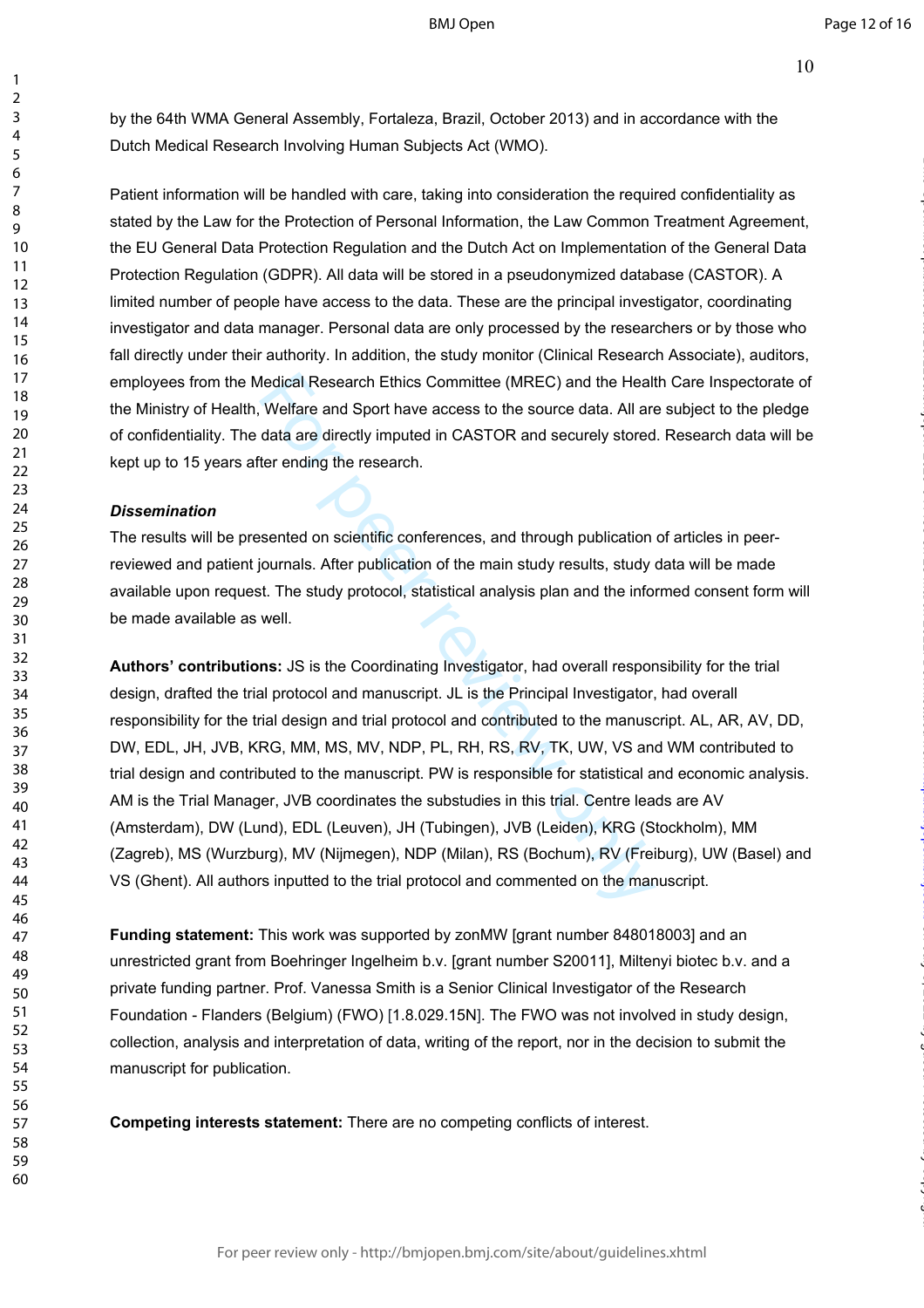$\mathbf{1}$  $\overline{2}$  $\overline{3}$  $\overline{4}$ 5 6  $\overline{7}$ 8 9

on July 5, 2022 by guest. Protected by copyright. <http://bmjopen.bmj.com/> BMJ Open: first published as 10.1136/bmjopen-2020-044483 on 18 March 2021. Downloaded from

**Acknowledgments:** We would like to thank the Dutch and Belgian patient advisers for providing input in the study design and patient information. We acknowledge ZonMW, Boehringer Ingelheim b.v.,

Miltenyi b.v, and the private funding partner for financially supporting this study.

### **References**

- 1 Denton CP, Khanna D. Systemic sclerosis. Lancet. 2017;**390**:1685–99. doi:10.1016/S0140- 6736(17)30933-9
- 2 Elhai M, Meune C, Boubaya M, *et al.* Mapping and predicting mortality from systemic sclerosis. *Ann Rheum Dis* 2017;**76**:1897–905. doi:10.1136/annrheumdis-2017-211448
- 3 Tyndall AJ, Bannert B, Vonk M, *et al.* Causes and risk factors for death in systemic sclerosis: A study from the EULAR Scleroderma Trials and Research (EUSTAR) database. *Ann Rheum Dis* 2010;**69**:1809–15. doi:10.1136/ard.2009.114264
- 4 Ioannidis JPA, Vlachoyiannopoulos PG, Haidich AB, *et al.* Mortality in systemic sclerosis: An International meta-analysis of individual patient data. Am. J. Med. 2005;**118**:2–10. doi:10.1016/j.amjmed.2004.04.031
- 5 Altman RD, Medsger TA, Bloch DA, *et al.* Predictors of survival in systemic sclerosis (Scleroderma). *Arthritis Rheum* 1991;**34**:403–13. doi:10.1002/art.1780340405
- 6 Bulpitt KJ, Clements PJ, Lachenbruch PA, *et al.* Early undifferentiated connective tissue disease: III. Outcome and prognostic indicators in early scleroderma (systemic sclerosis). *Ann Intern Med* 1993;**118**:602–9. doi:10.7326/0003-4819-118-8-199304150-00005
- 7 Burt RK, Milanettib F. Hematopoietic stem cell transplantation for systemic sclerosis: History and current status. Curr. Opin. Rheumatol. 2011;**23**:519–29. doi:10.1097/BOR.0b013e32834aa45f
- 8 Van Laar JM, Farge D, Sont JK, *et al.* Autologous hematopoietic stem cell transplantation vs intravenous pulse cyclophosphamide in diffuse cutaneous systemic sclerosis: A randomized clinical trial. *JAMA - J Am Med Assoc* 2014;**311**:2490–8. doi:10.1001/jama.2014.6368
- mento, voim wi, et al. cuauses and instance and interaction of usear<br>FULAR Scleroderma Trials and Research (EUSTAR) data-<br>15. doi:10.1136/ard.2009.114264<br>14.5. doi:10.1136/ard.2009.114264<br>eta-analysis of individual patient 9 Assassi S, Wang X, Chen G, *et al.* Myeloablation followed by autologous stem cell transplantation normalises systemic sclerosis molecular signatures. *Ann Rheum Dis* 2019;**78**:1371–8. doi:10.1136/annrheumdis-2019-215770
- 10 Eyraud A, Scouppe L, Barnetche T, *et al.* Efficacy and safety of autologous haematopoietic stem cell transplantation in systemic sclerosis: a systematic review of the literature. *Br J Dermatol* 2018;**178**:650–8. doi:10.1111/bjd.15993
- 11 Shouval R, Furie N, Raanani P, *et al.* Autologous Hematopoietic Stem Cell Transplantation for Systemic Sclerosis: A Systematic Review and Meta-Analysis. *Biol Blood Marrow Transplant* 2018;**24**:937–44. doi:10.1016/j.bbmt.2018.01.020
- 12 Host L, Nikpour M, Calderone A, *et al.* Autologous stem cell transplantation in systemic sclerosis: A systematic review. Clin. Exp. Rheumatol. 2017;**35**:S198–207.
- 13 Smith V, Scirè CA, Talarico R, *et al.* Systemic sclerosis: State of the art on clinical practice guidelines. RMD Open. 2018; **4**:20. doi:10.1136/rmdopen-2018-000782
- 14 Kowal-Bielecka O, Fransen J, Avouac J, *et al.* Update of EULAR recommendations for the treatment of systemic sclerosis. *Ann Rheum Dis* 2017;**76**:1327–39. doi:10.1136/annrheumdis-2016-209909
- 15 Van Bijnen S, De Vries-Bouwstra J, Van Den Ende CH, *et al.* Predictive factors for treatmentrelated mortality and major adverse events after autologous haematopoietic stem cell transplantation for systemic sclerosis: Results of a long-term follow-up multicentre study. *Ann Rheum Dis* Published Online First: 2020. doi:10.1136/annrheumdis-2020-217058
- 16 Farg D, Burt RK, Oliveira MC, *et al.* Cardiopulmonary assessment of patients with systemic sclerosis for hematopoietic stem cell transplantation: Recommendations from the European Society for Blood and Marrow Transplantation Autoimmune Diseases Working Party and collaborating partners. Bone Marrow Transplant. 2017;**52**:1495–503. doi:10.1038/bmt.2017.56
- 17 Carreras E, Mohty M, Kroger M. Hematopoietic Stem Cell Transplantation and Cellular Therapies. In: *The EBMT Handbook*. Springer Nature Switzerland AG 2019.
- 18 Distler O, Assassi S, Cottin V, *et al.* Predictors of progression in systemic sclerosis patients with interstitial lung disease. *Eur Respir J* 2020;**55**:1902026. doi:10.1183/13993003.02026- 2019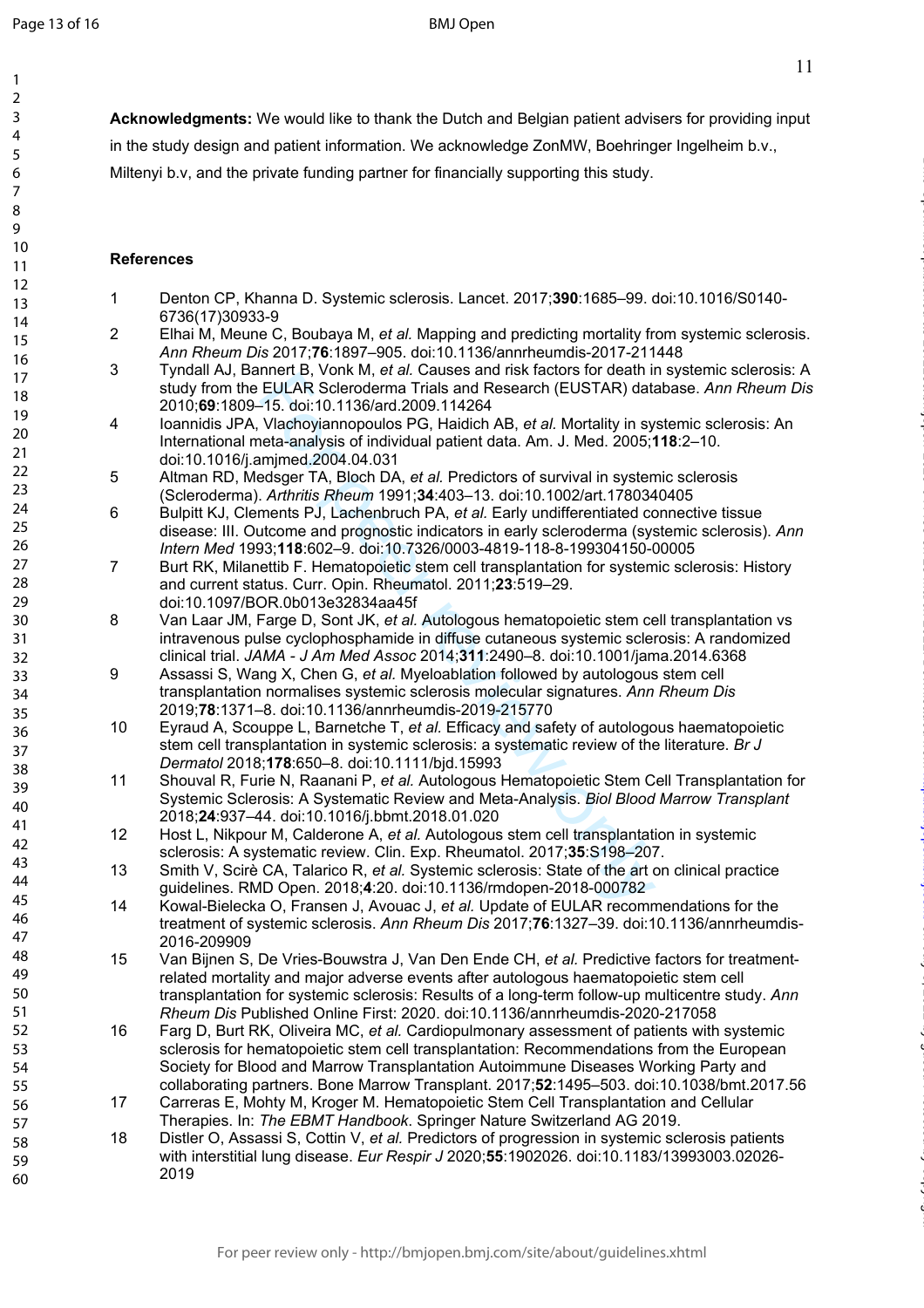- 19 Andréasson K, Saxne T, Bergknut C, *et al.* Prevalence and incidence of systemic sclerosis in southern Sweden: Population-based data with case ascertainment using the 1980 ARA criteria and the proposed ACR-EULAR classification criteria. *Ann Rheum Dis* 2014;**73**:1788–92. doi:10.1136/annrheumdis-2013-203618
- 20 Vonk MC, Broers B, Heijdra YF, *et al.* Systemic sclerosis and its pulmonary complications in The Netherlands: An epidemiological study. *Ann Rheum Dis* 2009;**68**:961–5. doi:10.1136/ard.2008.091710
- 21 Khanna D, Berrocal VJ, Giannini EH, *et al.* The American College of Rheumatology Provisional Composite Response Index for Clinical Trials in Early Diffuse Cutaneous Systemic Sclerosis. *Arthritis Rheumatol* 2016;**68**:299–311. doi:10.1002/art.39501
- 22 Guideline for economic evaluations in healthcare. https://english.zorginstituutnederland.nl/publications/reports/2016/06/16/guideline-foreconomic-evaluations-in-healthcare
- 23 Spierings J, van Rhijn– Brouwer FCC, de Bresser JM, Vonk MC, Voskuyl AE, de Vries– Bouwstra JK, *et al*. Treatment decision-making in hematopoietic stem cell transplantation in patients with poor prognosis diffuse cutaneous systemic sclerosis. *Rheumatology (Oxford). 2020;1;59(6):1226-32.* doi: 10.1093/rheumatology/kez579.

*Table 1. Participating centres*

| Table 1. Participating centres | <b>U. a., Trouthorn, abolition making in homatopologic otom coll transplantation</b><br>in patients with poor prognosis diffuse cutaneous systemic sclerosis. Rheumatology (Oxford<br>2020;1;59(6):1226-32. doi: 10.1093/rheumatology/kez579. |  |  |  |  |  |
|--------------------------------|-----------------------------------------------------------------------------------------------------------------------------------------------------------------------------------------------------------------------------------------------|--|--|--|--|--|
| Country                        | <b>Centres and affiliated networks</b>                                                                                                                                                                                                        |  |  |  |  |  |
| The Netherlands                | Amsterdam UMC                                                                                                                                                                                                                                 |  |  |  |  |  |
|                                | Leiden University Medical Centre                                                                                                                                                                                                              |  |  |  |  |  |
|                                | Radboudumc Nijmegen                                                                                                                                                                                                                           |  |  |  |  |  |
|                                | University Medical Centre Utrecht (coordinating centre)                                                                                                                                                                                       |  |  |  |  |  |
|                                |                                                                                                                                                                                                                                               |  |  |  |  |  |
|                                | National scleroderma network: Arthritis Research and Collaboration Hub (ARCH)                                                                                                                                                                 |  |  |  |  |  |
| Belgium                        | University Hospital Ghent                                                                                                                                                                                                                     |  |  |  |  |  |
|                                | University Hospital Leuven                                                                                                                                                                                                                    |  |  |  |  |  |
|                                |                                                                                                                                                                                                                                               |  |  |  |  |  |
|                                | National scleroderma network: Belgian Scleroderma Cohort.                                                                                                                                                                                     |  |  |  |  |  |
| Germany                        | Ruhr University Bochum                                                                                                                                                                                                                        |  |  |  |  |  |
|                                | University Hospital Freiburg                                                                                                                                                                                                                  |  |  |  |  |  |
|                                | Universitats Klinikum Tuebingen                                                                                                                                                                                                               |  |  |  |  |  |
|                                | Universitats Klinikum Wurzburg                                                                                                                                                                                                                |  |  |  |  |  |
| Sweden                         | Karolinska University Hospital Stockholm                                                                                                                                                                                                      |  |  |  |  |  |
|                                | Skåne University Hospital Lund                                                                                                                                                                                                                |  |  |  |  |  |
| Switzerland                    | University Hospital Basel                                                                                                                                                                                                                     |  |  |  |  |  |
| Italy                          | ASST Pini-CTO, Milano                                                                                                                                                                                                                         |  |  |  |  |  |
| Croatia                        | University Hospital Zagreb                                                                                                                                                                                                                    |  |  |  |  |  |
|                                |                                                                                                                                                                                                                                               |  |  |  |  |  |

 $\mathbf{1}$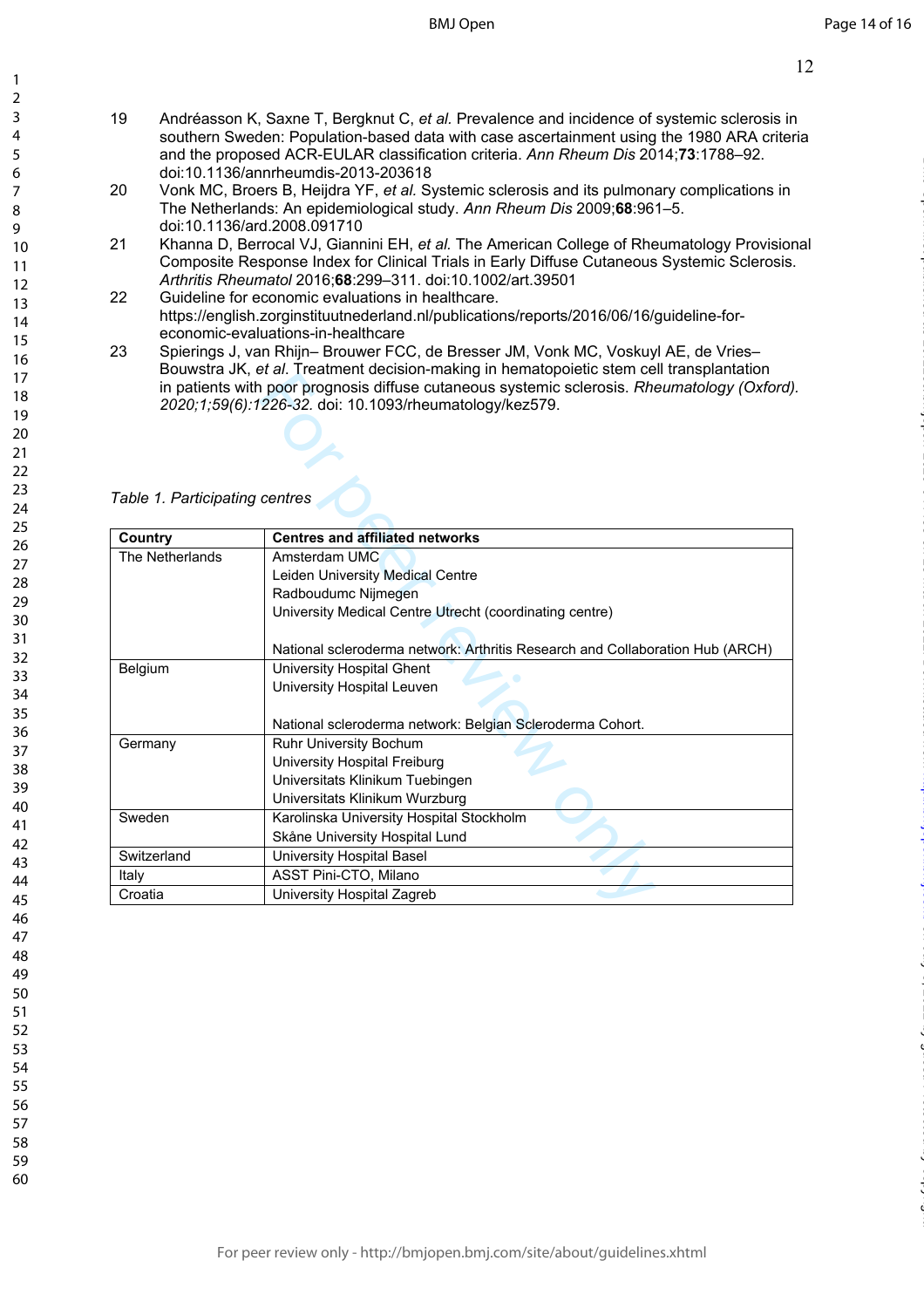$\mathbf{1}$ 

on July 5, 2022 by guest. Protected by copyright. <http://bmjopen.bmj.com/> BMJ Open: first published as 10.1136/bmjopen-2020-044483 on 18 March 2021. Downloaded from

### 123456789  $\overline{2}$  $\overline{3}$  $\overline{4}$ 5 6  $\overline{7}$ 8  $\overline{9}$ 10 11 12 13 14 15 16 17 18 19 20 21 22 23 24 25 26 27 28 29 30 31 32 33 34 35 36 37 38 39 40 41 42 43 44 45 46 47 48 49 50 51 52 53 54 55 56 57 58 59

60

*Table 2. Inclusion and exclusion criteria* 

| Inclusion criteria                                                                                                       | <b>Exclusion criteria</b>                                                                                          |
|--------------------------------------------------------------------------------------------------------------------------|--------------------------------------------------------------------------------------------------------------------|
| Age between 18 and 65 years.                                                                                             | Pregnancy or unwillingness to use adequate contraception                                                           |
|                                                                                                                          | during study.                                                                                                      |
| Fulfilling the 2013 ACR-EULAR classification criteria for                                                                | Poor compliance of the patient as assessed by the referring                                                        |
| dcSSc                                                                                                                    | physicians.                                                                                                        |
| Disease duration $\leq 2$ years (from onset of first non-                                                                | Concomitant severe disease =                                                                                       |
| Raynaud's symptoms)                                                                                                      | a. respiratory: resting mean pulmonary artery pressure                                                             |
| 1. mRSS ≥ 15 (diffuse skin pattern) and/or                                                                               | (mPAP) > 20 mmHg (by right heart catheterization), DLCO                                                            |
| 2. clinically significant organ involvement as defined by                                                                | < 40% predicted, respiratory failure as defined by the                                                             |
| either:                                                                                                                  | primary endpoint                                                                                                   |
| a. respiratory involvement =                                                                                             | b. renal: creatinine clearance < 40 ml/min (measured or                                                            |
| i. DLCO and/or $(F)VC \le 85\%$ (of predicted) and evidence of                                                           | estimated)                                                                                                         |
| interstitial lung disease on HR-CT scan with clinically<br>relevant obstructive disease and emphysema excluded.          | c. cardiac: clinical evidence of refractory congestive heart<br>failure; LVEF < 45% by cardiac echo or cardiac MR; |
| ii. Patients with a DCLO and/or FVC > 85%, but with a                                                                    | chronic atrial fibrillation necessitating oral anticoagulation;                                                    |
| progressive course of lung disease: defined as relative                                                                  | uncontrolled ventricular arrhythmia; pericardial effusion with                                                     |
| decline of >10% in FVC predicted and/or TLC predicted, or                                                                | hemodynamic consequences [16]                                                                                      |
| ≥15% in DLCO predicted within 12 months. Intercurrent                                                                    | d. liver failure as defined by a sustained 3-fold increase in                                                      |
| infections excluded.                                                                                                     | serum transaminase or bilirubin, or a Child-Pugh score C                                                           |
| b. renal involvement = any of the following criteria:                                                                    | e. psychiatric disorders including active drug or alcohol                                                          |
| hypertension (two successive BP readings                                                                                 | abuse                                                                                                              |
| of either systolic $\geq$ 160 mm Hg or diastolic $>$ 110 mm Hg, at                                                       | f. concurrent neoplasms or myelodysplasia                                                                          |
| least 12 hours apart), persistent urinalysis abnormalities                                                               | g. bone marrow insufficiency defined as leukocytopenia <                                                           |
| (proteinuria, haematuria, casts), microangiopathic                                                                       | 4.0 x 10 <sup>9</sup> /L, thrombocytopenia < 50 x 10 <sup>9</sup> /L, anaemia < 8                                  |
| haemolytic anaemia,                                                                                                      | gr/dL, CD4+ T lymphopenia < 200 x 10 <sup>6</sup> /L                                                               |
| new renal insufficiency (serum creatinine > upper limit of                                                               | h. uncontrolled hypertension                                                                                       |
| normal); non-scleroderma related                                                                                         | i. uncontrolled acute or chronic infection, including HIV,                                                         |
| causes (e.g. medication, infection etc.) must be reasonably                                                              | HTLV-1,2 positivity                                                                                                |
| excluded.                                                                                                                | j. ZUBROD-ECOG-WHO Performance Status Scale > 2                                                                    |
| c. cardiac involvement = any of the following criteria:                                                                  |                                                                                                                    |
| reversible congestive heart failure, atrial or ventricular                                                               |                                                                                                                    |
| rhythm disturbances such as atrial fibrillation or flutter,<br>atrial paroxysmal tachycardia or ventricular tachycardia, |                                                                                                                    |
| 2nd or 3rd degree AV block, pericardial effusion (not                                                                    |                                                                                                                    |
| leading to hemodynamic problems), myocarditis; non-                                                                      |                                                                                                                    |
| scleroderma related causes must have been reasonably                                                                     |                                                                                                                    |
| excluded                                                                                                                 |                                                                                                                    |
| Written Informed consent                                                                                                 | Previous treatments with immunosuppressants > 6 months                                                             |
|                                                                                                                          | including mycophenolate mofetil, methotrexate,                                                                     |
|                                                                                                                          | azathioprine, rituximab, tocilizumab, glucocorticoids.                                                             |
|                                                                                                                          | Previous treatments with TLI, TBI or alkylating agents                                                             |
|                                                                                                                          | including cyclophosphamide.                                                                                        |
|                                                                                                                          | Significant exposure to bleomycin, tainted rapeseed oil,                                                           |
|                                                                                                                          | vinyl chloride, trichlorethylene or silica                                                                         |
|                                                                                                                          | Eosinophilic myalgia syndrome; eosinophilic fasciitis,                                                             |
|                                                                                                                          | morphea.                                                                                                           |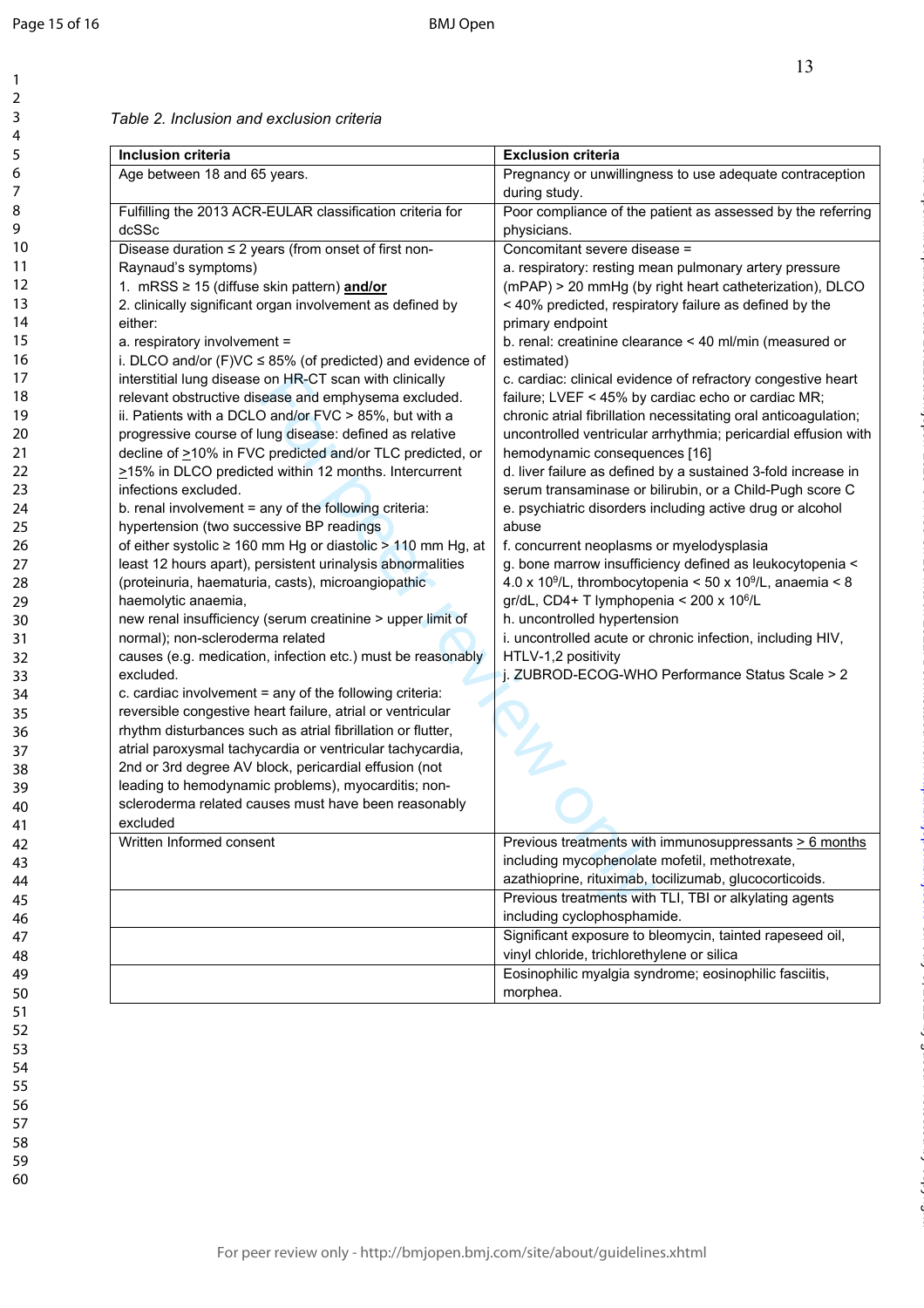|  | Table 3. Data collection |
|--|--------------------------|
|  |                          |

|                 |      |                                                 | screening | baseline                | 3 | 6                             | 9                       | 12                      | 15 | 18     | 21 | 24             | annually                                           |
|-----------------|------|-------------------------------------------------|-----------|-------------------------|---|-------------------------------|-------------------------|-------------------------|----|--------|----|----------------|----------------------------------------------------|
| Survival status |      |                                                 |           |                         |   |                               | Continuous registration |                         |    |        |    |                |                                                    |
|                 |      | Toxicity according to CTC criteria (=/>grade 3) | X         | $\pmb{\times}$          | х | X                             | $\pmb{\times}$          | $\pmb{\times}$          | X  | Χ      | X  | $\pmb{\times}$ | $\pmb{\times}$                                     |
|                 | mRSS |                                                 | X         | $\overline{\mathsf{x}}$ | X | $\times$                      | $\pmb{\times}$          | $\pmb{\times}$          | X  | X      | X  | X              | X                                                  |
|                 |      | Laboratory                                      |           |                         |   |                               |                         |                         |    |        |    |                |                                                    |
|                 |      | a. ESR, Hb, WBC with differential, platelet     | X         |                         |   | X                             |                         | X                       |    |        |    | X              | Χ                                                  |
|                 |      | count, C3, C4, C1q                              |           |                         |   |                               |                         |                         |    |        |    |                |                                                    |
|                 | b.   | Electrolytes, renal, liver function tests,      | X         |                         |   | X                             |                         | X                       |    |        |    | X              | X                                                  |
|                 |      | albumin                                         |           |                         |   |                               |                         |                         |    |        |    |                |                                                    |
|                 | C.   | Autoantibody titers (ANA, Scl70, RNA pIII)      |           | X                       |   |                               |                         |                         |    |        |    |                |                                                    |
|                 | d.   | Urine portion: creatinin/ protein ratio         | X         |                         |   |                               |                         | X                       |    |        |    | X              | X                                                  |
|                 | е.   | Serology CMV, EBV, HBV, HCV, HIV,               | X         |                         |   | X                             |                         | X                       |    |        |    | X              |                                                    |
|                 |      | HSV, HTLV-1,2, VDRL, VZV                        |           |                         |   |                               |                         |                         |    |        |    |                |                                                    |
|                 | f.   | Immunophenotyping by FACS of PBMCs:             | X         | X                       |   |                               |                         |                         |    |        |    |                |                                                    |
|                 |      | CD3+, CD4+, CD8+, CD4+ CD45RA,                  |           |                         |   |                               |                         |                         |    |        |    |                |                                                    |
|                 |      | CD4+ CD45RO, CD3- CD56+ CD16+,                  |           |                         |   |                               |                         | X                       |    |        |    | X              |                                                    |
|                 |      | CD19+, CD14+; IgG, IgA, IgM).                   |           |                         |   |                               |                         |                         |    |        |    |                |                                                    |
|                 | g.   | Women: FSH, anti-Müllerian hormone              |           | X                       |   | Χ                             |                         |                         |    |        |    |                |                                                    |
|                 |      | Men: TSH, testosterone, prolactin               |           |                         |   |                               |                         |                         |    |        |    |                |                                                    |
|                 | h.   | Blood and urine samples for immunologic         |           | X                       | X | X                             | X                       | X                       |    | X      |    | X              | X                                                  |
|                 |      | studies and ATG levels                          |           |                         |   |                               |                         |                         |    |        |    |                |                                                    |
|                 |      | Image studies                                   |           |                         |   |                               |                         |                         |    |        |    |                |                                                    |
|                 | a.   | <b>HRCT</b>                                     |           | ΙX                      |   |                               |                         | ΙX                      |    |        |    |                |                                                    |
|                 | b.   | Pulmonary function studies                      |           |                         |   |                               |                         | $\overline{\mathsf{x}}$ |    |        |    | X              | X                                                  |
|                 | C.   | 24 hour ECG Holter                              |           |                         |   |                               |                         |                         |    |        |    |                |                                                    |
|                 | d.   | Cardiac echo                                    |           |                         |   |                               |                         | ΙX                      |    |        |    | X              | X                                                  |
|                 | е.   | Cardiac MR                                      |           |                         |   |                               |                         | $\times$                |    |        |    |                |                                                    |
|                 | f.   | Right heart catheterization                     |           |                         |   |                               |                         |                         |    |        |    |                |                                                    |
|                 | g.   | 18F FDG-PET scan from the thorax                |           | х                       |   |                               |                         | ΙX                      |    |        |    |                |                                                    |
|                 | h.   | Nailfold capillaroscopy                         |           | X                       |   | X                             |                         | X                       |    | X      |    | X              | X                                                  |
|                 |      | Sampling                                        |           |                         |   |                               |                         |                         |    |        |    |                |                                                    |
|                 | а.   | Two skin biopsies from affected skin            |           | X                       |   |                               |                         | X                       |    |        |    |                |                                                    |
|                 | b.   | Stool sample for microbiome studies             |           | Χ                       |   |                               |                         | X                       |    |        |    |                |                                                    |
|                 |      | Other scores                                    |           |                         |   |                               |                         |                         |    |        |    |                |                                                    |
|                 | a.   | Physician global assessment                     |           | Х                       |   |                               |                         | ΙX                      |    |        |    | X              | X                                                  |
|                 | b.   | <b>Modified HAMIS</b>                           |           | Χ                       |   | X                             |                         | Ιx                      |    |        |    | X              | $\pmb{\times}$                                     |
|                 |      | <b>PROMS</b>                                    |           |                         |   |                               |                         |                         |    |        |    |                |                                                    |
|                 | a.   | Patient global assessment                       |           | ΙX                      |   | ΙX                            |                         | ΙX                      |    | ΙX     |    | ΙX             | ΙX                                                 |
|                 | b.   | S-HAQ                                           |           | ΙX                      |   | $\mathsf{x}$                  |                         | X                       |    | Χ      |    | x              | x                                                  |
|                 | C.   | VAS                                             |           | Χ                       |   | $\overline{\mathsf{x}}$       |                         | ΙX                      |    | Χ      |    | X.             | $\mathsf{\overline{x}}$                            |
|                 | d.   | EQ-5D-5L                                        |           | Χ                       |   | ΙX<br>$\overline{\mathsf{x}}$ |                         | <b>X</b>                |    | Χ      |    | X.             | $\boldsymbol{\mathsf{x}}$                          |
|                 | е.   | UCL SCTC GIT 2.0                                |           | Χ                       |   |                               |                         | ΙX<br>Ιx                |    | X      |    | X.             | $\mathsf{\overline{x}}$<br>$\mathsf{\overline{x}}$ |
|                 | f.   | SFQ-28 (women) or IIEF-5 (men)                  |           | ΙX                      |   | ΙX                            |                         | ΙX                      |    | Χ      |    | X.<br>X.       | x                                                  |
|                 | g.   | <b>FACIT</b><br>Customized iPCQ                 |           | ΙX<br>Ιx                |   | ΙX<br>Χ                       |                         | Ιx                      |    | Χ<br>X |    | X              | $\mathsf{\overline{X}}$                            |
|                 | h.   |                                                 |           |                         |   |                               |                         |                         |    |        |    |                |                                                    |

*Abbreviations: ANA: antinuclear antibody, CMV: cytomegalovirus, CTC: common toxicity criteria, DLCO: diffusion capacity carbon monoxide, EBV: Ebstein Barr virus, ECG: electrocardiogram, EQ5D5L: EuroQol five dimensions, five levels, ESR: estimated sedimentation rate, FACIT: Functional Assessment of Chronic Illness Therapy, FDG-PET: fluorodeoxyglucosepositron emission tomography, FSH: follicle stimulating hormone, HAMIS: Hand Mobility in Scleroderma, HAQ-DI: Health Assessment Questionnaire Disability Index, Hb: hemoglobulin, HBV: hepatitis B virus, HCV: hepatitis C virus, HIV: human immunodeficiency virus, HRCT: high resolution computerized tomography, HSV: herpes simplex virus, HTLV-1,2: human T-cell lymphoma virus type, IIEF-5: International Index of Erectile Function, iPCQ: iProductivity Cost Questionnaire. MR: magnestic resonance, mRSS: modified Rodnan Skin Score, PBMCs: peripheral blood mononuclear cells, PROMs: patient reported outcome measure, RNA pIII: RNA polymerase, RV: residual volume, SFQ-28: Sexual Functioning Questionnaire, TLC: total lung capacity, TSH: thyroid stimulating hormone, UCL SCTC GIT: University College London Scleroderma*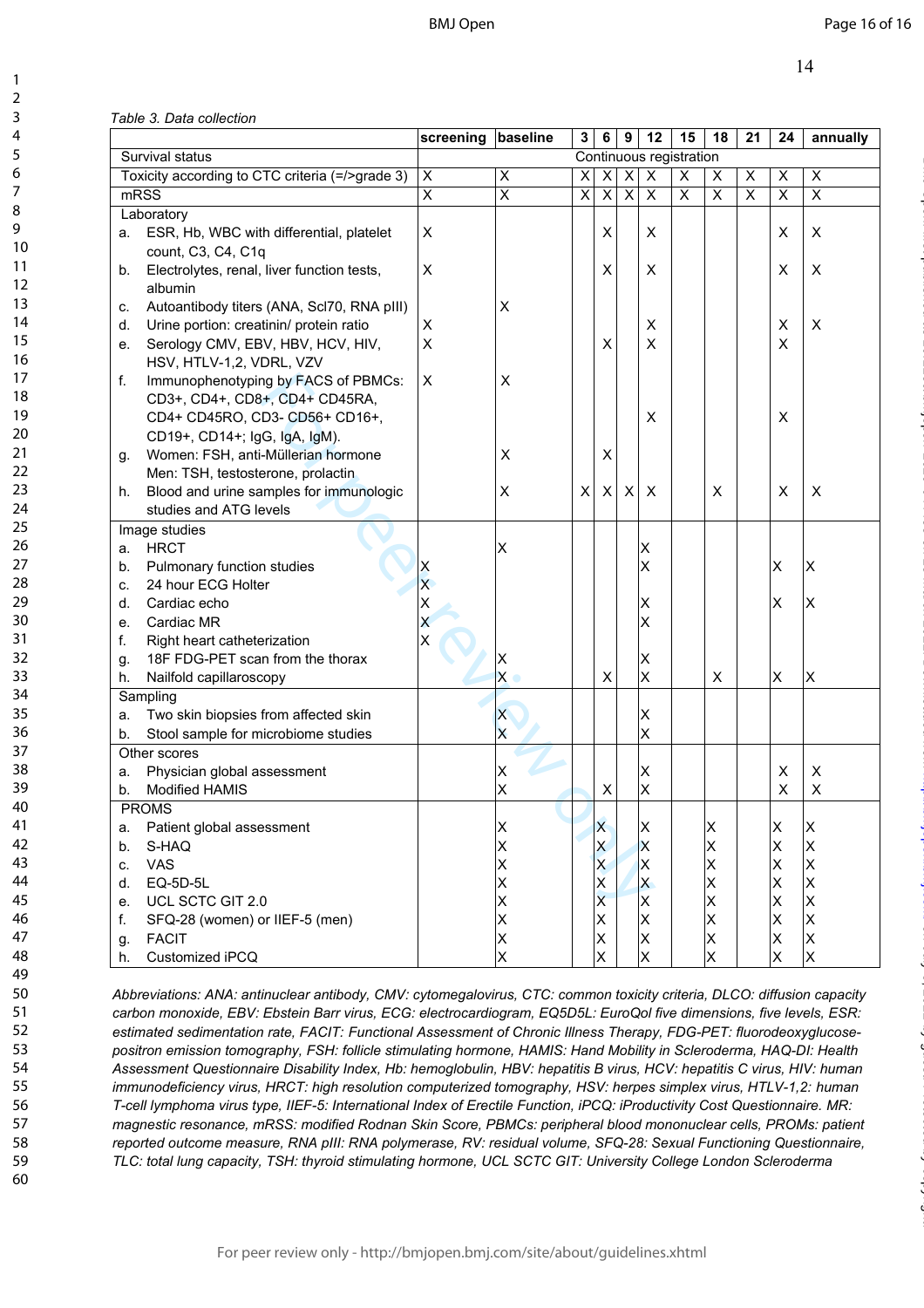$\mathbf{1}$  $\overline{2}$  $\overline{3}$  $\overline{4}$  $\overline{7}$ 

*Clinical Trials Consortium Gastrointestinal Tract, VAS: visual analogue scale, VC: vital capacity, VDRL: venereal disease research laboratory, VZV: varicella zoster virus, WBC: white blood count.* 

Legend Figure 1: Study flow diagram

on July 5, 2022 by guest. Protected by copyright. <http://bmjopen.bmj.com/> BMJ Open: first published as 10.1136/bmjopen-2020-044483 on 18 March 2021. Downloaded from

TO CRACK TONY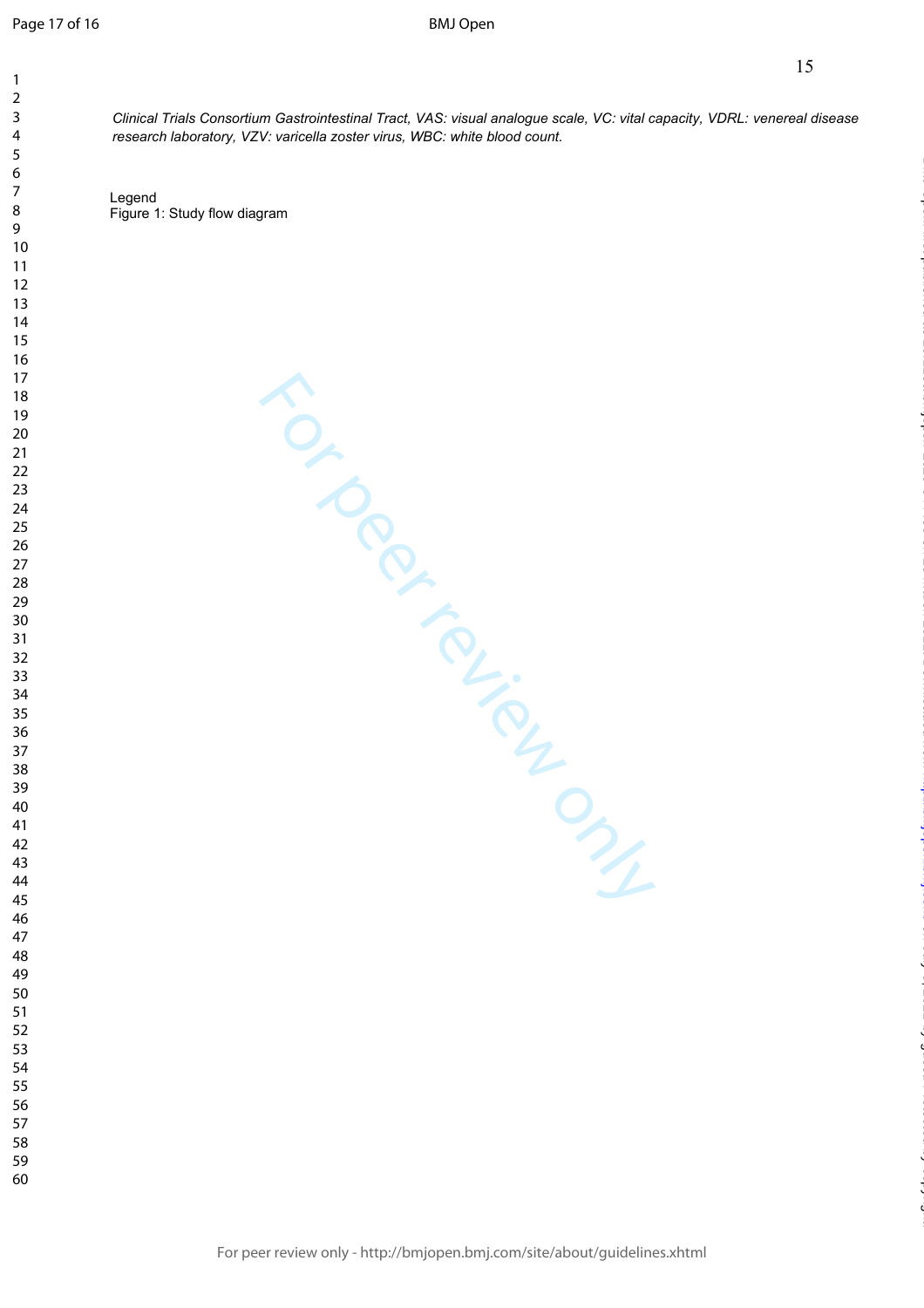

 $\overline{1}$  $\overline{2}$  $\overline{3}$  $\overline{4}$ 5 6  $\overline{7}$ 8  $\overline{9}$ 

Page 18 of 16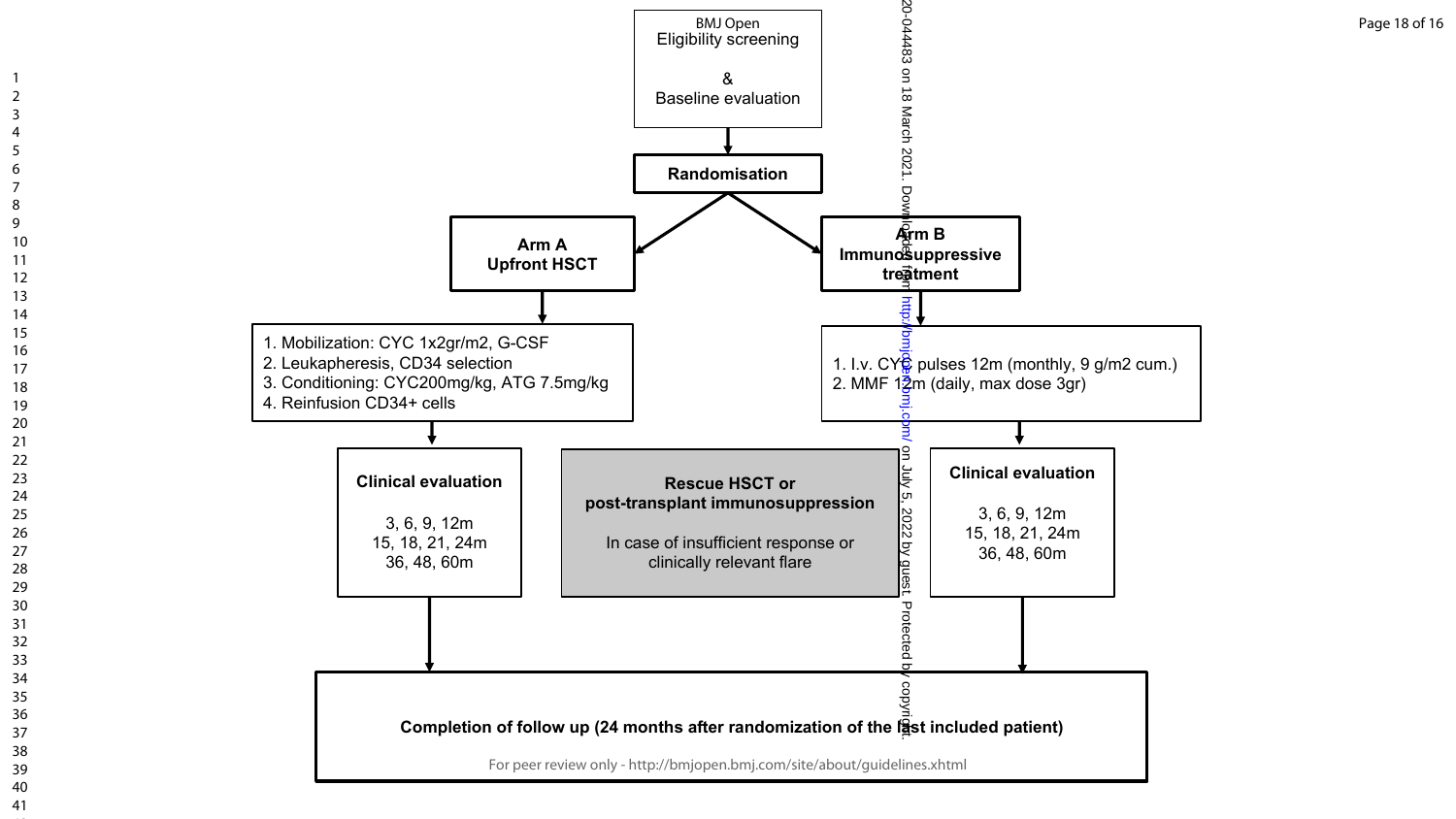# **BMJ Open**

### **A randomized, open-label trial to assess the optimal treatment strategy in early diffuse cutaneous systemic sclerosis: the UPSIDE Study protocol**

| Journal:                         | BMJ Open                                                                                                                                                                                                                                                                                                                                                                                                                                                                                                                                                                                                                                                                                                                                                                                                                                                                                                                                                                                                                                                                                                                                                                                                                                                                                                                                                                                                                                                                                                                                                                                                                                                                                                                                                                                                                                                                                                                                                                                                                                                                                                                                                                   |
|----------------------------------|----------------------------------------------------------------------------------------------------------------------------------------------------------------------------------------------------------------------------------------------------------------------------------------------------------------------------------------------------------------------------------------------------------------------------------------------------------------------------------------------------------------------------------------------------------------------------------------------------------------------------------------------------------------------------------------------------------------------------------------------------------------------------------------------------------------------------------------------------------------------------------------------------------------------------------------------------------------------------------------------------------------------------------------------------------------------------------------------------------------------------------------------------------------------------------------------------------------------------------------------------------------------------------------------------------------------------------------------------------------------------------------------------------------------------------------------------------------------------------------------------------------------------------------------------------------------------------------------------------------------------------------------------------------------------------------------------------------------------------------------------------------------------------------------------------------------------------------------------------------------------------------------------------------------------------------------------------------------------------------------------------------------------------------------------------------------------------------------------------------------------------------------------------------------------|
| Manuscript ID                    | bmjopen-2020-044483.R1                                                                                                                                                                                                                                                                                                                                                                                                                                                                                                                                                                                                                                                                                                                                                                                                                                                                                                                                                                                                                                                                                                                                                                                                                                                                                                                                                                                                                                                                                                                                                                                                                                                                                                                                                                                                                                                                                                                                                                                                                                                                                                                                                     |
| Article Type:                    | Protocol                                                                                                                                                                                                                                                                                                                                                                                                                                                                                                                                                                                                                                                                                                                                                                                                                                                                                                                                                                                                                                                                                                                                                                                                                                                                                                                                                                                                                                                                                                                                                                                                                                                                                                                                                                                                                                                                                                                                                                                                                                                                                                                                                                   |
| Date Submitted by the<br>Author: | 15-Feb-2021                                                                                                                                                                                                                                                                                                                                                                                                                                                                                                                                                                                                                                                                                                                                                                                                                                                                                                                                                                                                                                                                                                                                                                                                                                                                                                                                                                                                                                                                                                                                                                                                                                                                                                                                                                                                                                                                                                                                                                                                                                                                                                                                                                |
| Complete List of Authors:        | Spierings, Julia; UMC Utrecht, Department of Rheumatology & Clinical<br>Immunology<br>van Rhenen, Anna; UMC Utrecht, Department of Haematology<br>Welsing, Paco; UMC Utrecht, Department of Rheumatology and Clinical<br>Immunology<br>Marijnissen, Anne; UMC Utrecht, Department of Rheumatology and<br>Clinical Immunology<br>De Langhe, Ellen; KU Leuven Hospital, Department of Rheumatology<br>Del Papa, Nicoletta; ASST Gaetano Pini, Department of Rheumatology<br>Dierickx, Daan; KU Leuven Hospital, Department of Haematology<br>Gheorghe, Karina; Karolinska University Hospital, Div. of Rheumatology,<br>Department of Medicine<br>Henes, Joerg; University Hospitals Tubingen, Department for Internal<br>Medicine (Oncology, Haematology, Rheumatology and Immunology)<br>Hesselstrand, R.; Lund University Hospital, Department of Clinical<br>Sciences Lund, Rheumatology<br>Kerre, Tessa; University Hospital Ghent, Department of Haematology<br>Ljungman, P; Karolinska University Hospital, Department of Cellular<br>Therapy and Allogeneic Stem Cell Transplantation, Div. of Hematology<br>Department of Medicine Huddinge<br>van de Loosdrecht, Arjan; Amsterdam UMC Locatie VUmc, Department of<br>Haematology<br>Marijt, Erik; Leiden University Medical Center, Department of<br>Haematology<br>Mayer, Miro; University Hospital Centre Zagreb, Department of Clinical<br>Immunology and Rheumatology<br>Schmalzing, Marc; University Hospital Wurzburg, Department of Internal<br>Medicine, Rheumatology and Clinical Immunology<br>Schroers, Roland; Ruhr University of Bochum Faculty of Medicine,<br>Department of Medicine, Haematology and Oncology<br>Smith, Vanessa; University Hospital Ghent, Department of<br>Rheumatology; University Hospital Ghent, Unit for Molecular<br>Immunology and Inflammation, VIB Inflammation Research Center (IRC)<br>Voll, Reinhard; Medical Center-University of Freiburg, Department of<br>Rheumatology<br>Vonk, Madelon; Radboudumc, Rheumatology<br>Voskuyl, Alexandre; Amsterdam UMC Locatie VUmc, Department of<br>Rheumatology<br>de Vries-Bouwstra, Jeska; Leiden University Medical Center, |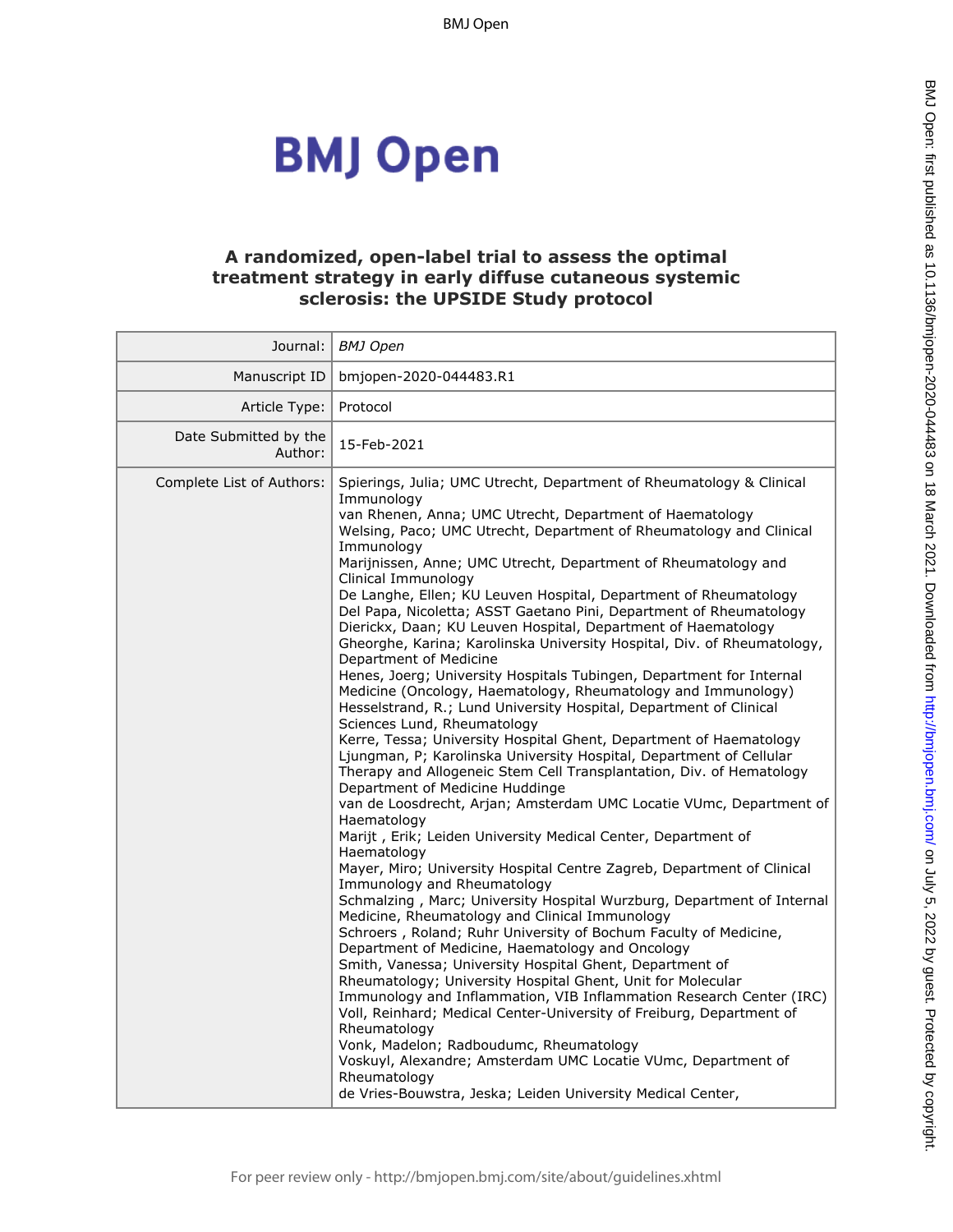| Rheumatology<br>Walker, Ulrich A.; University Hospital Basel, Department of<br>Rheumatology<br>Wuttge, Dirk; Lund University Hospital, Department of Clinical Sciences<br>Lund, Rheumatology<br>van Laar, Jacob; UMC Utrecht, Rheumatology and Clinical Immunology<br><b>Primary Subject<br/>Rheumatology<br/>Heading</b> :<br>Secondary Subject Heading:<br>Haematology (incl blood transfusion), Immunology (including allergy)<br>Bone marrow transplantation < HAEMATOLOGY, RHEUMATOLOGY,<br>Keywords:<br><b>SCHOLARONE™</b><br>Manuscripts |                                                                 |
|-------------------------------------------------------------------------------------------------------------------------------------------------------------------------------------------------------------------------------------------------------------------------------------------------------------------------------------------------------------------------------------------------------------------------------------------------------------------------------------------------------------------------------------------------|-----------------------------------------------------------------|
|                                                                                                                                                                                                                                                                                                                                                                                                                                                                                                                                                 |                                                                 |
|                                                                                                                                                                                                                                                                                                                                                                                                                                                                                                                                                 |                                                                 |
|                                                                                                                                                                                                                                                                                                                                                                                                                                                                                                                                                 |                                                                 |
|                                                                                                                                                                                                                                                                                                                                                                                                                                                                                                                                                 | Clinical trials < THERAPEUTICS, IMMUNOLOGY, TRANSPLANT MEDICINE |
|                                                                                                                                                                                                                                                                                                                                                                                                                                                                                                                                                 |                                                                 |
|                                                                                                                                                                                                                                                                                                                                                                                                                                                                                                                                                 |                                                                 |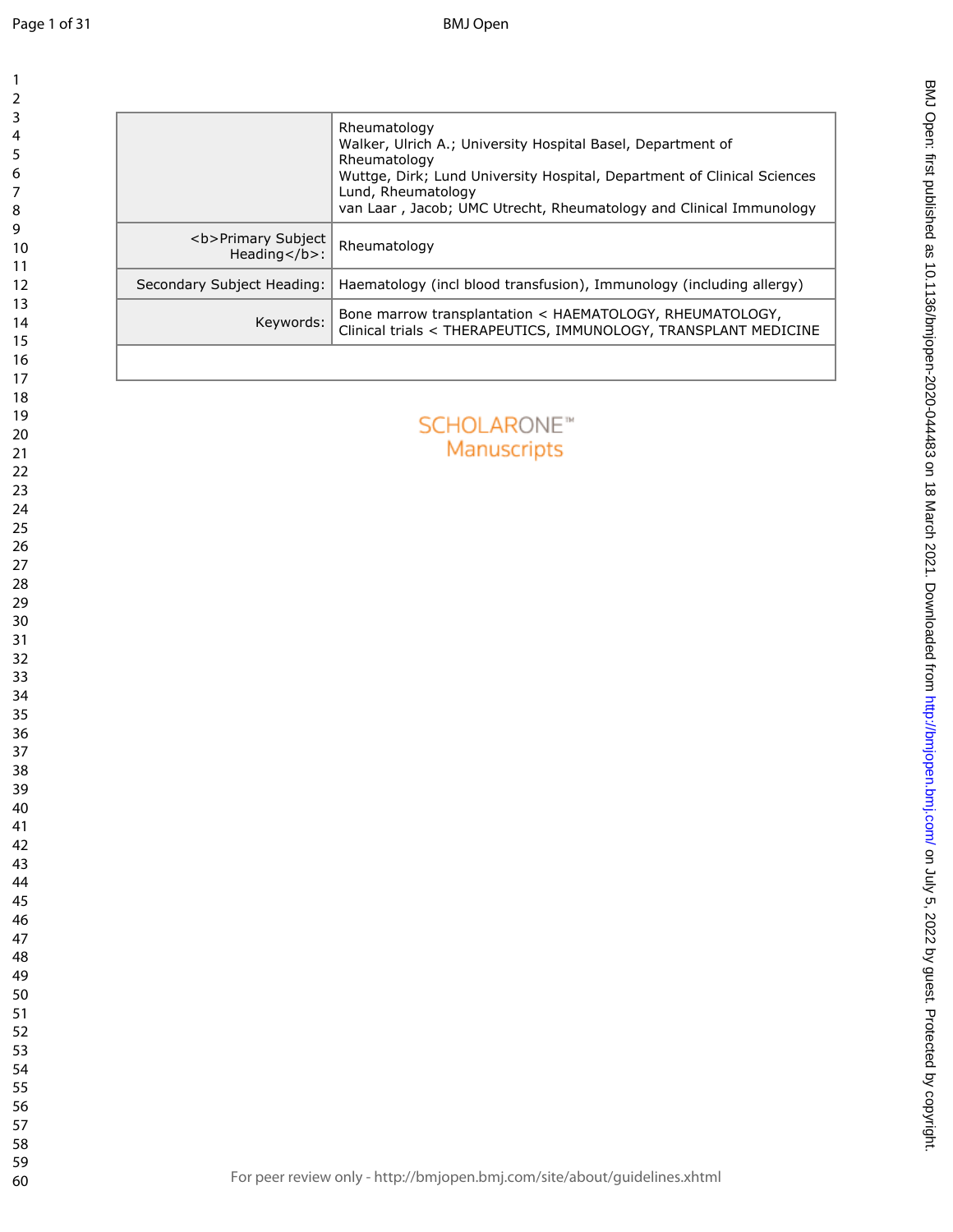

*I*, the Submitting Author has the right to grant and does grant on behalf of all authors of the Work (as defined *in the below author licence), an exclusive licence and/or a non-exclusive licence for contributions from authors who are: i) UK Crown employees; ii) where BMJ has agreed a CC-BY licence shall apply, and/or iii) in accordance with the terms applicable for US Federal Government officers or employees acting as part of their official duties; on a worldwide, perpetual, irrevocable, royalty-free basis to BMJ Publishing Group Ltd ("BMJ") its licensees and where the relevant Journal is co-owned by BMJ to the co-owners of the Journal, to publish the*  Work in this journal and any other BMJ products and to exploit all rights, as set out in our *[licence](https://authors.bmj.com/wp-content/uploads/2018/11/BMJ_Journals_Combined_Author_Licence_2018.pdf)*.

*The Submitting Author accepts and understands that any supply made under these terms is made by BMJ to the Submitting Author unless you are acting as an employee on behalf of your employer or a postgraduate student of an affiliated institution which is paying any applicable article publishing charge ("APC") for Open Access articles. Where the Submitting Author wishes to make the Work available on an Open Access basis (and intends to pay the relevant APC), the terms of reuse of such Open Access shall be governed by a Creative Commons licence – details of these licences and which Creative Commons licence will apply to this Work are set out in our licence referred to above.* 

*Other than as permitted in any relevant BMJ Author's Self Archiving Policies, I confirm this Work has not been accepted for publication elsewhere, is not being considered for publication elsewhere and does not duplicate material already published. I confirm all authors consent to publication of this Work and authorise the granting of this licence.*

For Prince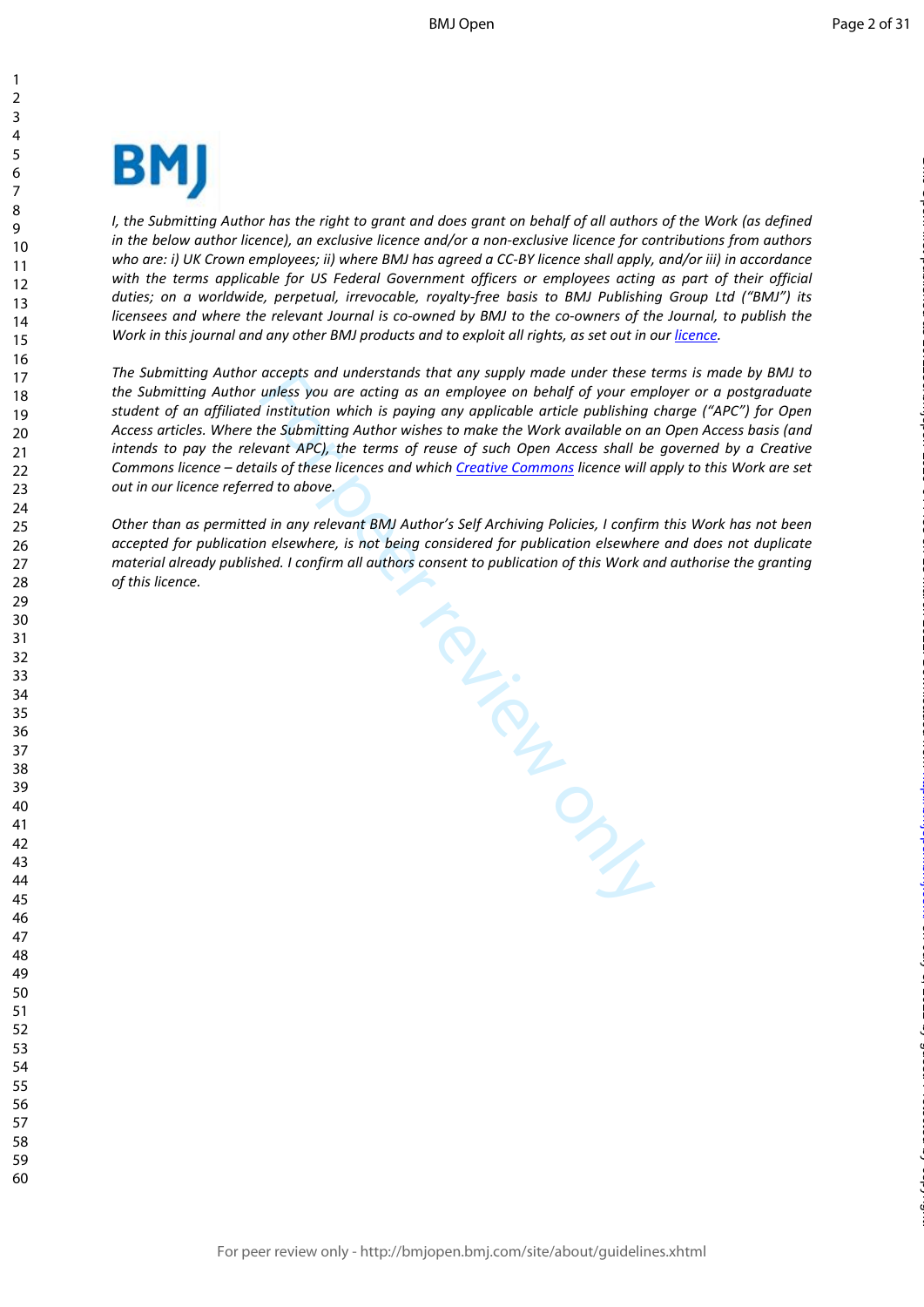$\mathbf{1}$  $\overline{2}$  $\overline{3}$  $\overline{4}$ 5 6  $\overline{7}$ 8  $\mathsf{Q}$ 

1

on July 5, 2022 by guest. Protected by copyright. <http://bmjopen.bmj.com/> BMJ Open: first published as 10.1136/bmjopen-2020-044483 on 18 March 2021. Downloaded from

**A randomized, open-label trial to assess the optimal treatment strategy in early diffuse cutaneous systemic sclerosis: the UPSIDE Study protocol**

J.Spierings1, A. van Rhenen2, P.M.J. Welsing1, A.C.A. Marijnissen1, E. De Langhe3, N. Del Papa4, D. Dierickx5, K.R. Gheorghe6, J. Henes7, R. Hesselstrand8, T. Kerre9, P. Ljungman10, A.A. van de Loosdrecht11, W.A.F. (Erik) Marijt12, M. Mayer13, M. Schmalzing14, R. Schroers15, V. Smith16, R.E. Voll17, M.C. Vonk18, A.E.Voskuyl19, J.K. de Vries-Bouwstra20, U.A. Walker21, D.M. Wuttge8, J.M. van Laar1

- 1. Department of Rheumatology and Clinical Immunology, University Medical Centre Utrecht, The **Netherlands**
- 2. Department of Haematology, University Medical Centre Utrecht, The Netherlands
- 3. Department of Rheumatology, University Hospital Leuven, Belgium
- 4. Department of Rheumatology, ASST Pini-CTO, Milano, Italy
- 5. Department of Haematology, University Hospital Leuven, Belgium
- 6. Department of Rheumatology, Karolinska University Hospital Stockholm, Div. of Rheumatology, Department of Medicine, Karolinska Institutet, Stockholm, Sweden
- 7. Department for Internal Medicine (Oncology, Haematology, Rheumatology and Immunology), University Hospital Tübingen, Tübingen, Germany
- 8. Lund University, Skane University Hospital, Department of Clinical Sciences Lund, Rheumatology, Lund, Sweden
- 9. Department of Haematology, Ghent University Hospital, Belgium
- eumatology and Clinical Immunology, University Medical eematology, University Medical Centre Utrecht, The Nether<br>eumatology, University Hospital Leuven, Belgium<br>eumatology, ASST Pini-CTO, Milano, Italy<br>ematology, ASST Pini 10. Department of Cellular Therapy and Allogeneic Stem Cell Transplantation Karolinska University Hospital, Div. of Haematology Department of Medicine Huddinge, Karolinska Institutet, Stockholm, Sweden
- 11. Department of Haematology, Amsterdam UMC, location VUmc, Amsterdam, The Netherlands
- 12. Department of Haematology, University Medical Centre Leiden, The Netherlands
- 13. Department of Clinical Immunology and Rheumatology, University Hospital Zagreb, Croatia
- 14. Department of Internal Medicine, Rheumatology and Clinical Immunology, University Hospital Würzburg, Würzburg, Germany.
- 15. Department of Medicine, Haematology and Oncology, Ruhr-University of Bochum, Bochum, **Germany**
- 16. Department of Internal Medicine, Ghent University, Department of Rheumatology, Ghent University Hospital; Unit for Molecular Immunology and Inflammation, VIB Inflammation Research Center (IRC), Ghent, Belgium
- 17. Department of Rheumatology, Medical Center University of Freiburg, Faculty of Medicine, University of Freiburg, Freiburg Germany
- 18. Department of Rheumatology, Radboudumc Nijmegen, The Netherlands
- 19. Department of Rheumatology and Immunology , Amsterdam UMC, location VUmc, Amsterdam, The Netherlands
- 20. Department of Rheumatology, Leiden University Medical Centre, The Netherlands
- 21. Department of Rheumatology, University Hospital Basel, Switzerland

**Corresponding author:** Dr. J. Spierings, Department of Rheumatology and Clinical Immunology, University Medical Centre Utrecht, Utrecht, the Netherlands. Heidelberglaan 100, 3584CX, Utrecht, The Netherlands. [J.Spierings@umcutrecht.nl](mailto:J.Spierings@umcutrecht.nl)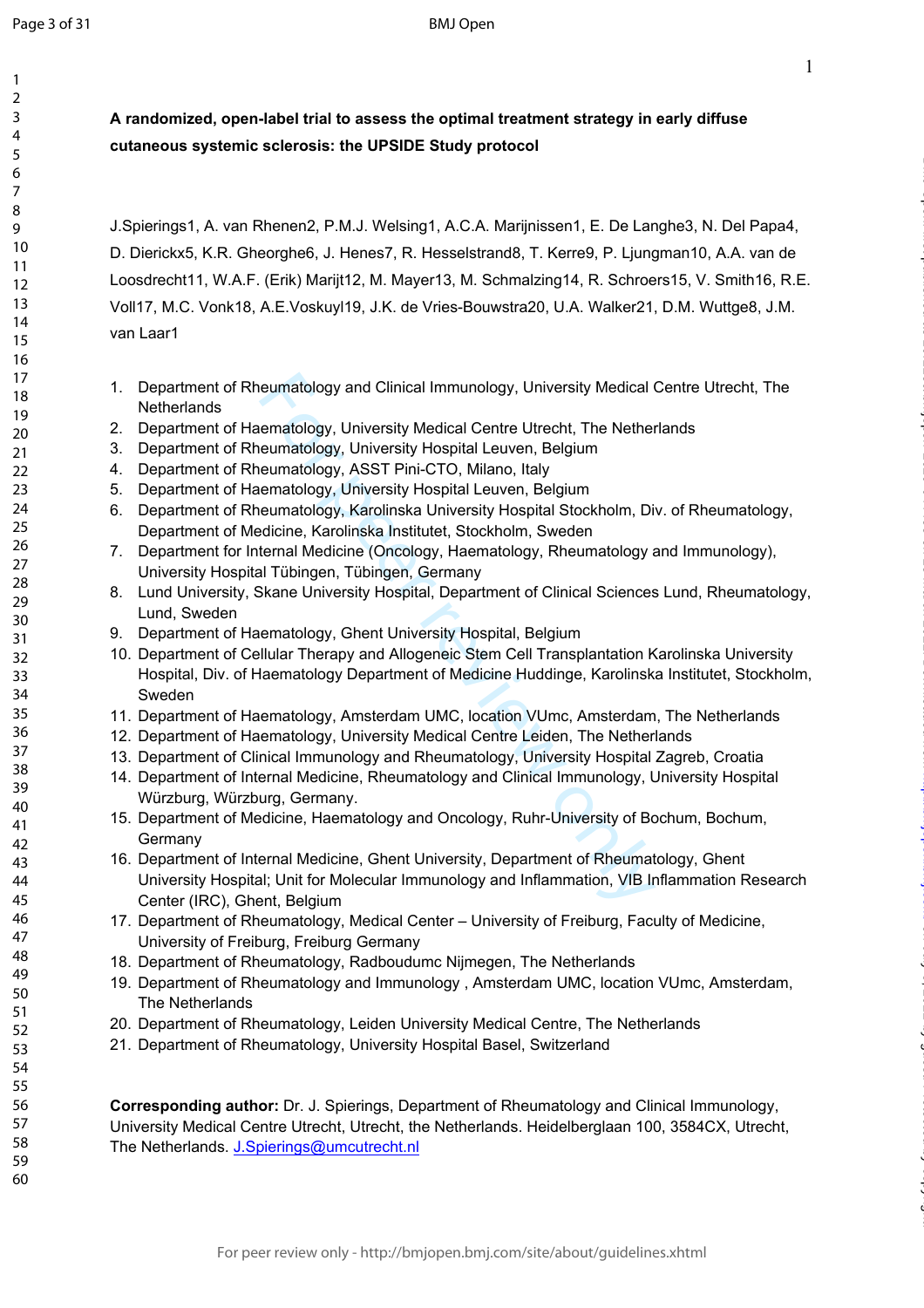$\mathbf{1}$ 

### **Abstract**

herefore, we propose this randomized trial aiming to deter<br>early dcSSc by comparing two strategies used in standard<br>sus B. immunosuppressive therapy (intravenous cyclopho<br>ycophenolate mofetil) with rescue HSCT in case of t **Introduction:** Systemic sclerosis (SSc) is a chronic, autoimmune connective tissue disease associated with high morbidity and mortality, especially in diffuse cutaneous SSc (dcSSc). Currently there are several treatments available in early dcSSc that aim to change the disease course, including immunosuppressive agents and autologous hematopoietic stem cell transplantation (HSCT). HSCT has been adopted in international guidelines and is offered in current clinical care. However, optimal timing and patient selection for HSCT is still unclear. In particular, it is unclear whether HSCT should be positioned as upfront therapy or rescue treatment for patients refractory to immunosuppressive therapy. We hypothesise that upfront HSCT is superior and results in lower toxicity and lower longterm medical costs. Therefore, we propose this randomized trial aiming to determine the optimal treatment strategy for early dcSSc by comparing two strategies used in standard care: A. upfront autologous HSCT versus B. immunosuppressive therapy (intravenous cyclophosphamide pulse therapy followed by mycophenolate mofetil) with rescue HSCT in case of treatment failure. **Methods and analysis:** The UPSIDE (Upfront autologous hematopoietic Stem cell transplantation versus Immunosuppressive medication in early DiffusE cutaneous systemic sclerosis) study is a multicentre, randomized, open label, controlled trial. In total, 120 patients with early dcSSc will be randomized. The primary outcome is event free survival at two years after randomisation. Secondary outcomes include serious adverse events, functional status, and health related quality of life. We will also evaluate changes in nailfold capillaroscopy pattern, pulmonary function, cardiac MR and High Resolution-CT of the chest. Follow-up visits will be scheduled 3-monthly for two years and annually in the following three years.

**Ethics and dissemination** The study was approved by the Dutch Central Committee on Research Concerning Human Subjects (NL72607.041.20). The results will be disseminated through patient associations and conventional scientific channels.

**Trial registration number**; NCT04464434, trial NL 8720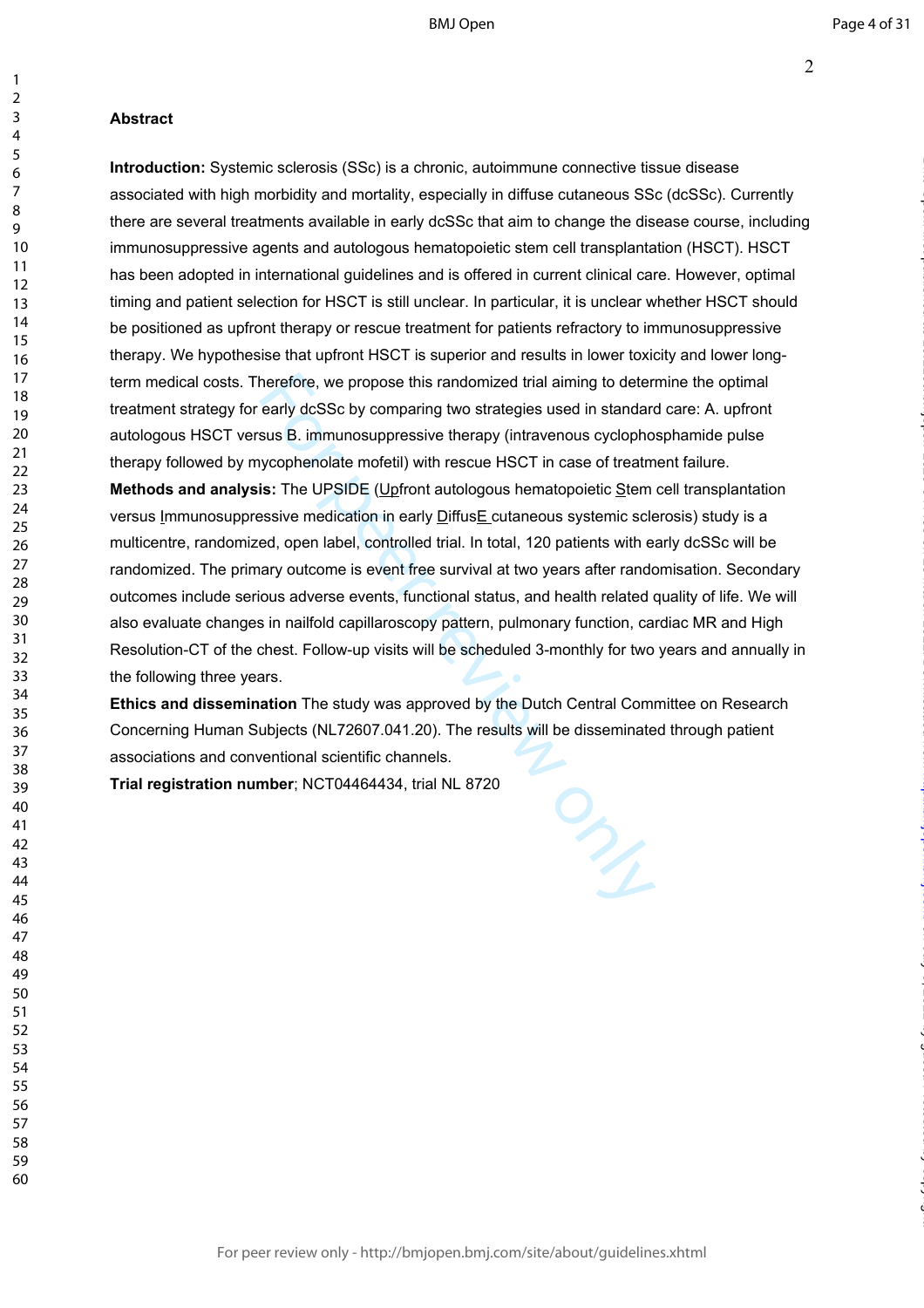$\mathbf{1}$  $\overline{2}$  $\overline{3}$  $\overline{4}$ 5 6  $\overline{7}$ 8 q

### **Strengths and limitations of this study**

- This study is a multicentre, randomized, controlled and open-label trial aiming to determine whether upfront autologous stem cell transplantation (HSCT) is superior to standard immunosuppressive treatment (with rescue HSCT for those who progress), in early diffuse cutaneous systemic sclerosis (dcSSc).
- Event free survival is the primary outcome measure and is defined as the time in days from randomisation until death due to any cause or the development of persistent major organ failure (heart, lung, or kidney).
- This clinical trial has the potential to change clinical practice in early dcSSc worldwide

### **Introduction**

Sc) is a debilitating and incurable autoimmune connective<br>de vasculopathy, fibrosis and inflammation of skin and inte<br>ase course are very heterogenous. In the diffuse cutaneou<br>ralized skin thickening and often multiorgan i Systemic sclerosis (SSc) is a debilitating and incurable autoimmune connective tissue disease. Clinical features include vasculopathy, fibrosis and inflammation of skin and internal organs [1]. Presentation and disease course are very heterogenous. In the diffuse cutaneous subset of SSc (dcSSc) there is generalized skin thickening and often multiorgan involvement [2–4]. Due to its progressive character, the median 5 and 12-year mortality for dcSSc is ~25% and 70% respectively [5,6]. To prevent progression and death in SSc patients, it is key to identify individuals at risk at an early stage of the disease and initiate immunomodulating treatment. Methotrexate, mycophenolate mofetil and cyclophosphamide are commonly used in dcSSc, dependent on the organ system involved.

In three randomized controlled trials (RCT) in dcSSc, treatment with autologous hematopoietic stem cell transplantation (HSCT) improved survival, quality of life, skin fibrosis and prevented disease progression in dcSSc patients, when compared to cyclophosphamide pulse therapy [7–9]. Additionally, three systematic reviews were published on the efficacy and safety of HSCT in SSc.[10–12] In all reviews it was concluded that HSCT provided a survival benefit, improved skin involvement and stabilized pulmonary function compared to intravenous cyclophosphamide for 12 months. Heterogeneity between studies, however, prevented meta-analysis, yet a trend towards better outcome was observed in patients with a shorter disease duration prior to HSCT. HSCT has since been implemented in (inter)national treatment guidelines for SSc, made its way into regular clinical care and is reimbursed in several European countries [13,14]. However, recommendations regarding the optimal use and especially the preferred timing of HSCT and the efficacy of other therapies in the course of dcSSc are lacking. Particularly, it is unclear whether HSCT should be positioned as upfront or as rescue treatment for patients not responding to immunosuppressive therapy such as MMF or intravenous pulse CYC.

HSCT as upfront treatment might result in better outcomes, because the disease process is effectively targeted early in the disease at a time when there is less irreversible organ damage. On the other hand, HSCT is a treatment associated with a higher risk of adverse events compared to other treatments, as it is associated with a treatment related mortality of approximately 10% [8,15].

on July 5, 2022 by guest. Protected by copyright. <http://bmjopen.bmj.com/> BMJ Open: first published as 10.1136/bmjopen-2020-044483 on 18 March 2021. Downloaded from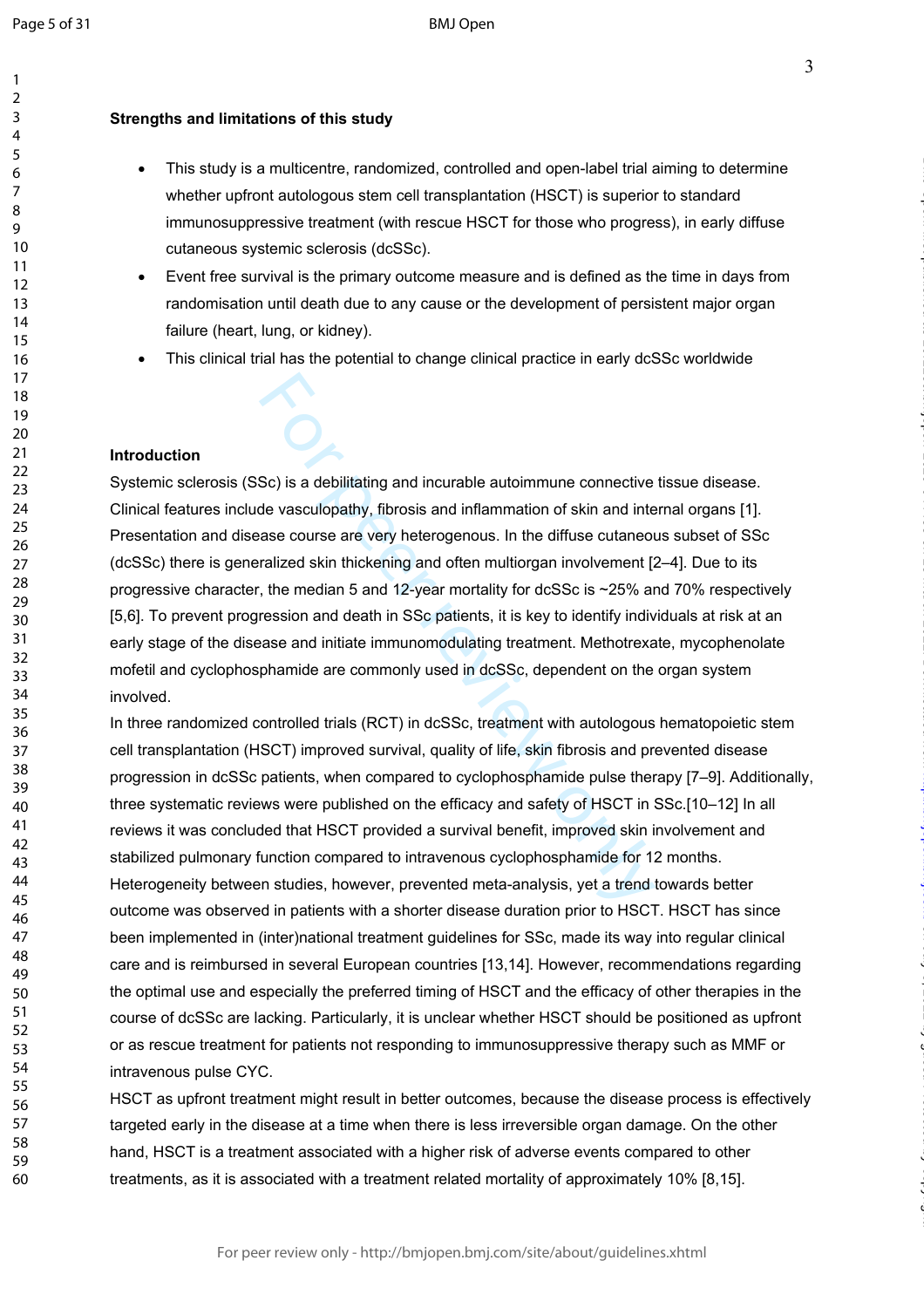BMJ Open

on July 5, 2022 by guest. Protected by copyright. <http://bmjopen.bmj.com/> BMJ Open: first published as 10.1136/bmjopen-2020-044483 on 18 March 2021. Downloaded from

4

However, there might be fewer transplant related adverse events due to the better health status of patients and limited immunosuppressive premedication if HSCT is commenced early, compared to the patients that need rescue HSCT after months or even years of other immunocompromising agents. So, in order to determine the optimal treatment strategy in early dcSSc, further investigation is needed.

This manuscript describes the protocol of the UPSIDE study (Upfront autologous hematopoietic Stem cell transplantation versus Immunosuppressive medication in early DiffusE cutaneous systemic sclerosis). The UPSIDE study is a multicentre randomized open-label controlled trial that aims to compare two treatment strategies used in standard care of adult patients with early dcSSc: upfront autologous HSCT versus intravenous cyclophosphamide pulse therapy followed by oral mycophenolate mofetil and rescue HSCT in case of treatment failure. Efficacy, safety, survival and cost-effectiveness will be evaluated.

### **Aims and objectives**

123456789

 $\mathbf{1}$  $\overline{2}$  $\overline{3}$  $\overline{4}$ 5 6  $\overline{7}$ 8  $\mathsf{o}$ 

il and rescue HSCT in case of treatment failure. Efficacy, s<br>be evaluated.<br>This to investigate the optimal timing of HSCT in early dcSS<br>the effect of HSCT as upfront therapy compared with that<br>in case of failure, with resp The UPSIDE study aims to investigate the optimal timing of HSCT in early dcSSc by comparing two treatment strategies: the effect of HSCT as upfront therapy compared with that of immunosuppressive medication and HSCT in case of failure, with respect to (event-free) survival and prevention of major organ failure, safety and the impact on skin thickening, visceral involvement, functional status, and quality of life.

Secondary goals are to evaluate (in both treatment arms) whether disease activity correlates with immunological parameters, including immunopathology of skin, immune reconstitution, and autoantibodies. Cost-effectiveness of both therapeutic options and factors associated with response to treatment will also be examined.

### **Methods and analysis**

This protocol has been developed in accordance to the Standard Protocol Items: Recommendations for Interventional Trials 2013 statement (https://www.spirit-statement.org).

### *Study design and setting*

The UPSIDE study is a randomized controlled, multicentre, open-label trial. SSc is a rare condition and stem cell mobilisation after intravenous cyclophosphamide administration and HSCT are treatments only performed in experienced tertiary treatment centres. Therefore, national, and international collaboration is of key importance to include the necessary number of patients. Participants will be recruited from fourteen participating centres from The Netherlands, Belgium, Germany, Italy, Sweden, Switzerland, and Croatia (Table 1). Multidisciplinary expert teams in the field of SSc and HSCT are involved in each centre.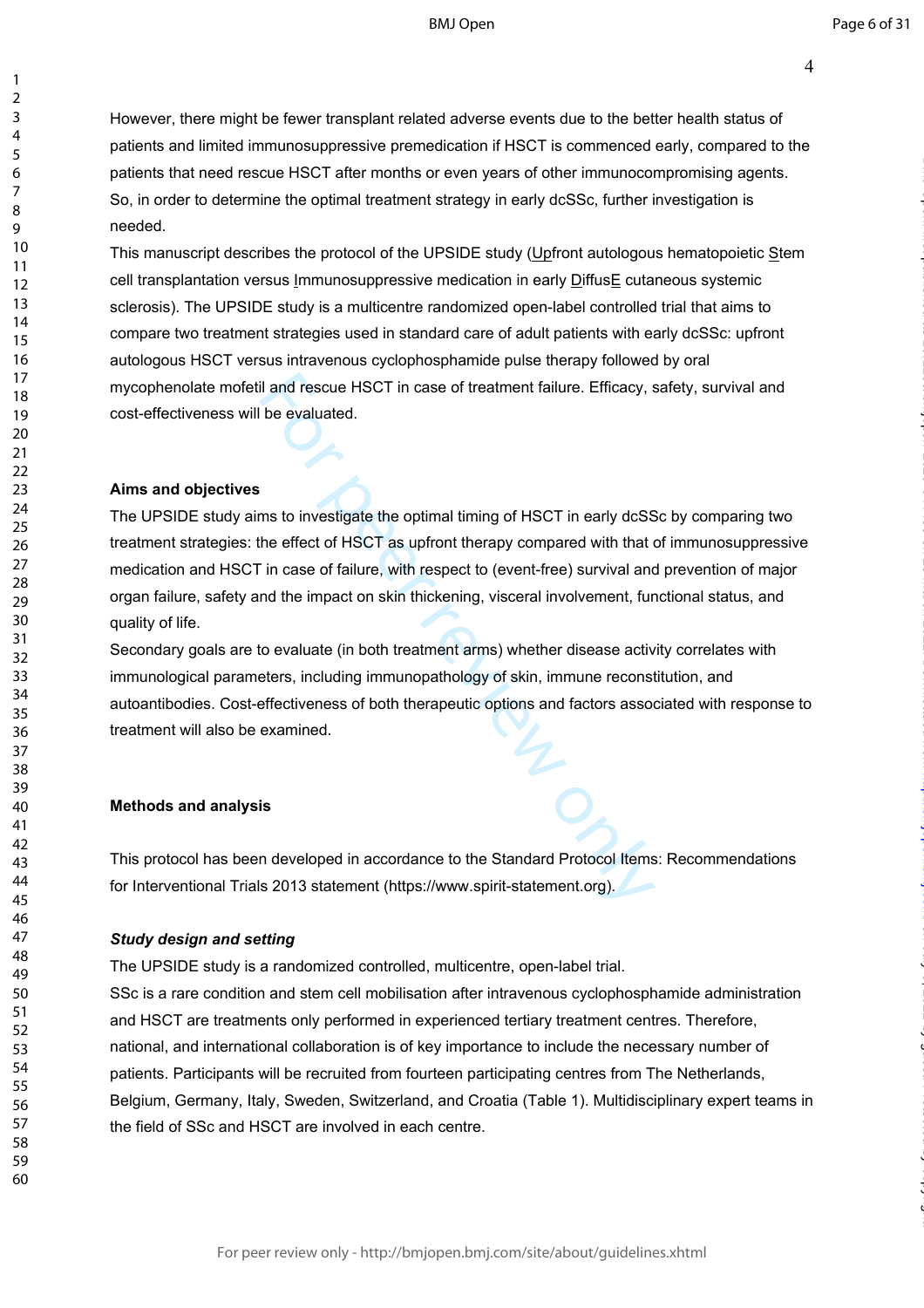$\mathbf{1}$  $\overline{2}$ 3  $\overline{4}$ 5 6  $\overline{7}$ 8 9

### *Table 1. Participating centres*

| Country         | <b>Centres and affiliated networks</b>                                        |
|-----------------|-------------------------------------------------------------------------------|
| The Netherlands | Amsterdam UMC                                                                 |
|                 | Leiden University Medical Centre                                              |
|                 | Radboudumc Nijmegen                                                           |
|                 | University Medical Centre Utrecht (coordinating centre)                       |
|                 | National scleroderma network: Arthritis Research and Collaboration Hub (ARCH) |
| <b>Belgium</b>  | University Hospital Ghent                                                     |
|                 | University Hospital Leuven                                                    |
|                 |                                                                               |
|                 | National scleroderma network: Belgian Scleroderma Cohort.                     |
| Germany         | Ruhr University Bochum                                                        |
|                 | University Hospital Freiburg                                                  |
|                 | Universitats Klinikum Tuebingen                                               |
|                 | Universitats Klinikum Wurzburg                                                |
| Sweden          | Karolinska University Hospital Stockholm                                      |
|                 | Skåne University Hospital Lund                                                |
| Switzerland     | University Hospital Basel                                                     |
| Italy           | ASST Pini-CTO, Milano                                                         |
| Croatia         | University Hospital Zagreb                                                    |
|                 |                                                                               |

### *Study population and eligibility criteria*

University Hospital Freiburg<br>
Universitats Klinikum Tuebingen<br>
Universitats Klinikum Wurzburg<br>
Exarcinska University Hospital Stockholm<br>
Skåne University Hospital Lund<br>
University Hospital Basel<br>
ASST Pini-CTO, Milano<br>
Uni We will include 120 patients with early dcSSc who fulfil the inclusion criteria (Table 2). These criteria are designed to select patients in an early stage of the disease, but at high risk of disease progression and subsequent death. Baseline assessment prior to randomisation includes complete blood count, liver function, kidney function, urine spot test (protein/creatinine ratio), viral serology tests, 12-lead ECG, cardiac ultrasound, cardiac MRI, right heart catheterization, lung HR-CT and pulmonary function tests. Patient recruitment started in September 2020. We anticipate the accrual time will be 3 years. Patients will be followed for five years.

### *Table 2. Inclusion and exclusion criteria*

| <b>Inclusion criteria</b>                                       | <b>Exclusion criteria</b>                                       |
|-----------------------------------------------------------------|-----------------------------------------------------------------|
| Age between 18 and 65 years.                                    | Pregnancy or unwillingness to use adequate contraception        |
|                                                                 | during study.                                                   |
| Fulfilling the 2013 ACR-EULAR classification criteria for       | Poor compliance of the patient as assessed by the referring     |
| dcSSc                                                           | physicians.                                                     |
| Disease duration $\leq$ 2 years (from onset of first non-       | Concomitant severe disease =                                    |
| Raynaud's symptoms)                                             | a. respiratory: resting mean pulmonary artery pressure          |
| 1. mRSS $\geq$ 15 (diffuse skin pattern) and/or                 | (mPAP) > 20 mmHg (by right heart catheterization), DLCO         |
| 2. clinically significant organ involvement as defined by       | < 40% predicted, respiratory failure as defined by the          |
| either:                                                         | primary endpoint                                                |
| a. respiratory involvement =                                    | b. renal: creatinine clearance $\leq$ 40 ml/min (measured or    |
| i. DLCO and/or $(F)VC \leq 85\%$ (of predicted) and evidence of | estimated)                                                      |
| interstitial lung disease on HR-CT scan with clinically         | c. cardiac: clinical evidence of refractory congestive heart    |
| relevant obstructive disease and emphysema excluded.            | failure; LVEF < 45% by cardiac echo or cardiac MR;              |
| ii. Patients with a DCLO and/or FVC > 85%, but with a           | chronic atrial fibrillation necessitating oral anticoagulation; |
| progressive course of lung disease: defined as relative         | uncontrolled ventricular arrhythmia; pericardial effusion with  |
| decline of >10% in FVC predicted and/or TLC predicted, or       | hemodynamic consequences [16]                                   |

on July 5, 2022 by guest. Protected by copyright. <http://bmjopen.bmj.com/> BMJ Open: first published as 10.1136/bmjopen-2020-044483 on 18 March 2021. Downloaded from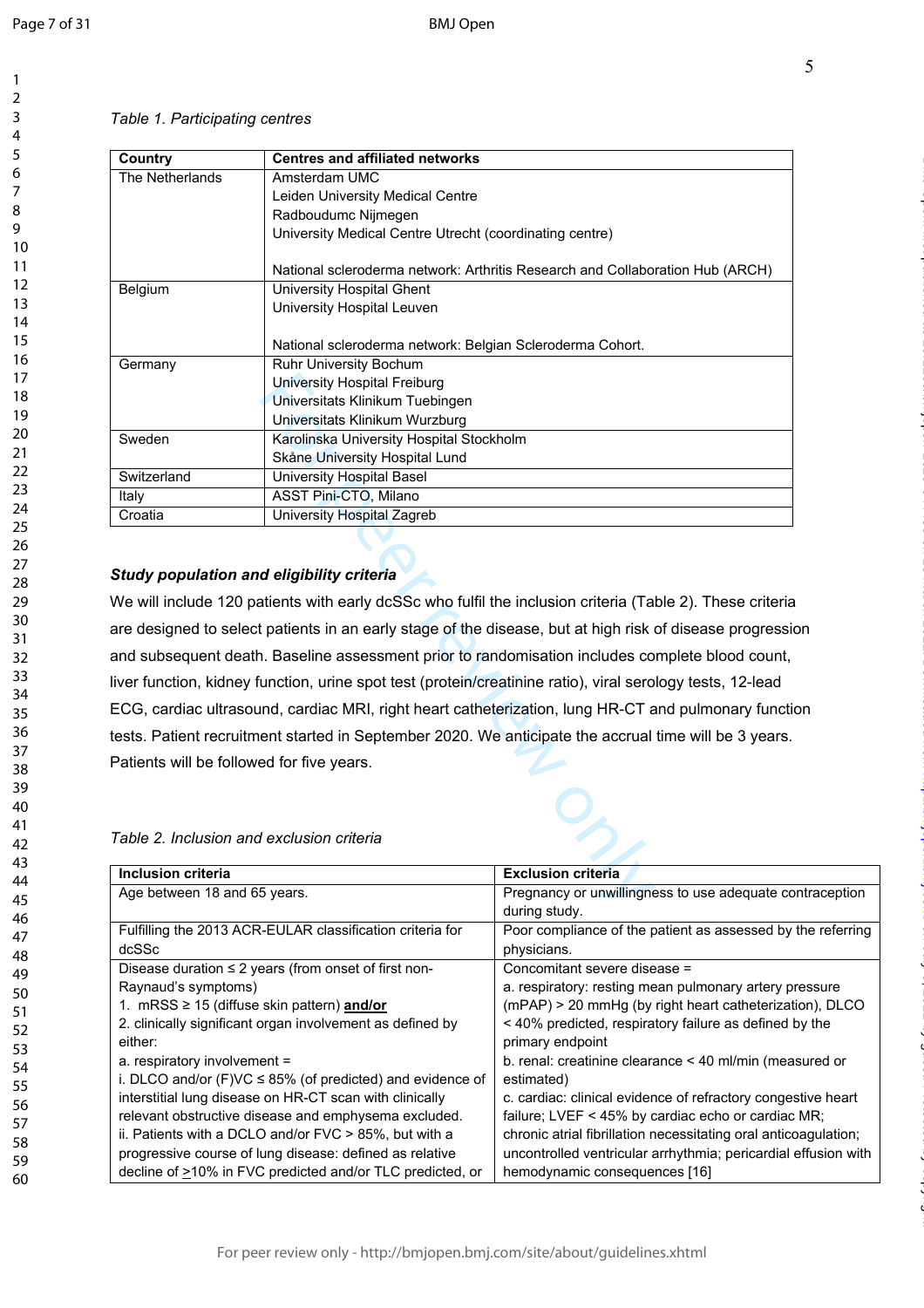| >15% in DLCO predicted within 12 months. Intercurrent                                                                 | d. liver failure as defined by a sustained 3-fold increase in                                            |
|-----------------------------------------------------------------------------------------------------------------------|----------------------------------------------------------------------------------------------------------|
| infections excluded.                                                                                                  | serum transaminase or bilirubin, or a Child-Pugh score C                                                 |
| b. renal involvement = any of the following criteria:<br>hypertension (two successive BP readings                     | e. psychiatric disorders including active drug or alcohol<br>abuse                                       |
| of either systolic ≥ 160 mm Hg or diastolic > 110 mm Hg, at                                                           | f. concurrent neoplasms or myelodysplasia                                                                |
| least 12 hours apart), persistent urinalysis abnormalities                                                            | g. bone marrow insufficiency defined as leukocytopenia <                                                 |
| (proteinuria, haematuria, casts), microangiopathic                                                                    | 4.0 x 10 <sup>9</sup> /L, thrombocytopenia < 50 x 10 <sup>9</sup> /L, anaemia < 8                        |
| haemolytic anaemia,                                                                                                   | gr/dL, CD4+ T lymphopenia < 200 x 10 <sup>6</sup> /L                                                     |
| new renal insufficiency (serum creatinine > upper limit of                                                            | h. uncontrolled hypertension                                                                             |
| normal); non-scleroderma related                                                                                      | i. uncontrolled acute or chronic infection, including HIV,                                               |
| causes (e.g. medication, infection etc.) must be reasonably                                                           | HTLV-1,2 positivity                                                                                      |
| excluded.                                                                                                             | j. ZUBROD-ECOG-WHO Performance Status Scale > 2                                                          |
| c. cardiac involvement = any of the following criteria:<br>reversible congestive heart failure, atrial or ventricular |                                                                                                          |
| rhythm disturbances such as atrial fibrillation or flutter,                                                           |                                                                                                          |
| atrial paroxysmal tachycardia or ventricular tachycardia,                                                             |                                                                                                          |
| 2nd or 3rd degree AV block, pericardial effusion (not                                                                 |                                                                                                          |
| leading to hemodynamic problems), myocarditis; non-                                                                   |                                                                                                          |
| scleroderma related causes must have been reasonably                                                                  |                                                                                                          |
| excluded                                                                                                              |                                                                                                          |
| Written Informed consent                                                                                              | Previous treatments with immunosuppressants $\geq 6$ months                                              |
|                                                                                                                       | including mycophenolate mofetil, methotrexate,<br>azathioprine, rituximab, tocilizumab, glucocorticoids. |
|                                                                                                                       | Previous treatments with TLI, TBI or alkylating agents                                                   |
|                                                                                                                       | including cyclophosphamide.                                                                              |
|                                                                                                                       | Significant exposure to bleomycin, tainted rapeseed oil,                                                 |
|                                                                                                                       | vinyl chloride, trichlorethylene or silica                                                               |
|                                                                                                                       | Eosinophilic myalgia syndrome; eosinophilic fasciitis,                                                   |
|                                                                                                                       | morphea.                                                                                                 |
|                                                                                                                       |                                                                                                          |
|                                                                                                                       |                                                                                                          |
| <b>Randomisation</b>                                                                                                  |                                                                                                          |
| Eligible patients who provided informed consent will be randomised 1:1 (variable block randomisation)                 |                                                                                                          |
| using the validated algorithm within Castor, the Electronic Data Capture program used for the study.                  |                                                                                                          |
| Blocks of 2, 4, or 6 patients will be randomly and blindly assigned, stratified by participating centre               |                                                                                                          |
| The two treatment are: strategy arm A: upfront high dose non-myeloablative autologous HSCT or                         |                                                                                                          |
| strategy arm B: intravenous pulse therapy with cyclophosphamide followed by at least 12 months oral                   |                                                                                                          |
|                                                                                                                       |                                                                                                          |
| mycophenolate mofetil daily and thereafter HSCT as rescue option. The treatment allocation will be                    |                                                                                                          |
| coordinated by the principal investigator of the study site. The investigators and participants are not               |                                                                                                          |
|                                                                                                                       |                                                                                                          |

### *Randomisation*

Eligible patients who provided informed consent will be randomised 1:1 (variable block randomisation) using the validated algorithm within Castor, the Electronic Data Capture program used for the study. Blocks of 2, 4, or 6 patients will be randomly and blindly assigned, stratified by participating centre. The two treatment are: strategy arm A: upfront high dose non-myeloablative autologous HSCT or strategy arm B: intravenous pulse therapy with cyclophosphamide followed by at least 12 months oral mycophenolate mofetil daily and thereafter HSCT as rescue option. The treatment allocation will be coordinated by the principal investigator of the study site. The investigators and participants are not blinded to treatment allocation.

### *Interventions*

A. Upfront autologous HSCT

Autologous, non-myeloablative HSCT comprises the following consecutive steps:

*a. Mobilisation:* PBSCs will be mobilised using a regimen consisting of infusion of cyclophosphamide 2g/m<sup>2</sup> for 1 day. Hyperhydration, alkalinisation of the urine and Mesna will be given in order to prevent haemorrhagic cystitis. The patients will receive filgrastim (G-CSF) 5 μg/kg/day subcutaneously once or twice a day for 5 days (or more when necessary), according to local practice.

*b. Leukapheresis:* Start of leukapheresis is required at a CD34+ cell count of ≥10-20/μL, according to local practice. This is expected to occur on day 5 or 6 of filgrastim treatment. Leukaphereses will be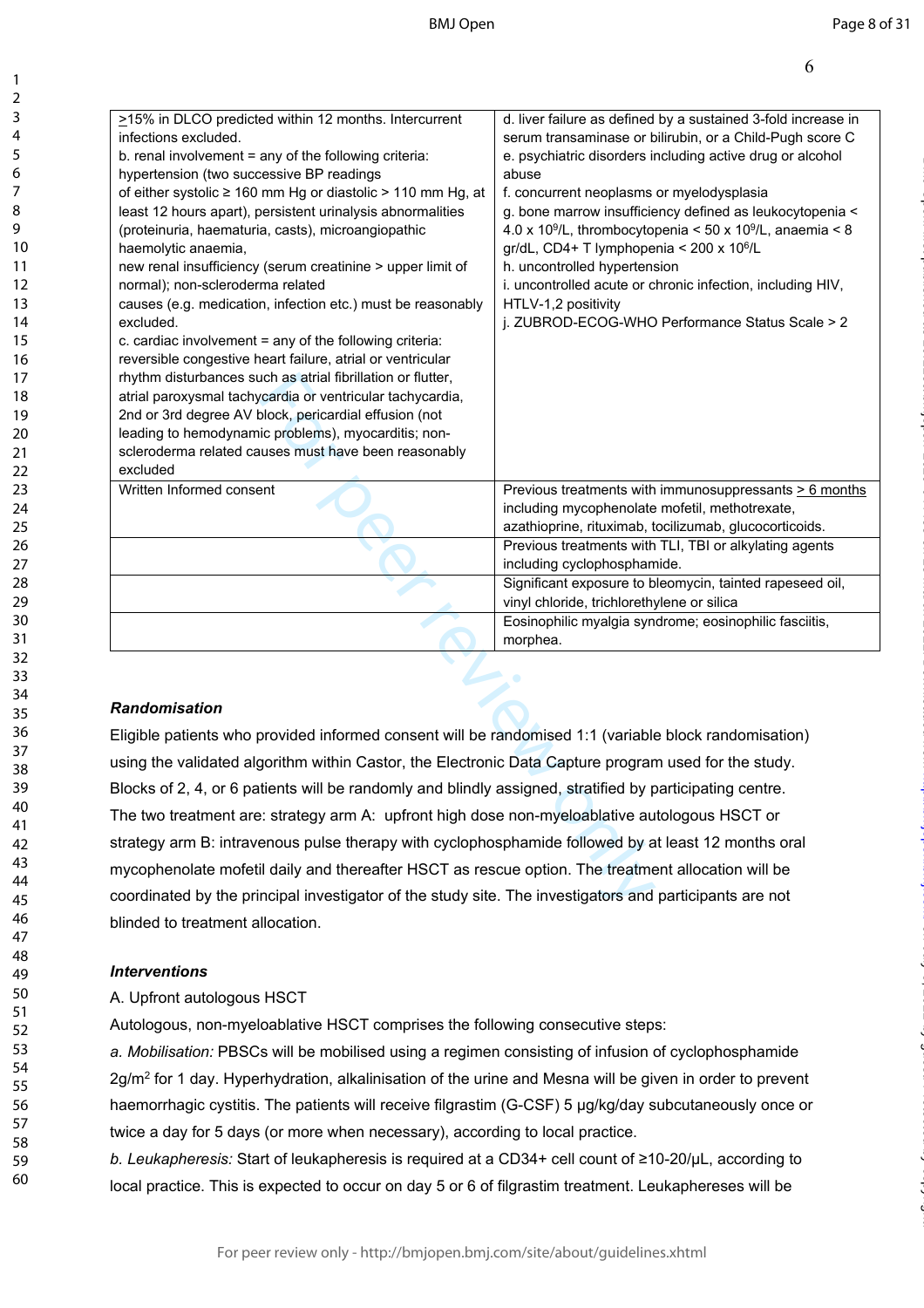$\mathbf{1}$ 

### BMJ Open

7

on July 5, 2022 by guest. Protected by copyright. <http://bmjopen.bmj.com/> BMJ Open: first published as 10.1136/bmjopen-2020-044483 on 18 March 2021. Downloaded from

performed with the goal to obtain at least 6 x 10<sup>6</sup> CD34+ cells per kilogram body weight. The primary goal is to obtain a target dose of 6 x 10<sup>6</sup> CD34+ cells/kg, but a minimum of 2 x 10<sup>6</sup> CD34+ cells/kg after CD34+selection. The apheresis product will be 4-5<sup>log</sup> T cell depleted. The CD34+ selected cells will be cryopreserved and stored in liquid nitrogen until reinfusion. In case of mobilisation failure, the patient will be treated with daily s.c. filgrastim 20 μg/kg,

*c. Prior to conditioning:* Echocardiography should be repeated prior to conditioning to evaluate possible subclinical cardiac toxicity caused by cyclophosphamide administered during mobilisation. Conditioning can be initiated if LVEF > 45% or has not decreased with >15% compared to premobilisation, and there are no uncontrolled arrhythmias [16].

consists of cyclophosphamide 50 mg/kg/day intravenously<br>and rabbit antithymocyte globulin (rbATG, Thymoglobulir<br>Il be given on day -5 (day 0 = day of infusion of PBSC). Hy<br>ine and Mesna will be given in order to prevent h *d. Conditioning:* Conditioning is to be initiated preferably within 6 weeks after successful harvest. The conditioning regimen consists of cyclophosphamide 50 mg/kg/day intravenously for 4 consecutive days (total 200 mg/kg) and rabbit antithymocyte globulin (rbATG, Thymoglobulin®). The first dose of cyclophosphamide will be given on day -5 (day 0 = day of infusion of PBSC). Hyperhydration, alkalinisation of the urine and Mesna will be given in order to prevent haemorrhagic cystitis. A total dose of 7.5 mg/kg intravenous rbATG will be administered over three days. Intravenous methylprednisolone 2 mg/kg will be given on the days ATG will be administered, to improve tolerability of the ATG.

*e. Peripheral stem cell infusion:* The interval between the last dose of cyclophosphamide and infusion of the graft will be at least 48 hours. On day 0, CD34+-selected stem cells are thawed and infused according to local standard operating procedures. The number of CD34+ cells to be reinfused should be ≥ 2.0 x 10<sup>6</sup>/kg, residual T cell content is targeted at ≤ 1.0 x 10<sup>5</sup> T cells/kg, calculated before freezing [17]. Exceptional release according to local practice is allowed and will be registered in the eCRF.

Arm B. Cyclophosphamide followed by mycophenolate mofetil and HSCT as rescue option Immunosuppressive therapy in arm B consists of 12 monthly intravenous pulses of cyclophosphamide 750 mg/m2 (= 9 g/m<sup>2</sup> cumulative) followed by at least 12 months of oral mycophenolate mofetil daily (3 grams as maximum daily dosage) or mycophenolic acid (up to 2.160 grams daily), according to local practice. Hyperhydration, alkalinisation of urine and Mesna is recommended during the 12 monthly intravenous pulses cyclophosphamide, and will be given according to local protocols in order to prevent haemorrhagic cystitis.

### *Supportive Care*

Supportive care measures, including prophylactic or therapeutic antibiotics, anti-viral or anti-fungal agents, transfusions, and anti-emetic agents will be taken according to local standard operating procedures for such patients. In case of HSCT, particular attention will be paid to the risk of EBV and CMV-reactivation. EBV and CMV-load will be monitored by PCR, weekly in the first three months following the transplantation, then monthly for the next 9 months. In case of reactivation, the patient will be treated according to standard of care guidelines.

Initiation of an ACE-inhibitor prior to HSCT is strongly recommended (i.e. enalapril 5mg once daily) to prevent scleroderma renal crisis based on the clinical experience from the ASTIS-trial [8]. Monitoring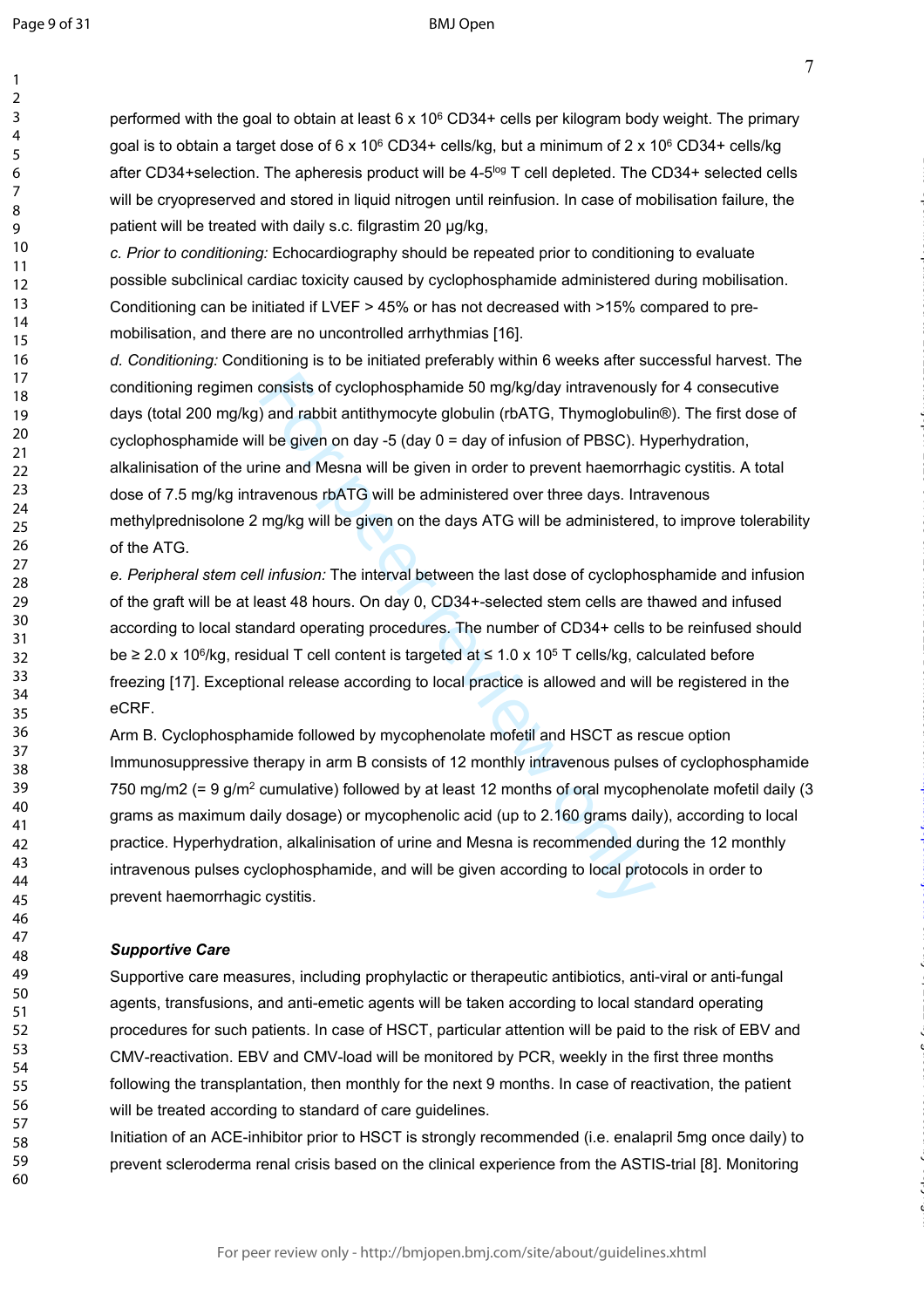of blood potassium levels after initiation of ACE-inhibitors is recommended, especially when combined with co-trimoxazole.

### *Study outline*

123456789

 $\mathbf{1}$  $\overline{2}$  $\overline{3}$  $\overline{4}$ 5 6  $\overline{7}$ 8 q

An overview of the study outline is shown in Figure 1 (study flow diagram). After randomisation, concurrent immunosuppressive therapy will be discontinued. Glucocorticoids may be continued at the lowest possible dose. Either treatment is to be initiated within six weeks after randomisation, i.e. mobilisation in patients randomised to Arm A, and the first pulse of cyclophosphamide in patients randomized to Arm B.

of within the first 6 months after randomisation. For patient<br>henolate mofetil or mycophenolic acid, or rituximab can be<br>ference. Based on earlier studies, the clinical benefits of i.v<br>ay take between 6-12 months. Therefo Rescue therapy may be considered in both arms in case of insufficient response or clinically relevant flare, but preferably not within the first 6 months after randomisation. For patients from Arm A methotrexate, mycophenolate mofetil or mycophenolic acid, or rituximab can be (re)instituted, according to local preference. Based on earlier studies, the clinical benefits of i.v. pulse cyclophosphamide may take between 6-12 months. Therefore it is recommended to then switch patients from arm B to HSCT only in case of rapidly progressive disease, which is arbitrarily defined as ≥30% increase in mRSS or ≥20% relative decline in FVC, TLC, or DLCO predicted.

### *Outcomes and follow-up*

The primary endpoint of the study will be event-free survival. Event-free survival is defined as the time in days from the day of randomisation until the occurrence of death due to any cause or the development of persistent major organ failure (heart, lung, kidney) defined as follows:

- Heart: left ventricular ejection fraction < 30% by cardiac MR (or cardiac echo)

- Lungs: respiratory failure = resting arterial oxygen tension (PaO2) < 8 kPa (< 60 mmHg) and/or resting arterial carbon dioxide tension (PaCO2) > 6.7 kPa (> 50 mmHg) without oxygen supply, or need of oxygen supply.

- Kidney: need for renal replacement therapy (i.e. dialysis)

Secondary outcome measures include:

1. Progression-free survival, defined as the time in days since the day of randomisation until any of the following relative changes from baseline has been documented: death, ≥ 10% drop in (F)VC predicted and/or ≥ 15% drop in DLCO predicted [18], ≥ 15% drop in LVEF by echo or cardiac MR, ≥ 15% drop in body weight, ≥ 30% drop in creatinine clearance, ≥ 25% and  $\geq$  5 points increase in skin score, ≥ 0.5 increase in SHAQ.

2. Treatment related mortality, defined as any death during the study period following randomisation that cannot be attributed to progression of the disease according to the consensus opinion of the Data and Safety Monitoring Board (DSMB).

3. Overall Survival

4. Treatment toxicity and adverse events, using WHO toxicity parameters (> grade 3 toxicity) during the study period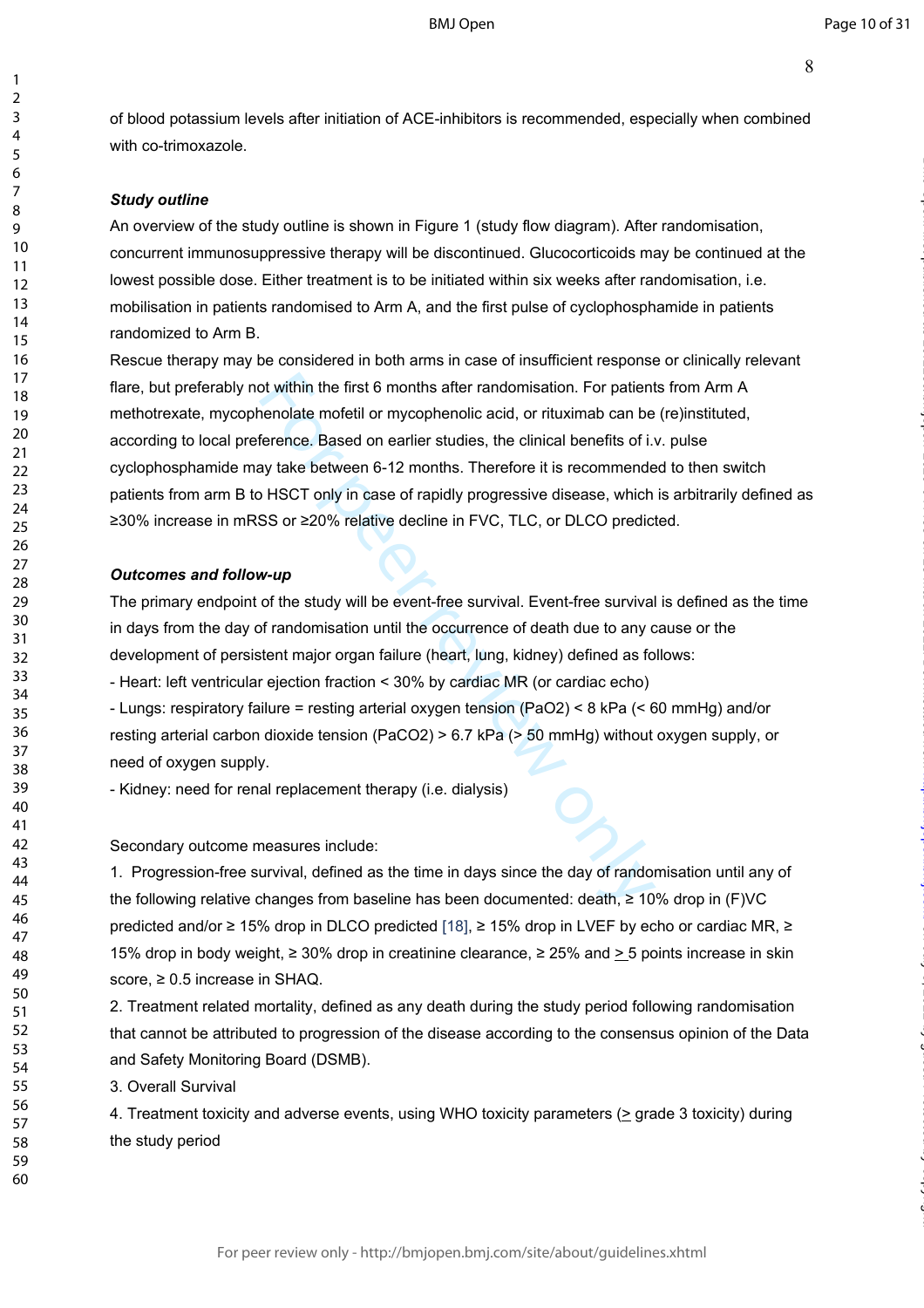$\mathbf{1}$ 

### BMJ Open

9

on July 5, 2022 by guest. Protected by copyright. <http://bmjopen.bmj.com/> BMJ Open: first published as 10.1136/bmjopen-2020-044483 on 18 March 2021. Downloaded from

5. The area under the curve (AUC) of the combined response index for systemic sclerosis (CRISS) over time, measuring the 'predicted probability of being improved' over two years. This AUC is calculated based on 4 repeated measures (6, 12, 18 and 24 months) with back translation to the original scale between 0 and 1.

pillaroscopy, changes in Modified HAMIS (functional asses<br>  $e$  (EuroQol (EQ-5D-5L)), SHAQ including visual analogue<br>
symptoms, gastrointestinal symptom scale (UCL-SCTC GI<br>
ort IIEF-15 questionnaire (in men) and SFQ-28 (in 6. Change from baseline over time (i.e. during follow-up) of the following parameters: modified Rodnan Skin Score (mRSS), pulmonary involvement: diffusion capacity for carbon monoxide (DLCO and DLCO/VA), (forced)vital capacity ((F)VC), total lung capacity (TLC), residual volume (RV), mean pulmonary artery pressure by cardiac echo (or right heart catheterization), lung density measurement by thoracic CT and 18 FDG-PET scan lung, renal involvement: urine spot test: creatinine/ protein ratio, myocardial involvement: left ventricular function as measured by cardiac MR, body weight (kg), changes in nailfold capillaroscopy, changes in Modified HAMIS (functional assessment of hand function), quality-of-life (EuroQol (EQ-5D-5L)), SHAQ including visual analogue scales (VAS) for scleroderma-specific symptoms, gastrointestinal symptom scale (UCL-SCTC GIT 2.0 questionnaire), sexual functioning (short IIEF-15 questionnaire (in men) and SFQ-28 (in women)), fatigue score (FACIT questionnaire), self-assessment of skin (PASTUL), productivity losses due to health issues (customised iPCQ questionnaire), characteristics of the immune system: autoantibody concentration and avidity targeting host nuclear antigens, primarily focusing on anti-ATA, anti-RNAPIII and anti-CENP, isotype usage, isotype levels, Fc-glycosylation profiles of anti-topoisomerase and skewing of T cell receptor repertoire and determination of HLA profiles, inflammatory and fibrotic characteristics of the skin, levels of ATG in relation with changes in lymphocyte subsets and outcomes.

Follow-up appointments will be according to regular care: monthly the first half year, then threemonthly until two years after randomisation, followed by annual appointments for three years (Table 3).

|    |                                                 | screening               | baseline | $\mathbf{3}$ | 6            | 9            | 12                        | 15 | 18 | 21 | 24 | annually |
|----|-------------------------------------------------|-------------------------|----------|--------------|--------------|--------------|---------------------------|----|----|----|----|----------|
|    | Survival status                                 | Continuous registration |          |              |              |              |                           |    |    |    |    |          |
|    | Toxicity according to CTC criteria (=/>grade 3) | X                       | X        | X            | $\mathsf{X}$ | $\mathsf{X}$ | $\times$                  | X  | X  | X  | X  | X        |
|    | mRSS                                            | X                       | X        | X            | X            | $\mathsf{x}$ | $\boldsymbol{\mathsf{x}}$ | X  | X  | X  | X  | $\times$ |
|    | Laboratory                                      |                         |          |              |              |              |                           |    |    |    |    |          |
| a. | ESR, Hb, WBC with differential, platelet        | $\times$                |          |              | X            |              | X                         |    |    |    | X  | X        |
|    | count, C3, C4, C1q                              |                         |          |              |              |              |                           |    |    |    |    |          |
| b. | Electrolytes, renal, liver function tests,      | X                       |          |              | X            |              | X                         |    |    |    | X  | $\times$ |
|    | albumin, troponin                               |                         |          |              |              |              |                           |    |    |    |    |          |
| C. | Autoantibody titers (ANA, Scl70, RNA pIII)      |                         | Χ        |              |              |              |                           |    |    |    |    |          |
| d. | Urine spot test: creatinin/ protein ratio       | X                       |          |              |              |              | $\times$                  |    |    |    | X  | $\times$ |
| е. | Serology CMV, EBV, HBV, HCV, HIV,               | X                       |          |              | X            |              | X                         |    |    |    | X  |          |
|    | HSV, HTLV-1,2, VDRL, VZV                        |                         |          |              |              |              |                           |    |    |    |    |          |
| f. | Immunophenotyping by FACS of PBMCs:             | ΙX                      | X        |              |              |              |                           |    |    |    |    |          |
|    | CD3+, CD4+, CD8+, CD4+ CD45RA,                  |                         |          |              |              |              |                           |    |    |    |    |          |
|    | CD4+ CD45RO, CD3- CD56+ CD16+,                  |                         |          |              |              |              | X                         |    |    |    | X  |          |
|    | CD19+, CD14+; IgG, IgA, IgM).                   |                         |          |              |              |              |                           |    |    |    |    |          |
| g. | Women: FSH, anti-Müllerian hormone              |                         | X        |              | x            |              |                           |    |    |    |    |          |
|    | Men: TSH, testosterone, prolactin               |                         |          |              |              |              |                           |    |    |    |    |          |
|    |                                                 |                         |          |              |              |              |                           |    |    |    |    |          |

### *Table 3. Data collection*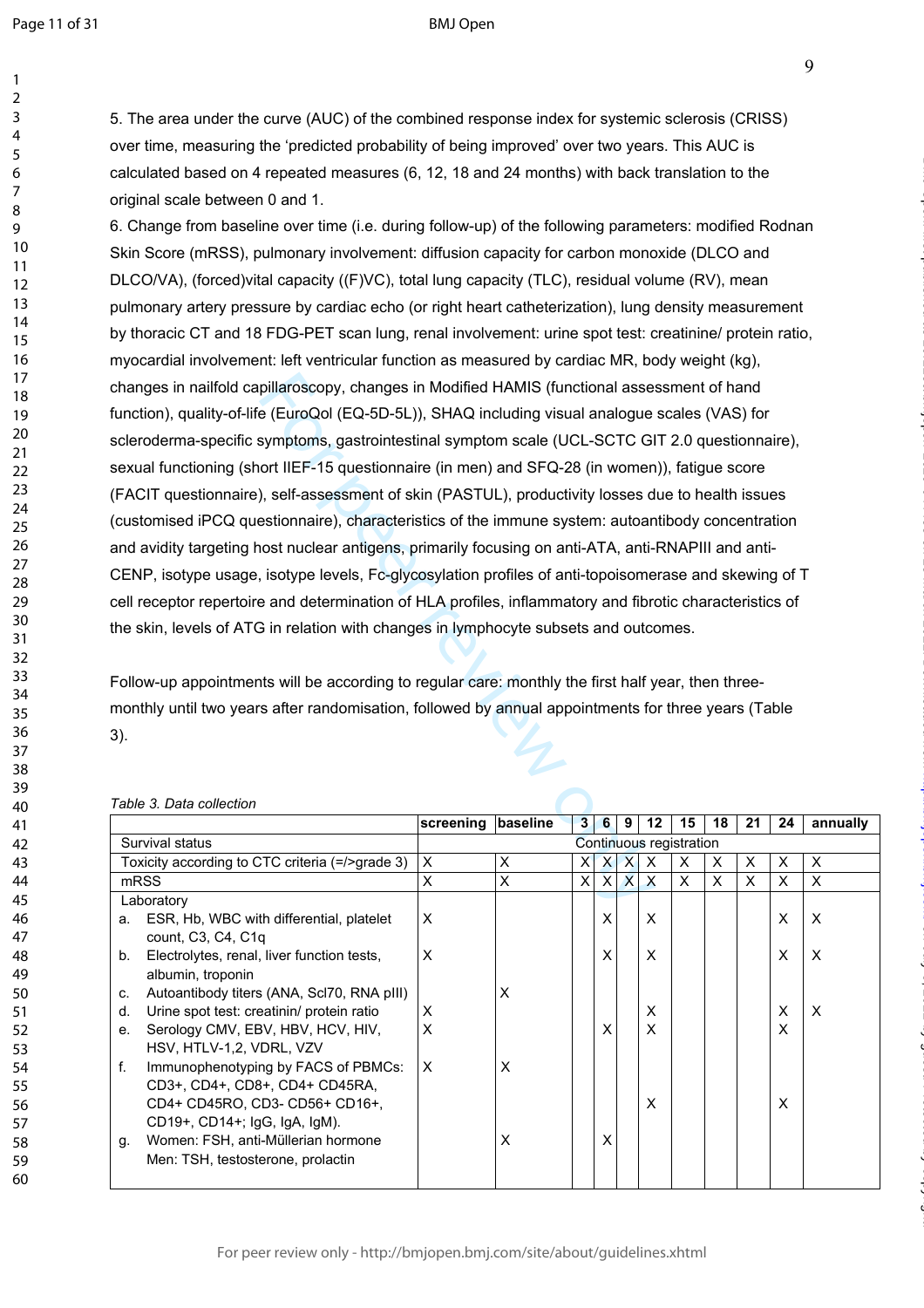| Blood and urine samples for immunologic<br>h. |   |   |   |              |   |   |          |    |    |
|-----------------------------------------------|---|---|---|--------------|---|---|----------|----|----|
| studies and ATG levels                        |   | X | X | $\mathsf{X}$ | X | X | X        | X  | X  |
| Image studies                                 |   |   |   |              |   |   |          |    |    |
| <b>HRCT</b><br>a.                             |   | X |   |              |   | Х |          |    |    |
| Pulmonary function studies<br>b.              | Χ |   |   |              |   | Х |          | X  | ΙX |
| 24 hour ECG Holter<br>C.                      | Χ |   |   |              |   |   |          |    |    |
| Cardiac echo<br>d.                            | X |   |   |              |   | х |          | ΙX | ΙX |
| Cardiac MR<br>е.                              | X |   |   |              |   | Χ |          |    |    |
| Right heart catheterization<br>f.             | X |   |   |              |   |   |          |    |    |
| 18F FDG-PET scan from the thorax<br>g.        |   | Χ |   |              |   | X |          |    |    |
| Nailfold capillaroscopy<br>h.                 |   | X |   | X            |   | X | $\times$ | X  | ΙX |
| Sampling                                      |   |   |   |              |   |   |          |    |    |
| Two skin biopsies from affected skin          |   | Χ |   |              |   | Χ |          |    |    |
| Other scores                                  |   |   |   |              |   |   |          |    |    |
| Physician global assessment<br>a.             |   | Χ |   |              |   | X |          | X  | X  |
| <b>Modified HAMIS</b><br>$h_{\cdot}$          |   | Χ |   | X            |   | Χ |          | X  | X  |
| <b>PROMS</b>                                  |   |   |   |              |   |   |          |    |    |
| Patient global assessment<br>a.               |   | Χ |   | lΧ           |   | Χ | Χ        | X  | lΧ |
| S-HAQ<br>b.                                   |   | Χ |   | Χ            |   | X | X        | Χ  | İΧ |
| <b>VAS</b><br>C.                              |   | X |   | х            |   | Χ | Χ        | X  | ΙX |
| EQ-5D-5L<br>d.                                |   | X |   | х            |   | Χ | Χ        | X  | Ιx |
| UCL SCTC GIT 2.0<br>е.                        |   | Χ |   | х            |   | Χ | Χ        | X  | Ιx |
| SFQ-28 (women) or IIEF-15 (men)<br>f.         |   | Χ |   | Х            |   | Χ | X        | X  | İΧ |
| <b>FACIT</b><br>g.                            |   | Χ |   | Χ            |   | X | Χ        | Χ  | ΙX |
| Customized iPCQ<br>h.                         |   | X |   | х            |   | Χ | Χ        | Χ  | ΙX |
| PASTUL (self-assessment of skin)<br>İ.        |   | X |   | х            |   | Χ | Χ        | Χ  | ΙX |

For peer review only *Abbreviations: ANA: antinuclear antibody, CMV: cytomegalovirus, CTC: common toxicity criteria, DLCO: diffusion capacity carbon monoxide, EBV: Ebstein Barr virus, ECG: electrocardiogram, EQ5D5L: EuroQol five dimensions, five levels, ESR: estimated sedimentation rate, FACIT: Functional Assessment of Chronic Illness Therapy, FDG-PET: fluorodeoxyglucosepositron emission tomography, FSH: follicle stimulating hormone, HAMIS: Hand Mobility in Scleroderma, HAQ-DI: Health Assessment Questionnaire Disability Index, Hb: hemoglobulin, HBV: hepatitis B virus, HCV: hepatitis C virus, HIV: human immunodeficiency virus, HRCT: high resolution computerized tomography, HSV: herpes simplex virus, HTLV-1,2: human T-cell lymphoma virus type, IIEF-15: International Index of Erectile Function, iPCQ: iProductivity Cost Questionnaire. MR: magnetic resonance, mRSS: modified Rodnan Skin Score, PASTUL: Patient self-Assessment of Skin Thickness in Upper Limb, PBMCs: peripheral blood mononuclear cells, PROMs: patient reported outcome measure, RNA pIII: RNA polymerase, RV: residual volume, SFQ-28: Sexual Functioning Questionnaire, TLC: total lung capacity, TSH: thyroid stimulating hormone, UCL SCTC GIT: University College London Scleroderma Clinical Trials Consortium Gastrointestinal Tract, VAS: visual analogue scale, VC: vital capacity, VDRL: venereal disease research laboratory, VZV: varicella zoster virus, WBC: white blood count.* 

### *Statistical analyses*

### *Sample size*

123456789

 $\mathbf{1}$  $\overline{2}$  $\overline{3}$  $\overline{4}$ 5 6  $\overline{7}$ 8  $\mathsf{Q}$ 

The sample size is determined assuming a median event-free survival of two years in the control group and an (approximate) exponential survival curve based on the survival observed in the HSCT arm of the ASTIS trial [7]. We expect our proposed intervention to result in a considerable improvement (assumed hazard ratio of 0.5) and take a total study period of five years (three years for recruiting patients at a constant rate), 10% loss to follow up after five years in both groups and an alpha of 0.05 into account. Based on the above, we will need 60 patients per group to have at least 80% power to detect a difference as calculated using the SAS power procedure (two sample survival, log rank test). Based on the incidence of dcSSc and the collective treatment experience of the 15 trial sites, we anticipate we can enrol the required 120 patients (60 per group) within three years [19,20].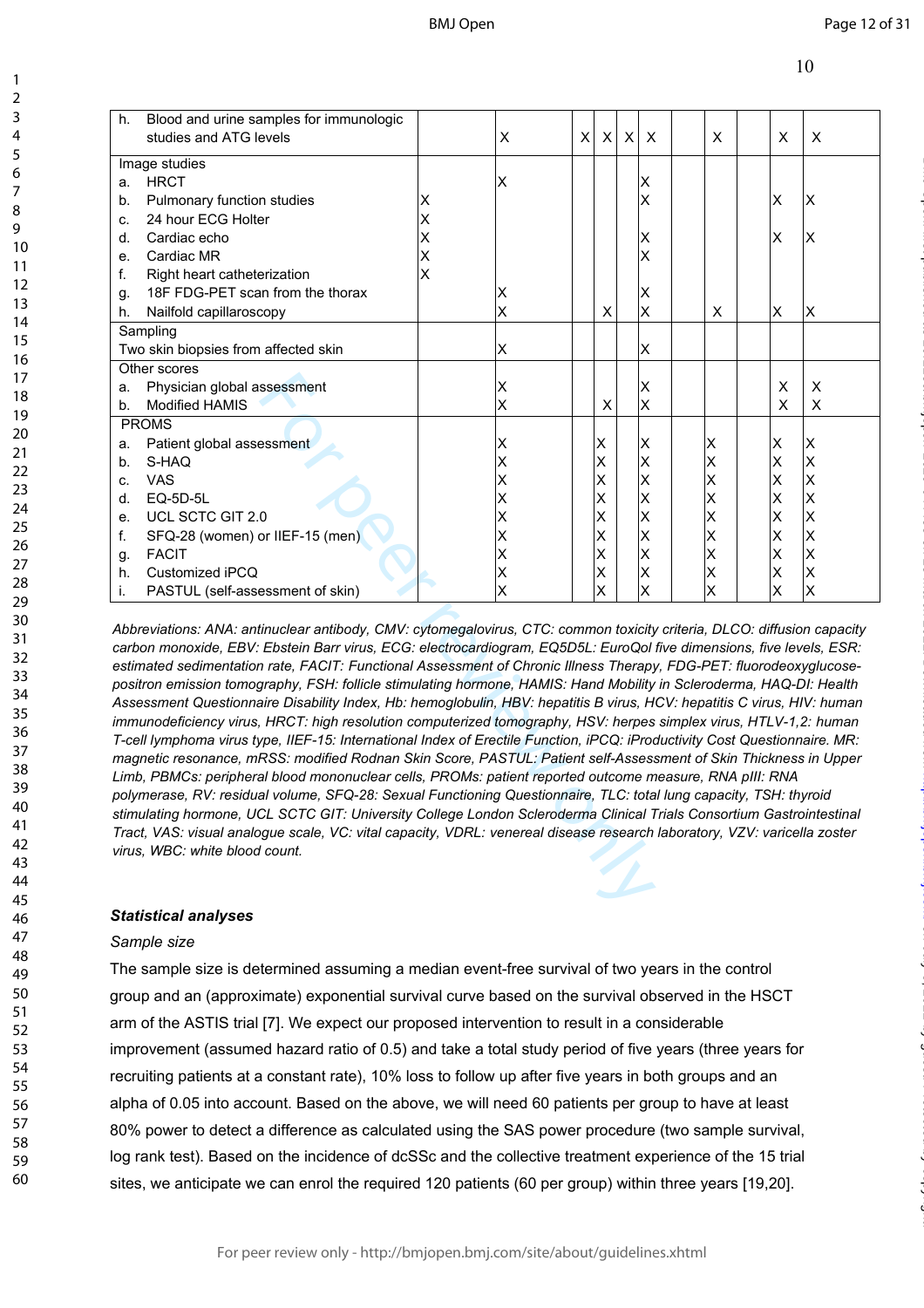$\mathbf{1}$  $\overline{2}$  $\overline{3}$  $\overline{4}$ 5 6  $\overline{7}$ 8  $\mathsf q$ 

on July 5, 2022 by guest. Protected by copyright. <http://bmjopen.bmj.com/> BMJ Open: first published as 10.1136/bmjopen-2020-044483 on 18 March 2021. Downloaded from

### *Primary outcome*

Data will be analysed on an intention-to-treat basis. Data regarding adverse events and SAEs will be provided using descriptive statistics and tables. Population characteristics will be provided using descriptive statistics. To compare event free survival (the primary endpoint) and other time-to-event outcomes between treatment groups, Kaplan Meyer (KM) curves will be constructed (based on first event) and tested using the log-rank test and Cox regression to take important prognostic covariates (sex, age, smoking status, cardiac function) and centre (stratification factor for randomisation), as determined a priori (before database lock) in SAP, into account. For all time-to-event outcome data is censored at the last visit. Based on a visual inspection of the KM curves also a treatment x time interaction will be modelled in the Cox regression analysis to allow for non-constant hazards over time. An intention to treat (ITT) analysis (primary) and per protocol (PP) analysis will be performed. In the primary analysis for patients leaving the study early (early dropout) this last visit will be treated as the censoring date, a multiple-imputation method for sensitivity analyses of time-to-event data accounting for possible informative censoring will also be performed.

### *Secondary outcomes*

TT) analysis (primary) and per protocol (PP) analysis will t<br>atients leaving the study early (early dropout) this last visit<br>tiple-imputation method for sensitivity analyses of time-to-<br>recensoring will also be performed.<br> Secondary continuous outcomes (i.e. change from baseline in CRISS score)[21] measured over time will be analysed using mixed modelling approaches if needed based on graphical inspection including a treatment x time interaction, controlling for important prognostic covariates (sex, age, smoking habit) and centre (stratification factor for randomisation). For binary outcomes at a fixed timepoint, frequencies and proportions will be calculated and differences tested using Chi-square or Fisher exact tests. The effects of covariates will be evaluated using logistic regression. An intention to treat (ITT) analysis (primary) and per protocol (PP) analysis will be performed. A cost effectiveness analyses will be performed from a societal perspective including direct medical and non-medical and productivity costs. Cost-per-QALY gained as well as costs per life year and per event-free life year gained will be calculated. The economic evaluation will be done at five years in line with the duration of the trial and the evaluation will be performed in line with the Dutch guidelines for economic evaluations [22].

### *Interim analysis*

There will be an interim analysis at 12 months after the first inclusion and/or after 60 patients have been included, whatever comes first, and at the DSMB request. Formal statistical methods for evaluating interim efficacy and toxicity results will be used as guidelines rather than absolute rules. An alpha spending function (O'Brien-Fleming) will be used. Reasons for DSMB decisions will be recorded.

### *Safety*

The UPSIDE Trial will be overseen by an international DSMB. The DSMB consists of clinicians (including experts on SSc and on stem cell transplantation) and a biostatistician. Every 6 months, the DSMB will review the status and conduct of the clinical trial, evaluate all causes of death and adverse events and make recommendations to the clinical research group concerning the trial's continuation and modification.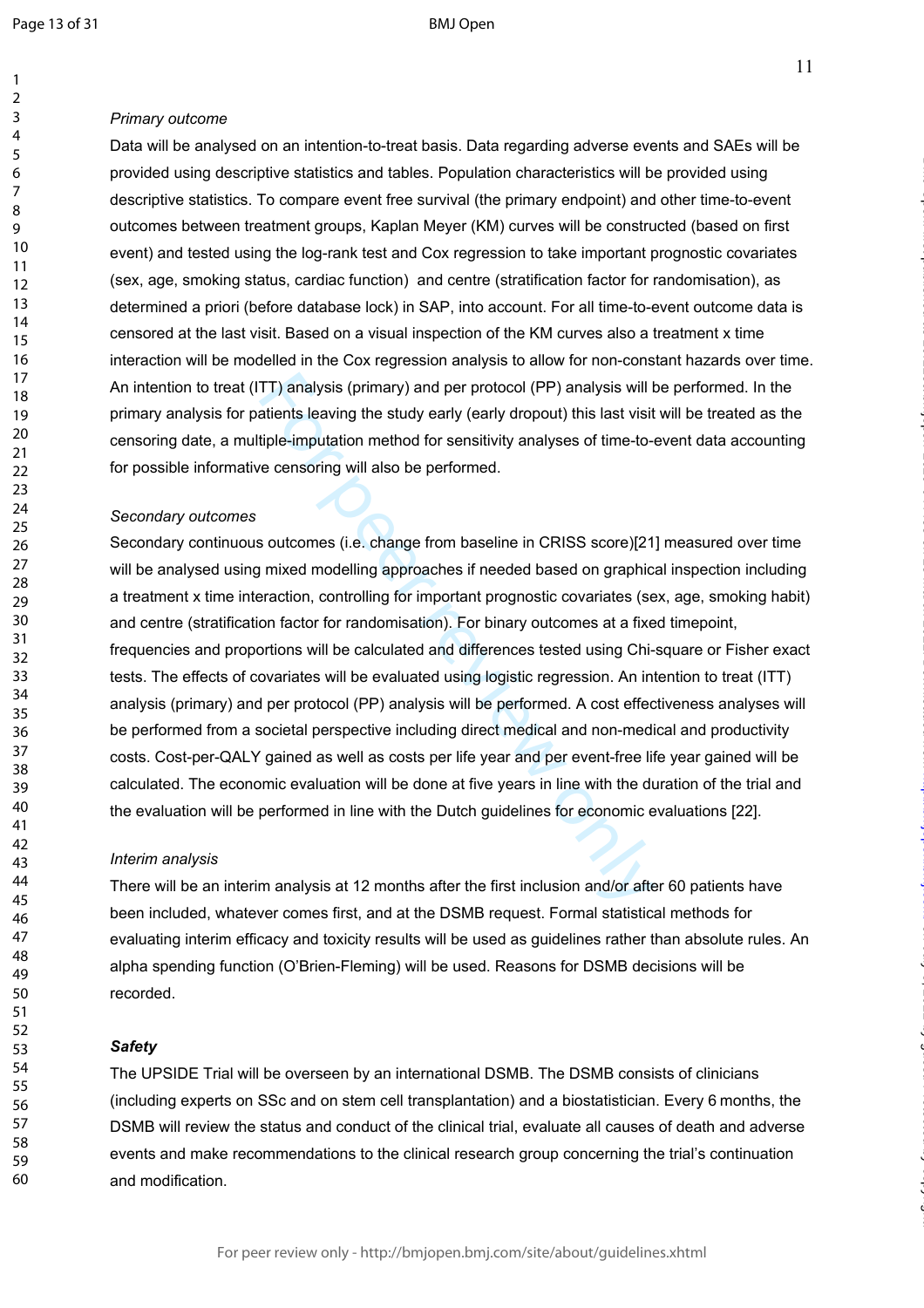Data collection in the study will be monitored by an independent monitor within Julius Centre, UMC Utrecht, the Netherlands. There will be five scheduled visits per centre, the first visit will be the initiation visit and thereafter once a year visits will be performed. The last visit is combined with the close-out visit.

### *Patient and public involvement*

ly, particularly in the selection of outcome measures and q<br>t information and the consent form. Also, they assessed the distant of the study. The panel will continue to be involved in th<br>and will support dissemination of i Our research question originates from clinical practice and a prior study that investigated patient's experiences, which showed that the lack of evidence to support the decision-making process in choosing the right treatment strategy is a burden for patients and caretakers [23]. A patient panel (international panel of representatives of patient organizations and patient partners) was involved in the design of this study, particularly in the selection of outcome measures and questionnaires and development of patient information and the consent form. Also, they assessed the burden of the interventions evaluated in this study. The panel will continue to be involved in the 6 monthly evaluation of the study progress and will support dissemination of information about the study among potential participants. After completion of the study, we intend to write a patient summary and publish and disseminate the results using media accessible by patients (including the magazine of patient organizations, social media and the study website). The Dutch patient organization for systemic sclerosis (NVLE) recognizes the importance of the research question and supports this study.

### **Ethics**

The study will be performed according to the principles of the Declaration of Helsinki (Adopted by the 18th World Medical Association (WMA) General Assembly, Helsinki, Finland, June 1964 and amended by the 64th WMA General Assembly, Fortaleza, Brazil, October 2013) and in accordance with the Dutch Medical Research Involving Human Subjects Act (WMO).

Patient information will be handled with care, taking into consideration the required confidentiality as stated by the Law for the Protection of Personal Information, the Law Common Treatment Agreement, the EU General Data Protection Regulation and the Dutch Act on Implementation of the General Data Protection Regulation (GDPR). All data will be stored in a pseudonymized database (CASTOR). A limited number of people have access to the data. These are the principal investigator, coordinating investigator and data manager. Personal data are only processed by the researchers or by those who fall directly under their authority. In addition, the study monitor (Clinical Research Associate), auditors, employees from the Medical Research Ethics Committee (MREC) and the Health Care Inspectorate of the Ministry of Health, Welfare and Sport have access to the source data. All are subject to the pledge of confidentiality. The data are directly imputed in CASTOR and securely stored. Research data will be kept up to 15 years after ending the research.

### *Dissemination*

The results will be presented on scientific conferences, and through publication of articles in peerreviewed and patient journals. After publication of the main study results, study data will be made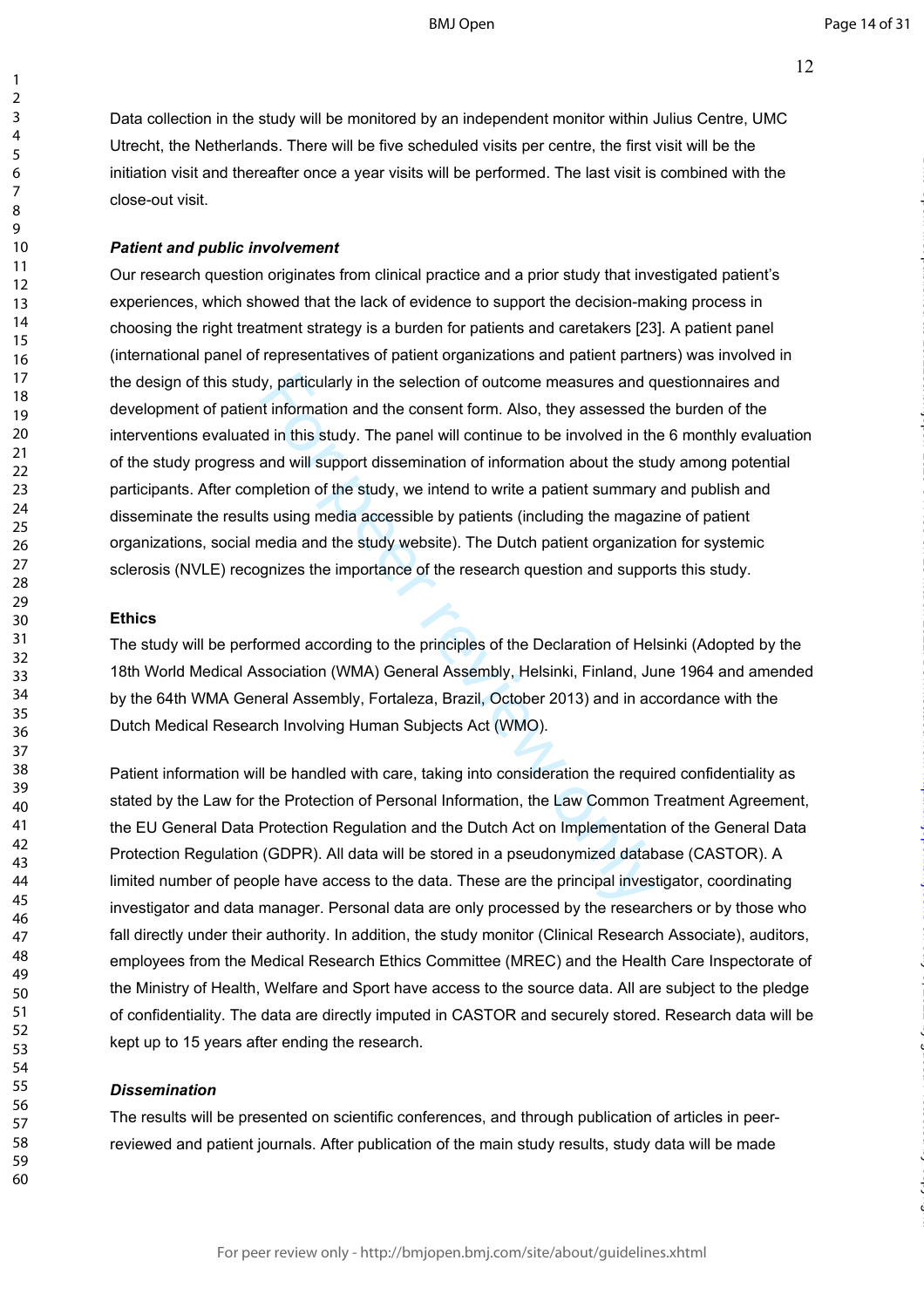$\mathbf{1}$  $\overline{2}$  $\overline{3}$ 

on July 5, 2022 by guest. Protected by copyright. <http://bmjopen.bmj.com/> BMJ Open: first published as 10.1136/bmjopen-2020-044483 on 18 March 2021. Downloaded from

available upon request. The study protocol, statistical analysis plan and the informed consent form will be made available as well (see Supplementary material).

**Authors' contributions:** JS is the Coordinating Investigator, had overall responsibility for the trial design, drafted the trial protocol and manuscript. JL is the Principal Investigator, had overall responsibility for the trial design and trial protocol and contributed to the manuscript. AL, AR, AV, DD, DW, EDL, EM, JH, JVB, KRG, MM, MS, MV, NDP, PL, RH, RS, RV, TK, UW and VS contributed to trial design and contributed to the manuscript. PW is responsible for statistical and economic analysis. AM is the Trial Manager, JVB coordinates the substudies in this trial. Centre leads are AV (Amsterdam), DW (Lund), EDL (Leuven), JH (Tubingen), JVB (Leiden), KRG (Stockholm), MM (Zagreb), MS (Wurzburg), MV (Nijmegen), NDP (Milan), RS (Bochum), RV (Freiburg), UW (Basel) and VS (Ghent). All authors inputted to the trial protocol and commented on the manuscript.

Irg), MV (Nijmegen), NDP (Milan), RS (Bochum), RV (Frei<br>
"Sinputted to the trial protocol and commented on the mar<br>
This work was supported by zonMW [grant number 84801<br>
In Boehringer Ingelheim [grant number S20011], Milte **Funding statement:** This work was supported by zonMW [grant number 848018003] and an unrestricted grant from Boehringer Ingelheim [grant number S20011], Miltenyi biotec and a private funding partner. Prof. Vanessa Smith is a Senior Clinical Investigator of the Research Foundation - Flanders (Belgium) (FWO) [1.8.029.15N]. The FWO was not involved in study design, collection, analysis and interpretation of data, writing of the report, nor in the decision to submit the manuscript for publication.

**Competing interests statement:** There are no competing conflicts of interest.

**Acknowledgments:** We would like to thank the Dutch and Belgian patient advisers for providing input in the study design and patient information. We acknowledge ZonMW, Boehringer Ingelheim, Miltenyi and the private funding partner for financially supporting this study.

### **References**

- 1 Denton CP, Khanna D. Systemic sclerosis. Lancet. 2017;**390**:1685–99. doi:10.1016/S0140- 6736(17)30933-9
- 2 Elhai M, Meune C, Boubaya M, *et al.* Mapping and predicting mortality from systemic sclerosis. *Ann Rheum Dis* 2017;**76**:1897–905. doi:10.1136/annrheumdis-2017-211448
- 3 Tyndall AJ, Bannert B, Vonk M, *et al.* Causes and risk factors for death in systemic sclerosis: A study from the EULAR Scleroderma Trials and Research (EUSTAR) database. *Ann Rheum Dis* 2010;**69**:1809–15. doi:10.1136/ard.2009.114264
- 4 Ioannidis JPA, Vlachoyiannopoulos PG, Haidich AB, *et al.* Mortality in systemic sclerosis: An International meta-analysis of individual patient data. Am. J. Med. 2005;**118**:2–10. doi:10.1016/j.amjmed.2004.04.031
- 5 Altman RD, Medsger TA, Bloch DA, *et al.* Predictors of survival in systemic sclerosis (Scleroderma). *Arthritis Rheum* 1991;**34**:403–13. doi:10.1002/art.1780340405
- 6 Bulpitt KJ, Clements PJ, Lachenbruch PA, *et al.* Early undifferentiated connective tissue disease: III. Outcome and prognostic indicators in early scleroderma (systemic sclerosis). *Ann Intern Med* 1993;**118**:602–9. doi:10.7326/0003-4819-118-8-199304150-00005
- 7 Burt RK, Milanettib F. Hematopoietic stem cell transplantation for systemic sclerosis: History and current status. Curr. Opin. Rheumatol. 2011;**23**:519–29. doi:10.1097/BOR.0b013e32834aa45f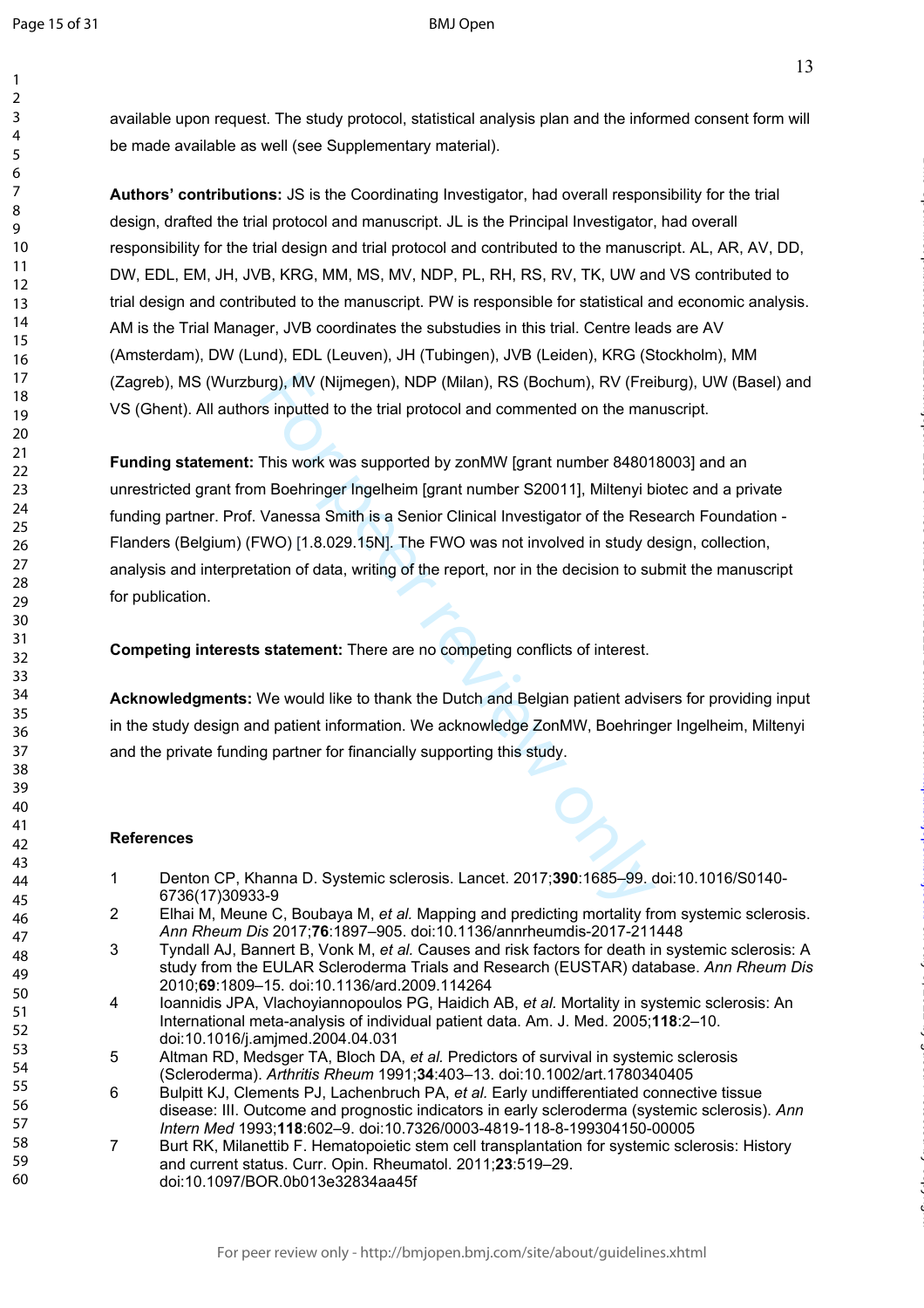BMJ Open

on July 5, 2022 by guest. Protected by copyright. <http://bmjopen.bmj.com/> BMJ Open: first published as 10.1136/bmjopen-2020-044483 on 18 March 2021. Downloaded from

- 8 Van Laar JM, Farge D, Sont JK, *et al.* Autologous hematopoietic stem cell transplantation vs intravenous pulse cyclophosphamide in diffuse cutaneous systemic sclerosis: A randomized clinical trial. *JAMA - J Am Med Assoc* 2014;**311**:2490–8. doi:10.1001/jama.2014.6368
- 9 Assassi S, Wang X, Chen G, *et al.* Myeloablation followed by autologous stem cell transplantation normalises systemic sclerosis molecular signatures. *Ann Rheum Dis* 2019;**78**:1371–8. doi:10.1136/annrheumdis-2019-215770
- 10 Eyraud A, Scouppe L, Barnetche T, *et al.* Efficacy and safety of autologous haematopoietic stem cell transplantation in systemic sclerosis: a systematic review of the literature. *Br J Dermatol* 2018;**178**:650–8. doi:10.1111/bjd.15993
- 11 Shouval R, Furie N, Raanani P, *et al.* Autologous Hematopoietic Stem Cell Transplantation for Systemic Sclerosis: A Systematic Review and Meta-Analysis. *Biol Blood Marrow Transplant* 2018;**24**:937–44. doi:10.1016/j.bbmt.2018.01.020
- 12 Host L, Nikpour M, Calderone A, *et al.* Autologous stem cell transplantation in systemic sclerosis: A systematic review. Clin. Exp. Rheumatol. 2017;**35**:S198–207.
- 13 Smith V, Scirè CA, Talarico R, *et al.* Systemic sclerosis: State of the art on clinical practice guidelines. RMD Open. 2018; **4**:20. doi:10.1136/rmdopen-2018-000782
- 14 Kowal-Bielecka O, Fransen J, Avouac J, *et al.* Update of EULAR recommendations for the treatment of systemic sclerosis. *Ann Rheum Dis* 2017;**76**:1327–39. doi:10.1136/annrheumdis-2016-209909
- or, via the control of the *Althabian Communication* of the control of the control of the space of the space of the space of the space of the space of Fig. (10, 1136/mdopen-2018-000782 a O, Fransen J, Avouac J, et al. Upd 15 Van Bijnen S, De Vries-Bouwstra J, Van Den Ende CH, *et al.* Predictive factors for treatmentrelated mortality and major adverse events after autologous haematopoietic stem cell transplantation for systemic sclerosis: Results of a long-term follow-up multicentre study. *Ann Rheum Dis* Published Online First: 2020. doi:10.1136/annrheumdis-2020-217058
- 16 Farg D, Burt RK, Oliveira MC, *et al.* Cardiopulmonary assessment of patients with systemic sclerosis for hematopoietic stem cell transplantation: Recommendations from the European Society for Blood and Marrow Transplantation Autoimmune Diseases Working Party and collaborating partners. Bone Marrow Transplant. 2017;**52**:1495–503. doi:10.1038/bmt.2017.56
- 17 Carreras E, Mohty M, Kroger M. Hematopoietic Stem Cell Transplantation and Cellular Therapies. In: *The EBMT Handbook*. Springer Nature Switzerland AG 2019.
- 18 Distler O, Assassi S, Cottin V, *et al.* Predictors of progression in systemic sclerosis patients with interstitial lung disease. *Eur Respir J* 2020;**55**:1902026. doi:10.1183/13993003.02026- 2019
- 19 Andréasson K, Saxne T, Bergknut C, *et al.* Prevalence and incidence of systemic sclerosis in southern Sweden: Population-based data with case ascertainment using the 1980 ARA criteria and the proposed ACR-EULAR classification criteria. *Ann Rheum Dis* 2014;**73**:1788–92. doi:10.1136/annrheumdis-2013-203618
- 20 Vonk MC, Broers B, Heijdra YF, *et al.* Systemic sclerosis and its pulmonary complications in The Netherlands: An epidemiological study. *Ann Rheum Dis* 2009;**68**:961–5. doi:10.1136/ard.2008.091710
- 21 Khanna D, Berrocal VJ, Giannini EH, *et al.* The American College of Rheumatology Provisional Composite Response Index for Clinical Trials in Early Diffuse Cutaneous Systemic Sclerosis. *Arthritis Rheumatol* 2016;**68**:299–311. doi:10.1002/art.39501
- 22 Guideline for economic evaluations in healthcare. https://english.zorginstituutnederland.nl/publications/reports/2016/06/16/guideline-foreconomic-evaluations-in-healthcare
- 23 Spierings J, van Rhijn– Brouwer FCC, de Bresser JM, Vonk MC, Voskuyl AE, de Vries– Bouwstra JK, *et al*. Treatment decision-making in hematopoietic stem cell transplantation in patients with poor prognosis diffuse cutaneous systemic sclerosis. *Rheumatology (Oxford). 2020;1;59(6):1226-32.* doi: 10.1093/rheumatology/kez579.

Legend Figure 1: Study flow diagram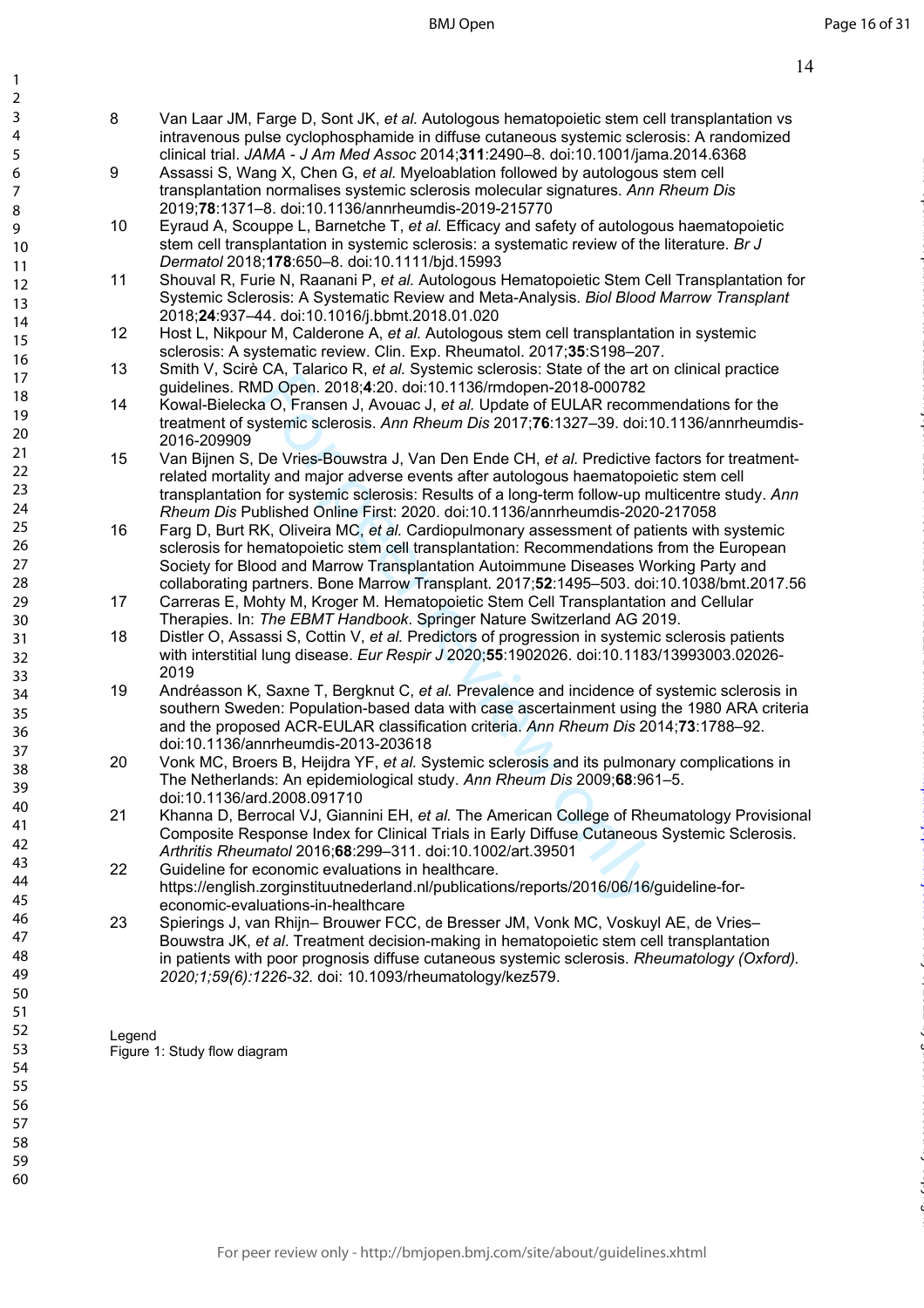

Page 17 of 31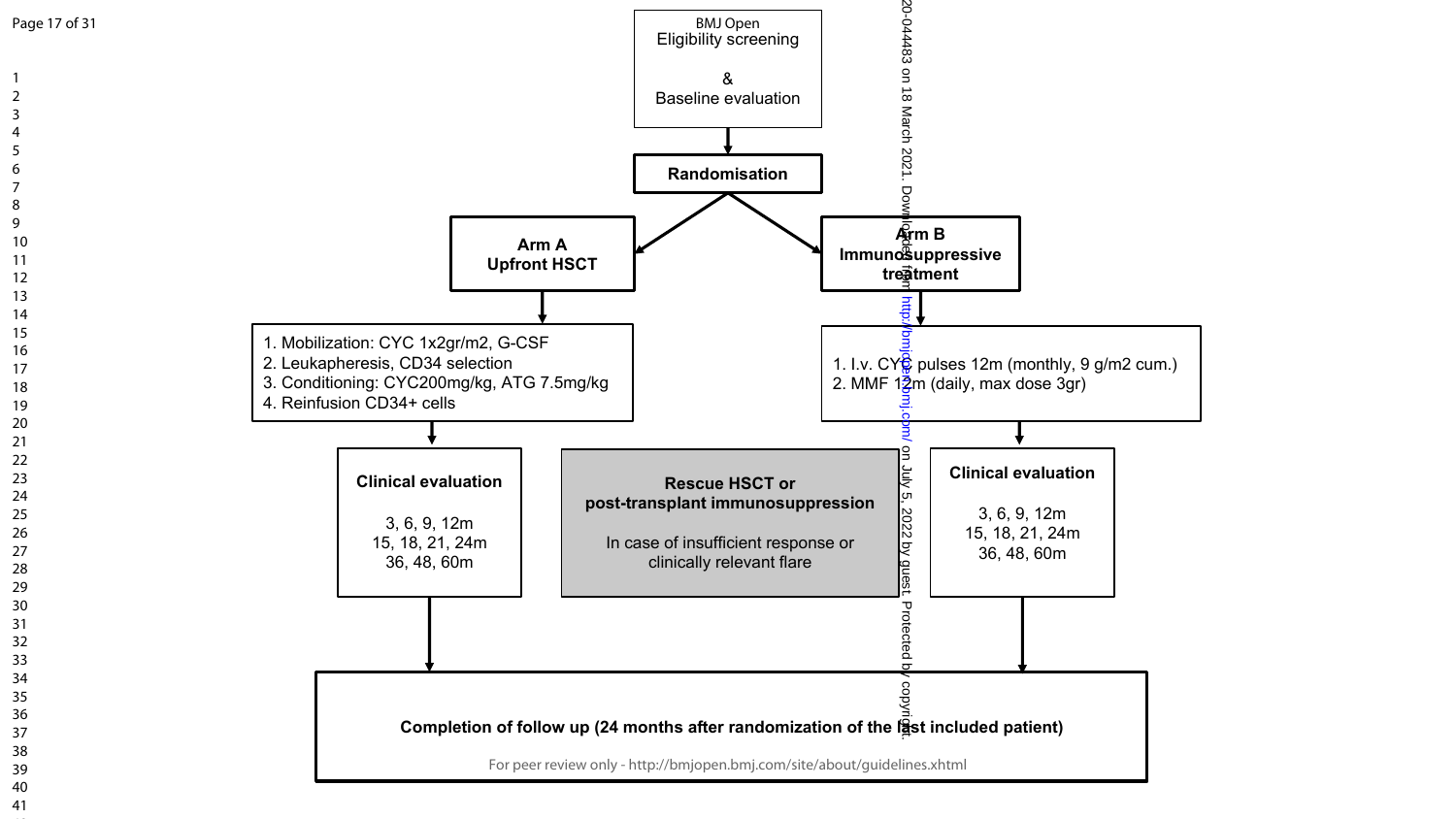### **Patient consent form UPSIDE study, version 2.0**





**Information for patients on participating in medical research** 

**Autologous stem cell transplantation in diffuse cutaneous systemic sclerosis: early onset or only after failure of other treatments?** 

**Official title: Upfront autologous hematopoietic stem cell transplantation versus immunosuppressive medication in early diffuse cutaneous systemic sclerosis (UPSIDE): an international multicenter, open -label, randomized, controlled trial**

### Dear Madam/Sir,

We are asking you to participate in a medical scientific study. Participation is voluntary, however your written permission is required in order to participate. You are receiving this letter because you have been diagnosed with diffuse cutaneous systemic sclerosis (dcSSc).

Their treatments?<br>
autologous hematopoietic stem cell transplantation or medication in early diffuse cutaneous systemic sclere<br>
inter, open-label, randomized, controlled trial<br>
participate in a medical scientific study. Pa DcSSc is treated with immunosuppressive drugs, chemotherapy or autologous stem cell transplantation (ASCT). The choice for a specific treatment depends on the preference of patient and physician. With this study, we want to investigate which treatment strategy is best. Before you decide whether you want to participate in this study, you will receive information about what the study entails. Please read this information carefully and contact the researcher if you have any questions.

### **1. General information**

This study has been initiated by the Utrecht University Medical Centre in the Netherlands, and is being carried out by rheumatologists in various expert centres for systemic sclerosis in Europe. The study will enrol 120 patients from different countries. In the Netherlands, 50 patients are expected to participate. The Utrecht Medical Ethics Committee has approved this study.

### **2. Aim of the study**

The aim of this study is to determine the best treatment strategy for dcSSc. We will compare the efficacy and safety of ASCT with cyclophosphamide therapy followed by mycophenolate mofetil (MMF) and possibly ASCT if this treatment fails. Both treatment strategies are already used in current health care in dcSSc.

### **3. Background of the study**

ASCT, cyclophosphamide and MMF are both treatments used to slow down disease progression. Two previous studies have shown that ASCT has a higher chance of survival compared to cyclophosphamide. However, ASCT also carries a higher risk of serious side effects is greater. The optimal treatment strategy in dcSSc is therefore not clear. Especially the question whether ASCT should be given directly or only for patients who do not respond to other treatments like methotrexate,

 $\mathbf{1}$  $\overline{2}$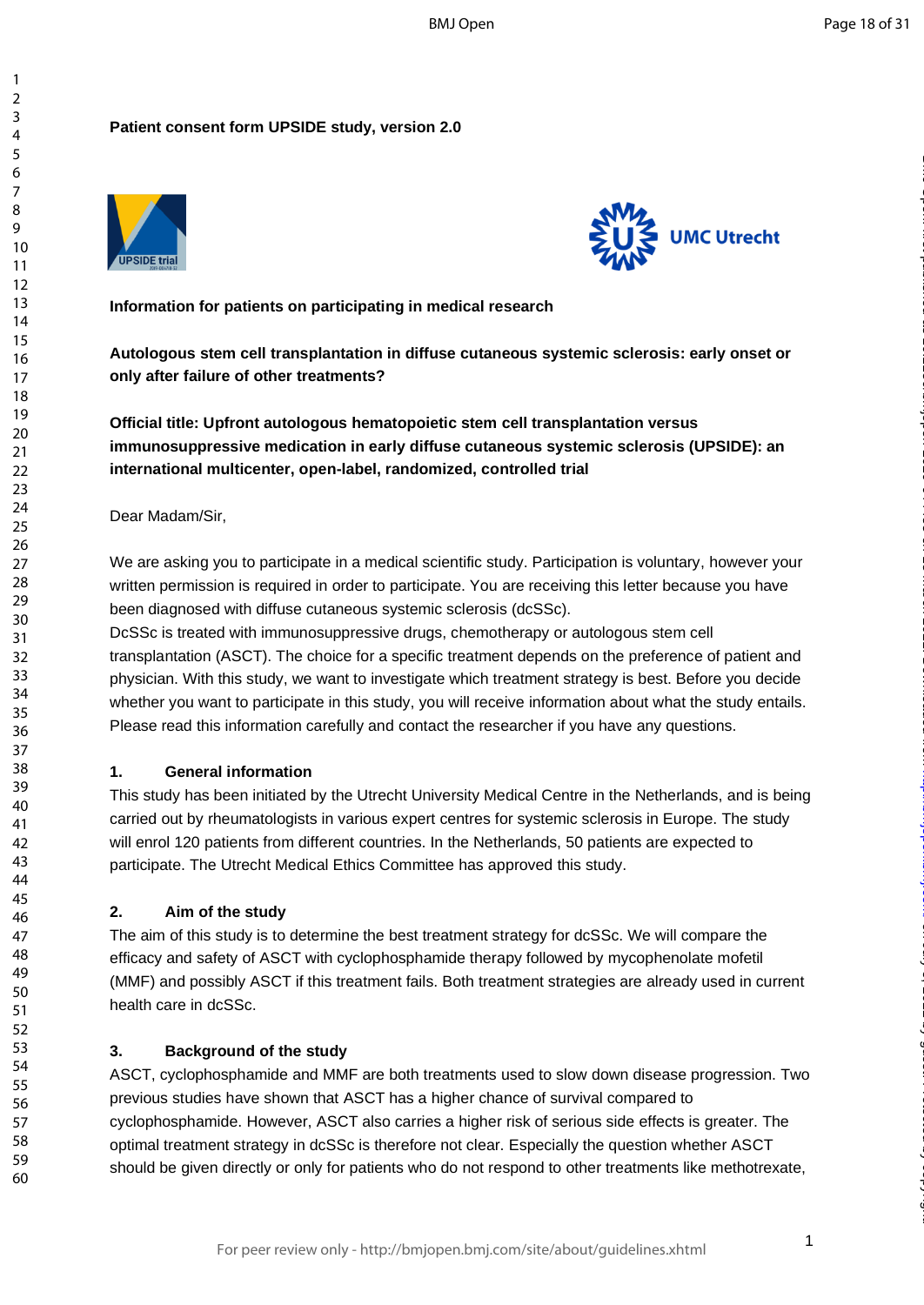$\mathbf{1}$  $\overline{2}$  $\overline{3}$  $\overline{4}$ 5 6  $\overline{7}$ 8 9

MMF or cyclophosphamide. Given the risks associated with ASCT, it may be preferable to evaluate the response to other immune suppressive drugs before proceeding with ASCT. However, the use of ASCT in the event of failure of other drugs may lead to more disease damage and possibly a higher risk of complications during ASCT because the disease is more advanced.

### **4. What it means to participate**

In this study all patients will be followed for five years. You will be randomly assigned to either 1. Direct ASCT or 2. Cyclophosphamide infusion therapy followed by MMF and possibly ASCT if this treatment fails. This random assignment means that you r doctors cannot influence which treatment you receive.

### *Eligibility assessment*

Before you can participate in this study, we will determine whether the treatments given in the study can be administered safely. This screening is done according to usual clinical care and consists of blood and urine tests, lung function tests, an ultrasound of the heart, a right heart catheterisation (to measure the pressure in the right heart side) and a 24 -hour cardiac holter.

### *Treatments*

We will not treat you with experimental treatments in this study, the therapies we investigate have been used in systemic sclerosis for some time. Half of the participants will be treated by treatment strategy A: ASCT, the other half by treatment strategy B: monthly infusion therapy with cyclophosphamide followed by MMF tablets, and possibly ASCT if this treatment fails.

### Treatment strategy A: ASCT

Transplantation consists of the following steps:

### *Step 1. Pre -treatment and stem cell harvesting*

pate in this study, we will determine whether the treatment<br>afely. This screening is done according to usual clinical ca<br>lung function tests, an ultrasound of the heart, a right hea<br>in the right heart side) and a 24-hour c This treatment will take place in the hospital's day care unit, or at the haematology department, depending on local practice of your hospital. Cyclophosphamide is administered via an infusion. Side effects are nausea and sometimes hair loss. To prevent cyclophosphamide from irritating the bladder, we give you plenty of fluids and medication. Sometimes the white blood cell count may drop in the weeks following the cyclophosphamide treatment, and if you develop a fever, antibiotic treatment may be necessary.

From the fifth day after the cyclophosphamide infusion, you will receive daily subcutaneous injections with G-CSF (filgrastim), which causes the bone marrow to make more cells. G-CSF can cause flu-like symptoms and muscle and joint pain. Cyclophosphamide and G -CSF make stem cells move from the bone marrow into the blood. Blood tests will be done to see if there are enough stem cells in the blood. If there are, they will be harvested through a leukapheresis machine. This involves one infusion in each arm. The leukapheresis machine is a bit like a kidney dialysis machine: the blood comes out of the infusion and into the machine, the machine removes the stem cells and the rest of the blood is returned. You will be hooked up to this machine for one to two consecutive days for about 4 hours (this can vary depending on the number of stem cells in your blood). The harvested cells are frozen until needed. Then you will go home to recover .

### **Cardiac monitoring**

on July 5, 2022 by guest. Protected by copyright. <http://bmjopen.bmj.com/> BMJ Open: first published as 10.1136/bmjopen-2020-044483 on 18 March 2021. Downloaded from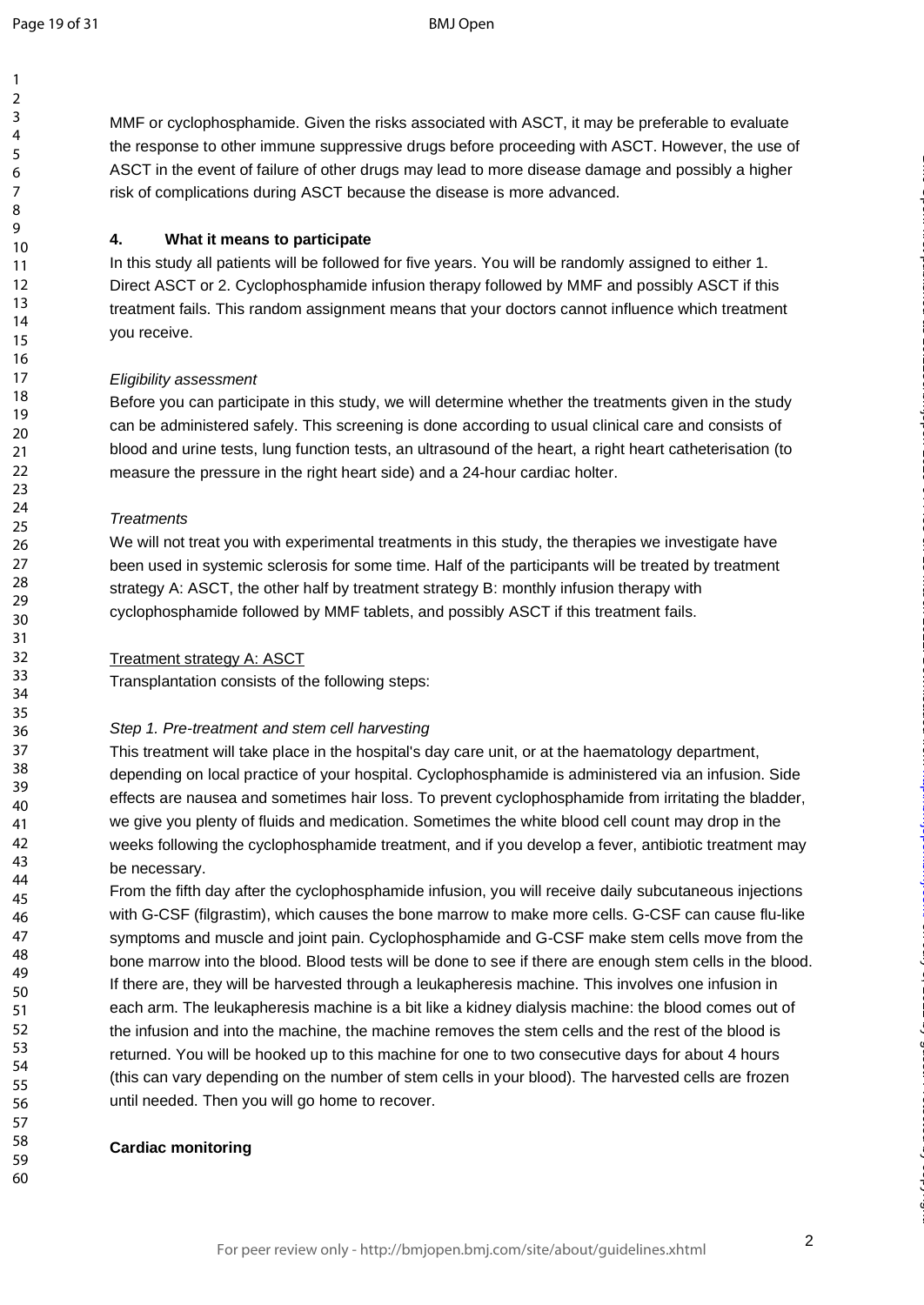Two to three weeks after the stem cell harvest, you will visit the haematologist and rheumatologist for a check -up. Blood test, an ultrasound of the heart will also be done.

### **Step 2. Stem cell transplantation**

123456789

 $\mathbf{1}$  $\overline{2}$  $\overline{3}$  $\overline{4}$ 5 6  $\overline{7}$ 8 9

The next step takes place within 6 weeks after leukapheresis. For this, you will be admitted to the haematology department and stay in hospital for approximately 3 -4 weeks. An infusion will be placed to take blood samples and to administer medication including chemotherapy.

You will receive a high dose of chemotherapy (cyclophosphamide), corticosteroids and ATG) with generous fluid infusio n. You will be given medication to prevent nausea and to protect the bladder. You will also receive antibiotics to prevent infections. Cyclophosphamide often causes nausea, hair loss and mouth ulcers. There is a very small risk of heart damage caused by the chemotherapy. Due to the large amount of fluids, you may retain fluids, which will be closely monitored. Bone marrow cells (red and white blood cells and platelets) will drop sharply as a result of the treatment. Sometimes a transfusion is needed. The white blood cells will remain very low for about 10 -14 days and during this period you are at risk of serious infections.

On the 3rd day that you receive cyclophosphamide, treatment with (r -ATG) a protein obtained from rabbit blood is also started. This drug will also be administered via infusion and can cause flu-like symptoms and fever. After these treatments, you will receive your own stem cells back; this procedure is similar to a blood transfusion.

There is a small risk of damage to the heart, kidneys and lungs with these treatments. The risk is greater in patients with existing heart or lung problems. Therefore, you will have extensive screening test before to assess whether we can give the treatments safely.

### **Treatment strategy B: Infusion therapy with cyclophosphamide followed by MMF tablets**

if fluids, you may retain fluids, which will be closely monitor<br>rells and platelets) will drop sharply as a result of the treatt. The white blood cells will remain very low for about 10-14<br>of serious infections.<br>bu receive Cyclophosphamide is given at the day care unit of the rheumatology department. You will receive an infusion once a month during 12 months. A common side -effects are nause a, which usually lasts a few days after the infusion and sometimes temporarily hair loss. Sometimes the white blood cell count may drop in the weeks following the cyclophosphamide treatment, if you develop a fever, antibiotic treatment may be necessary.

After 12 months the treatment is switched to mycophenolate mofetil (MMF). MMF tablets should be taken twice a day. This treatment can cause gastrointestinal complaints such as diarrhoea or nausea. Sometimes the white blood cell levels in the blood may drop, therefore blood tests are done every month.

If you do not respond well to the treatment you received, it is possible to switch from treatment strategy. This means that if you have received the treatment in arm A (ASCT), you will receive immunosuppressive treatment and ASCT may be started in arm B.

### **Monitoring after the treatment**

All patients are closely monitored for 5 years, regardless the treatment assigned. We will ensure that appointments are combined with your usual care appointments. Hospital visits will take place 3, 6, 9, 12, 15, 18, 21 and 24 months and every year thereafter. The frequency of follow -up visits is the same as usual care. To evaluate the safety and effectiveness of both treatments, the following tests will be done. This is done according to usual clinical care.

*During all visits:*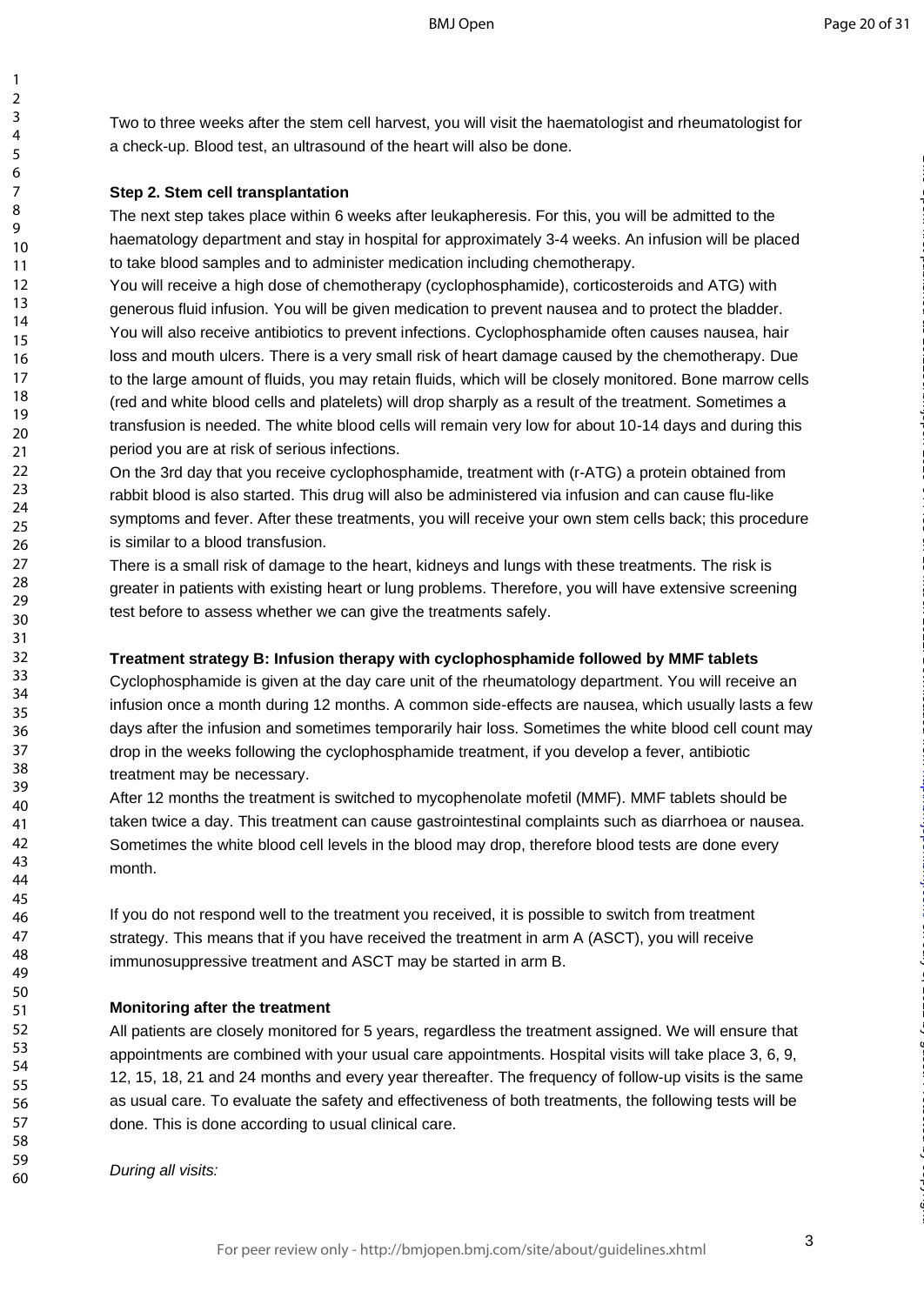$\mathbf{1}$ 

60

- blood count: liver tests, kidney function, sedimentation rate - skin score (assessment of skin thickening)

### *Annually:*

- Lung function test
- 
- CT scan of the lungs Cardiogram (ECG)
- Echo of the heart
- MRI of the heart (only 1 year after treatment)
- Urine spot test

### **Other than for usual care**

For research purposes, we will do nailfold microscopy and a hand mobility test during the follow -up. This will be done on the same day as your follow -up appointments in hospital.

In addition, you will receive an invitation by mail for online questionnaires at the start of the study, after 6, 12, 18 and 24 months and annually thereafter, to assess quality of life, daily functioning, fatigue, gastrointestinal complaints and sexual functioning. In addition, every three months you will be asked to score your skin thickness using an online questionnaire. We understand that questions on certain topics may be perceived as difficult or personal. You can therefore fill in the questionnaires when and where it suits you. Your answers will of course be treated with strict confidentiality.

### *Nailfold capillaroscopy*

We will examine changes in the small blood vessels (capillaries) of the nail bed before and after treatment, and we will examine whether there are differences between treatments. The appointment for the nailfold capillaroscopy will be scheduled in combination with a routine hospital visit, so no additional hospital visits are necessary. Examination will be done at the start of the study and 6, 12, 24 months and annually up to 5 years after the treatment.

care<br>
s, we will do nailfold microscopy and a hand mobility test c<br>
e same day as your follow-up appointments in hospital.<br>
ceive an invitation by mail for online questionnaires at the<br>
ths and annually thereafter, to asse The examination will be done by a rheumatologist or nurse. You will sit at an examination table and position your hands flat on the table. The doctor will apply a drop of oil to your cuticles. Then he will gently place the capillaroscope, a cylindrical instrument, on your nail. The capillaroscope makes the small blood vessels in your nail bed visible on a computer screen. They are magnified 200 times. A photograph is then taken. The doctor examines all fingers, except for the thumbs. The examination takes about 30 minutes and is completely painless. The analysis of this data takes place at Ghent University Hospital, at the end of the study.

### *Hand mobility test*

We will investigate which changes occur in hand mobility before and after treatment, and we will investigate if there are differences between treatments. This examination will be done at the start of the study and 6, 12, 24 months and annually up to 5 years after the start of the study. The examination will be done by a rheumatologist or nurse. You will sit at an examination table and a doctor or nurse will test your hand function in four way s. The examination takes about 15 minutes and is completely painless. The analysis of the results will take place at the University Hospital in Lund at the end of the study.

### **5. What is expected of you ?**

on July 5, 2022 by guest. Protected by copyright. <http://bmjopen.bmj.com/> BMJ Open: first published as 10.1136/bmjopen-2020-044483 on 18 March 2021. Downloaded from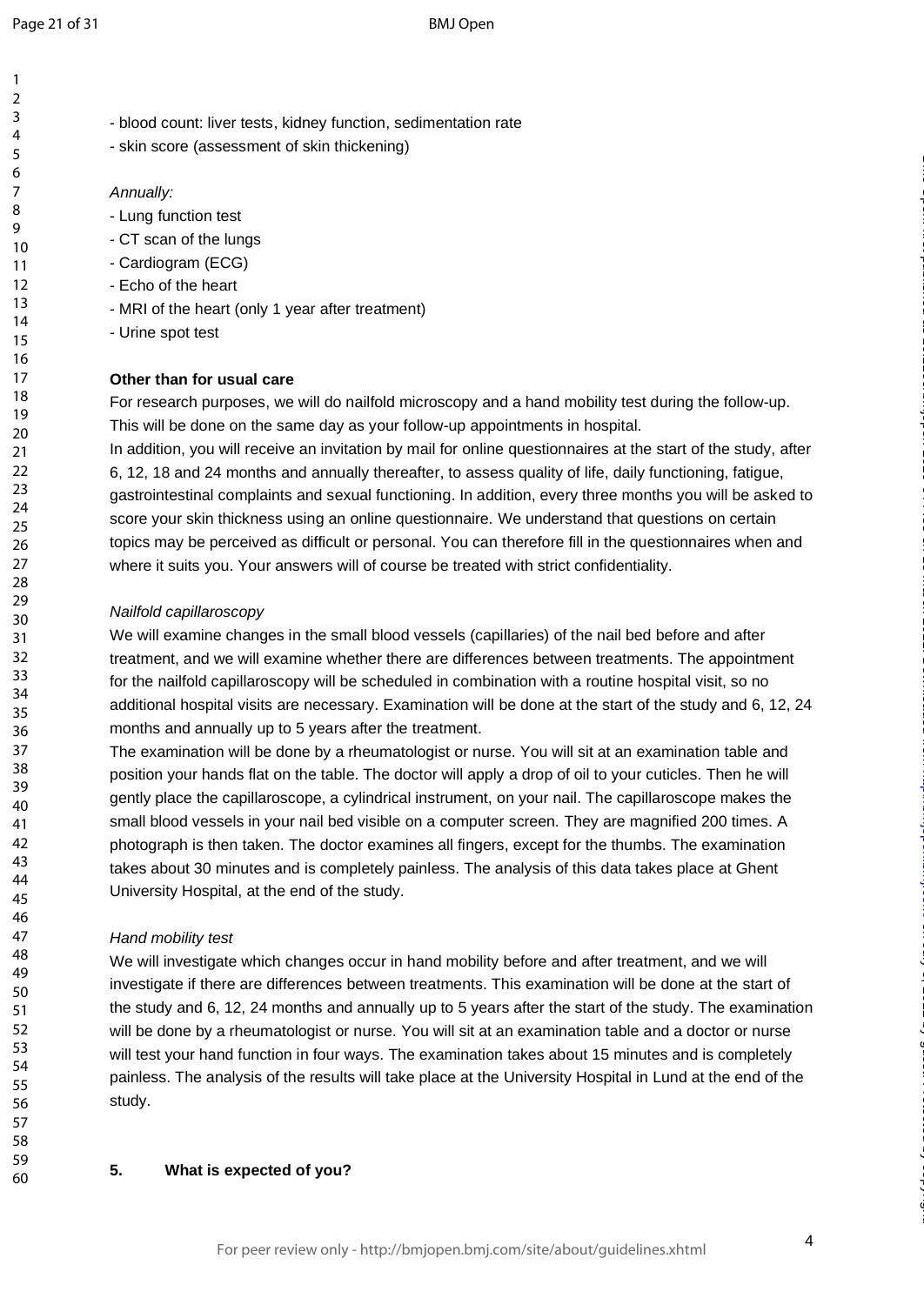When you are going to participate in this study, it is important to read the following agreements.

We expect you will:

123456789

 $\mathbf{1}$  $\overline{2}$  $\overline{3}$  $\overline{4}$ 5 6  $\overline{7}$ 8  $\mathsf{o}$ 

- 1. take the medication according to the instructions.
- 2. do not take part in any other medical scientific research.
- 3. attend to hospital and study appointments

You will receive a research participant's card, we recommend to carry this with you. This card states that you are participating in this study. It will also tell you who to notify in case of an emergency. Show this card when you visit a doctor.

For the nailfold capillaroscopy, it is important that your fingers are at room temperature. We therefore ask you to be arrive at the clinics 15 minutes prior your appointment so that your hands can get used to this temperature. You should not wear nail polish or have a manicure just before the examination. You should also not smoke for at least 1 hour before the examination.

It is important that you contact the researcher:

- before taking any other medicine. Even if these are homeopathic medicines, natural medicines,

vitamins and/or over -the -counter medicines.

- if you are hospitalised or treated in a hospital.
- if you suddenly experience health problems.
- If you no longer wish to participate in the study.

- if your contact details change.

### **Pregnancy and fertility**

roscopy, it is important that your fingers are at room tempt<br>the clinics 15 minutes prior your appointment so that you<br>ou should not wear nail polish or have a manicure just bef<br>moke for at least 1 hour before the examinat Women who are pregnant or breastfeeding cannot take part in this study. Women should also not become pregnant during the treatment. Only after at least 3 months after the last administration of medication pregnancy is regarded as safe . For men, their partner may not become pregnant during the entire study period. Please inform your partner about this. The treatments may have consequences for an unborn child. The researcher will talk to you about suitable contraceptives. Should you become pregnant during the study? Please inform the medical examiner immediately. If your partner becomes pregnant during the study, please ask her permission to tell the medical examiner. The pregnancy can then be monitored more closely.

Both men and women can become less fertile as a result of the treatment. We will discuss family planning with you and, if desired, the possibilities of freezing sperm and egg cells before the treatment starts.

### **6. Possible side effects**

The treatments given in this study may cause side effects. Please contact the investigator if you experience any health problems. The main side effects for the study medication are listed below:

*Side effects of cyclophosphamide* - nausea, mouth ulcers, hair loss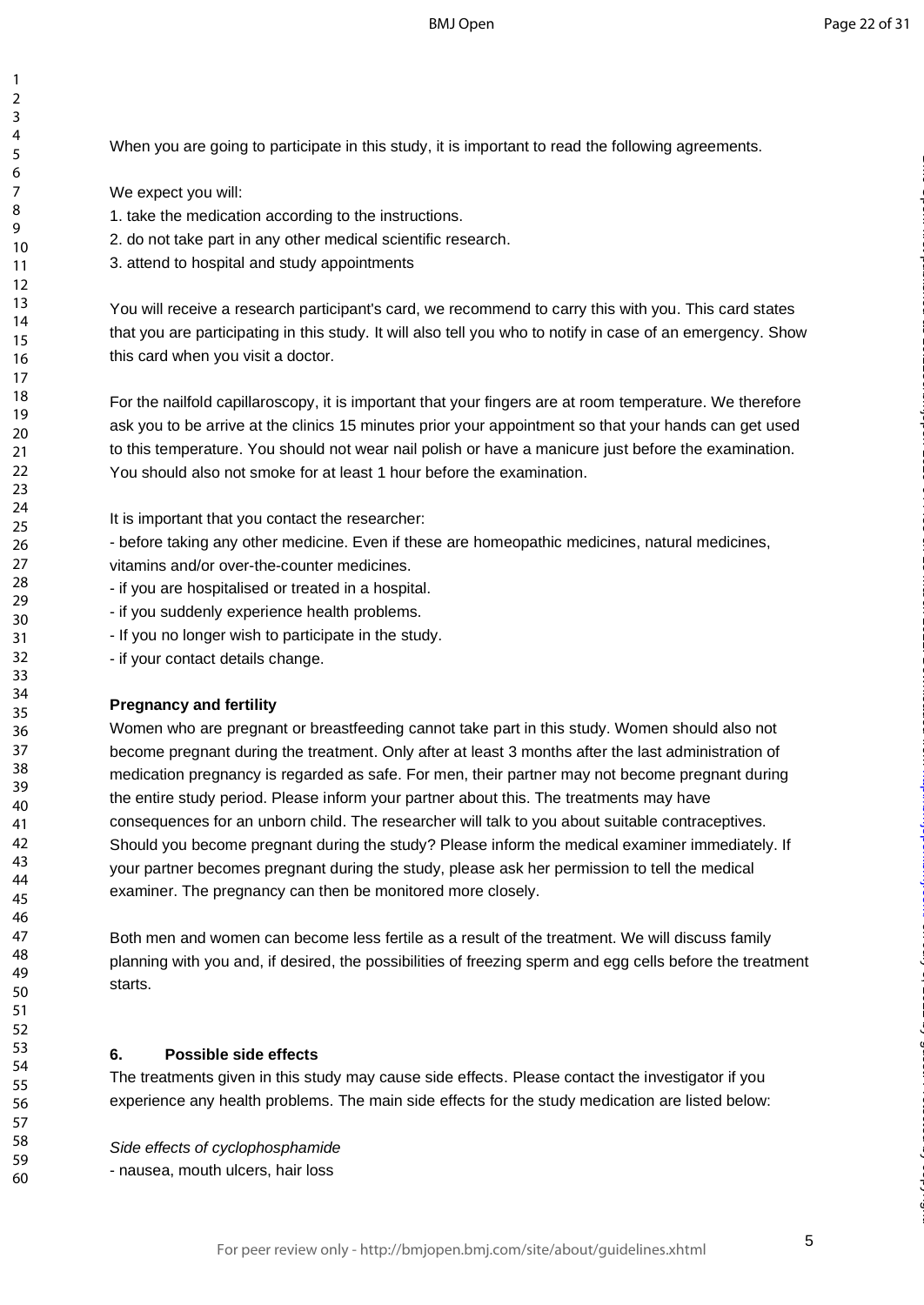$\mathbf{1}$  $\overline{2}$ 

60

- in or subfertility, irritation of the bladder
- serious infections, severe bleeding
	- increased long-term risk of leukaemia, lymphoma or bladder cancer

**Side effects of G-CSF** 

- flu -like symptoms

Side effects of ATG (Anti-thymocyte Globulin):

- muscle and joint pain
- fever, flu-like symptoms

- rarely serum sickness (allergic reaction to foreign proteins, manifested by fever, rash and joint pain).

*Side effects of MMF*

- nausea, diarrhoea

- infections

At each visit, we will monitor for any side effects. If you experience any problems in between visits, you should inform the study doctor immediately. The regular study visits and blood tests are there for your safety.

### **7. Possible advantages and disadvantages**

monitor for any side effects. If you experience any problems<br>study doctor immediately. The regular study visits and blo<br>antages and disadvantages<br>blalance the possible advantages and disadvantages bef<br>clophosphamide and MM It is important that you balance the possible advantages and disadvantages before you decide to participate. ASCT, cyclophosphamide and MMF are all used in routine care in dcSSc. However, in this study we will use ASCT earlier in the disease course. The advantages of participating in this study may be that the disease progression is slowed down early and there will be fewer side effects. In addition, if there is a serious deterioration and the first treatment has insufficient effect, it may be possible to change treatment.

Disadvantages of participating in the study may be possible side effects of one of the above mentioned treatment strategies. Participation in the study also means that it takes extra time to fill in the questionnaires.

### **8. If you do not want to take part or want to stop the study**

The decision to participate in the study is yours. Participation is voluntary. If you do not wish to take part, you will be treated for your condition as usual. You and your doctor will then decide on the treatment (immunosuppressive drugs, chemotherapy or ASCT). The researcher can tell you more about the treatment options available and their pros and cons.

If you do take part, you can always change your mind and stop, even during the study. You will then be treated according to usual care. You do not have to say why you want to stop. However, you must tell the researcher immediately. Discontinue your participation will not have any negative consequences for you, but stopping the treatment you have been assigned to may have negative consequences, such as worsening the disease. It is therefore important to discuss this with your doctor . The data collected up to this point will be used for the study.

If there is new information about the study that is important to you, the researcher will let you know. You will then be asked if you wish to continue to take part.

on July 5, 2022 by guest. Protected by copyright. <http://bmjopen.bmj.com/> BMJ Open: first published as 10.1136/bmjopen-2020-044483 on 18 March 2021. Downloaded from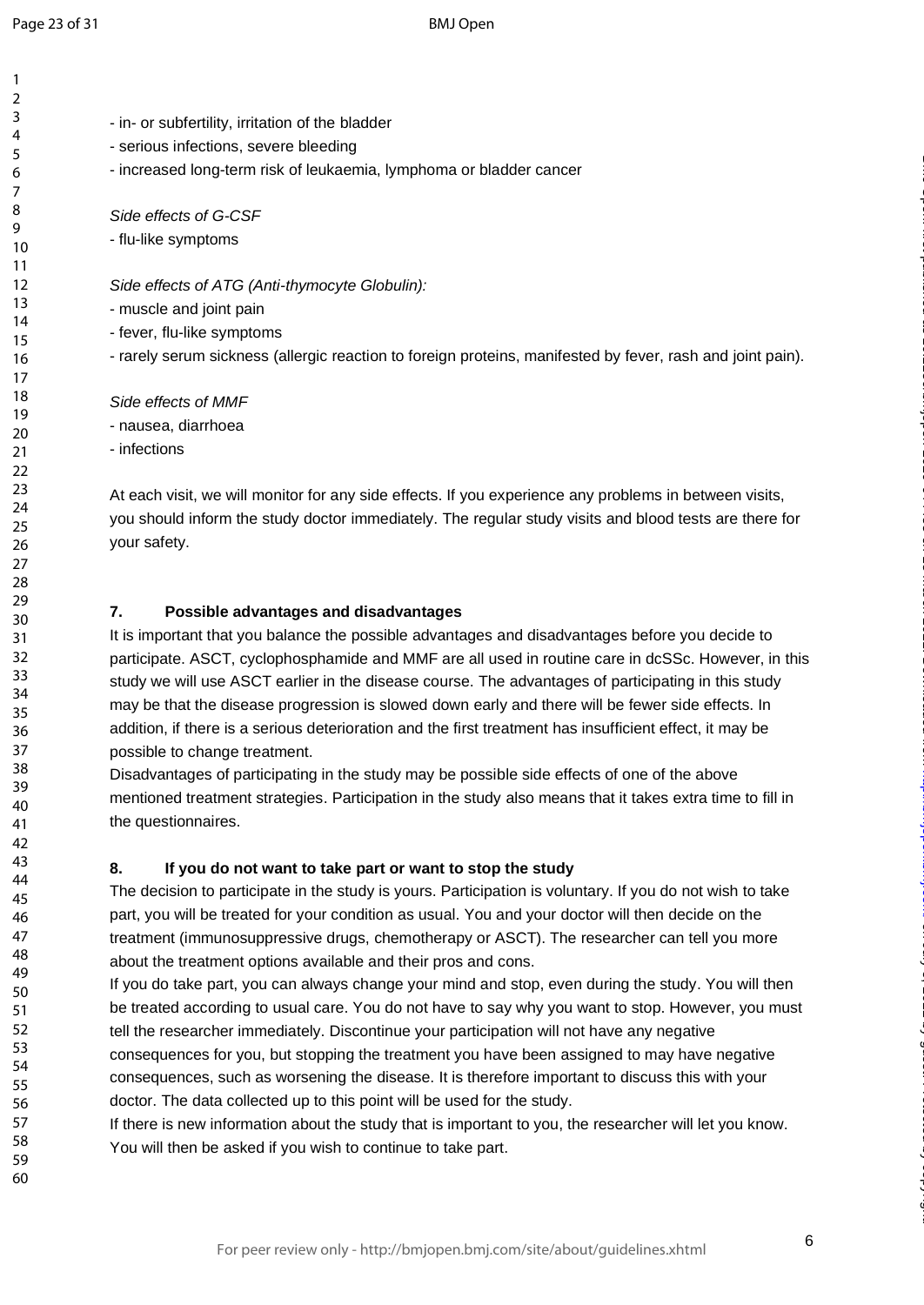Your participation in the study will end when :

- all visits have been completed
- you decide to stop
- you become pregnant
- the end of the study has been reached
- the researcher feels it would be better for you to stop
- UMC Utrecht, the government or the reviewing medical ethics committee decide to stop the study.

The whole study ends when all participants have finished the follow -up period. After all data have been processed, the researcher will inform you of the main results of the study. The researcher will discuss how to continue your medical care.

### **10. Use and storage of your data**

For this study, your personal data will be collected, used and stored. This includes data such as your name, age and data concerning your health. The collection, use and storage of your data is necessary to answer the questions posed in this study and to publish the results. We ask you for your permission to use your data.

### *Confidentiality of your data*

and out medical care.<br> **age of your data**<br>
arsonal data will be collected, used and stored. This includ<br>
oncerning your health. The collection, use and storage of<br>
ins posed in this study and to publish the results. We ask In order to protect your privacy, your data will be coded. Your name and other data that can directly identify you are omitted. Only the key to the code can be used to trace the data back to you. The key to the code remains safely stored at the local research institute. The data sent to the principal investigator and other researchers will only contain the code, but not your name or any other data that could identify you. Also, reports and publications about the study do not contain any data that can be traced back to you.

### *Access to your data for control purposes*

Some people at the research location may have access to your data. Also to the data without a code. This is necessary in order to check whether the research has been carried out properly and reliably. Persons who will have access to your data for control purposes are: the committee supervising the safety of the research, a monitor working for UMC Utrecht, national and international regulatory bodies, e.g. the Health Care Inspectorate. They will keep your data confidential. We ask your permission for this access.

### *Data retention period*

By law, your data must be stored for 15 years at the research location and 15 years at the client's location. It will be stored to carry out new assessments in the course of this study, related to this study.

### *Retention and use of data for other research*

Your data may still be of interest to other scientific research in the field of systemic sclerosis and stem cell transplantation after this research has ended. For this purpose your data will be stored for 15 years. You can indicate on the consent form whether you agree with this or not. If you do not agree, you can only participate in the current study.

123456789

 $\mathbf{1}$  $\overline{2}$  $\overline{3}$  $\overline{4}$ 5 6  $\overline{7}$ 8  $\mathsf q$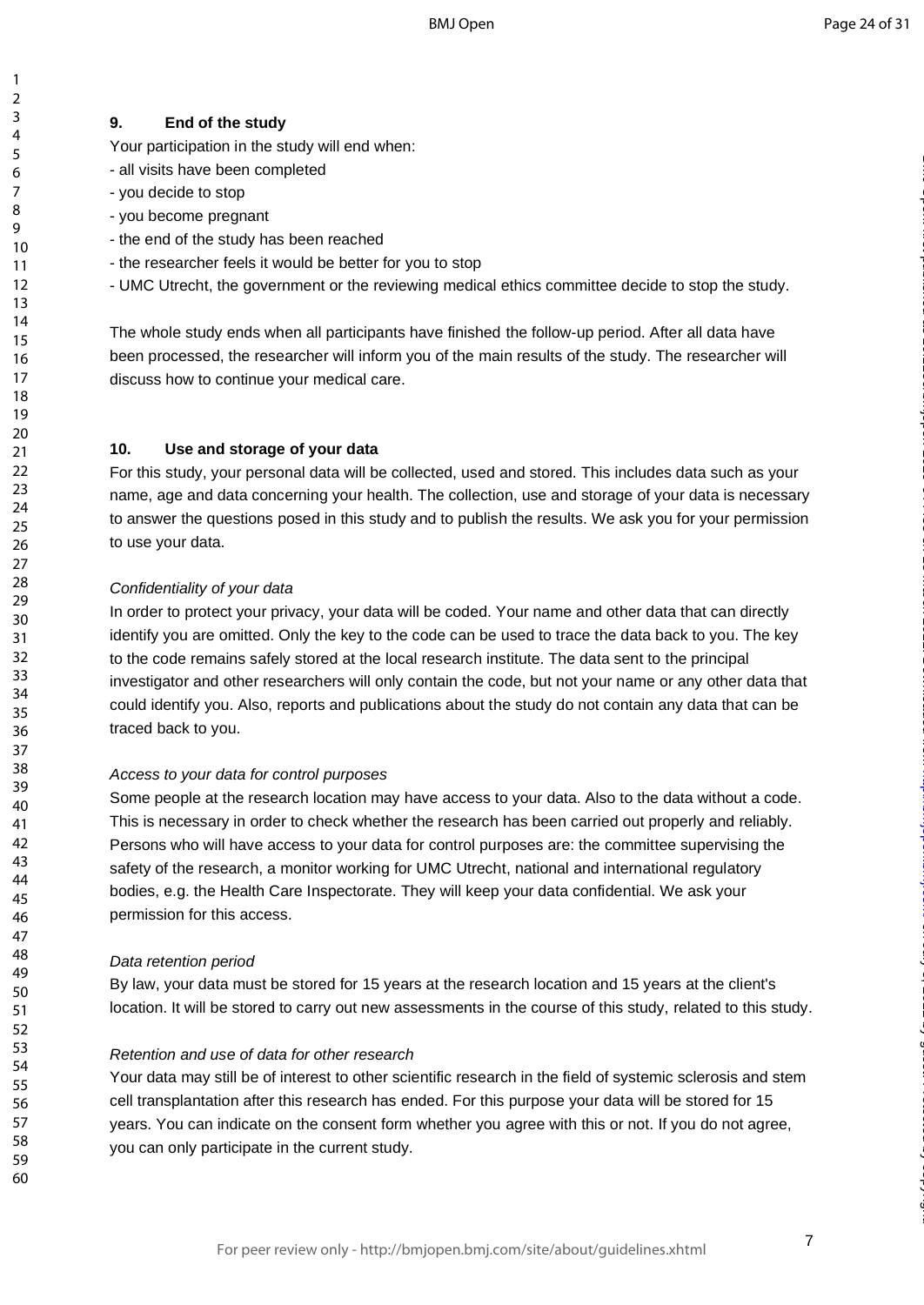$\mathbf{1}$ 

60

### *Information about unexpected findings*

During the study, something unexpectedly may be found that is not important for the study but for you. If this is important for your health, you will be informed by your treating rheumatologist. You can then discuss with your specialist what needs to be done. We will ask your permission for this.

### *Withdrawing consent*

You can always withdraw your permission for the use of your personal data. This applies to this study as well as to its storage and use in future studies. The research data that has been collected up until the moment you withdraw your permission will still be used in the research.

### *Transfer to countries outside the European Union (EU)*

Your encrypted data will not be transferred to countries outside the EU.

### *More information on your rights regarding data processing*

For general information about your rights regarding the processing of your personal data, please visit the website of the Dutch Data Protection Authority.

will not be transferred to countries outside the EU.<br>
your rights regarding data processing<br>
m about your rights regarding the processing of your perso<br>
ch Data Protection Authority.<br>
Jons about your rights, please contact If you have any questions about your rights, please contact the person responsible for processing your personal data. If you have any questions or complaints about the processing of your personal data, we recommend that you first contact the research site. You can also contact the data protection officer of the institution or the Dutch Data Protection Authority.

### *Registration of the study*

Information about this study can also be found on www.upsidetrial.com. This site does not contain any data that can be traced back to you. After the study, the website may show a summary of the study results.

### **11. Insurance for test subjects**

Insurance has been taken out for everyone who participates in this study. The insurance covers any damage caused by the study.

### **12. Informing your GP**

We will always send a letter to your GP and the specialist treating you to let them know you are taking part in the study. This is for your own safety.

### **13. Reimbursement for participation.**

The treatment strategies investigated in the study will not cost you anything, as these are part of usual care and covered by your health insurance. You will not be paid for participating in this study. We will reimburse you for additional travel and parking costs.

### **14. Do you have any questions?**

If you have any questions, please contact the researcher. For independent advice on participation in this study, you can contact our independent expert. He/she knows a lot about the study, but is not involved in it.<br>If you have any complaints about the study, you can discuss them with the researcher or your doctor,

you can also contact the complaints officer.

on July 5, 2022 by guest. Protected by copyright. <http://bmjopen.bmj.com/> BMJ Open: first published as 10.1136/bmjopen-2020-044483 on 18 March 2021. Downloaded from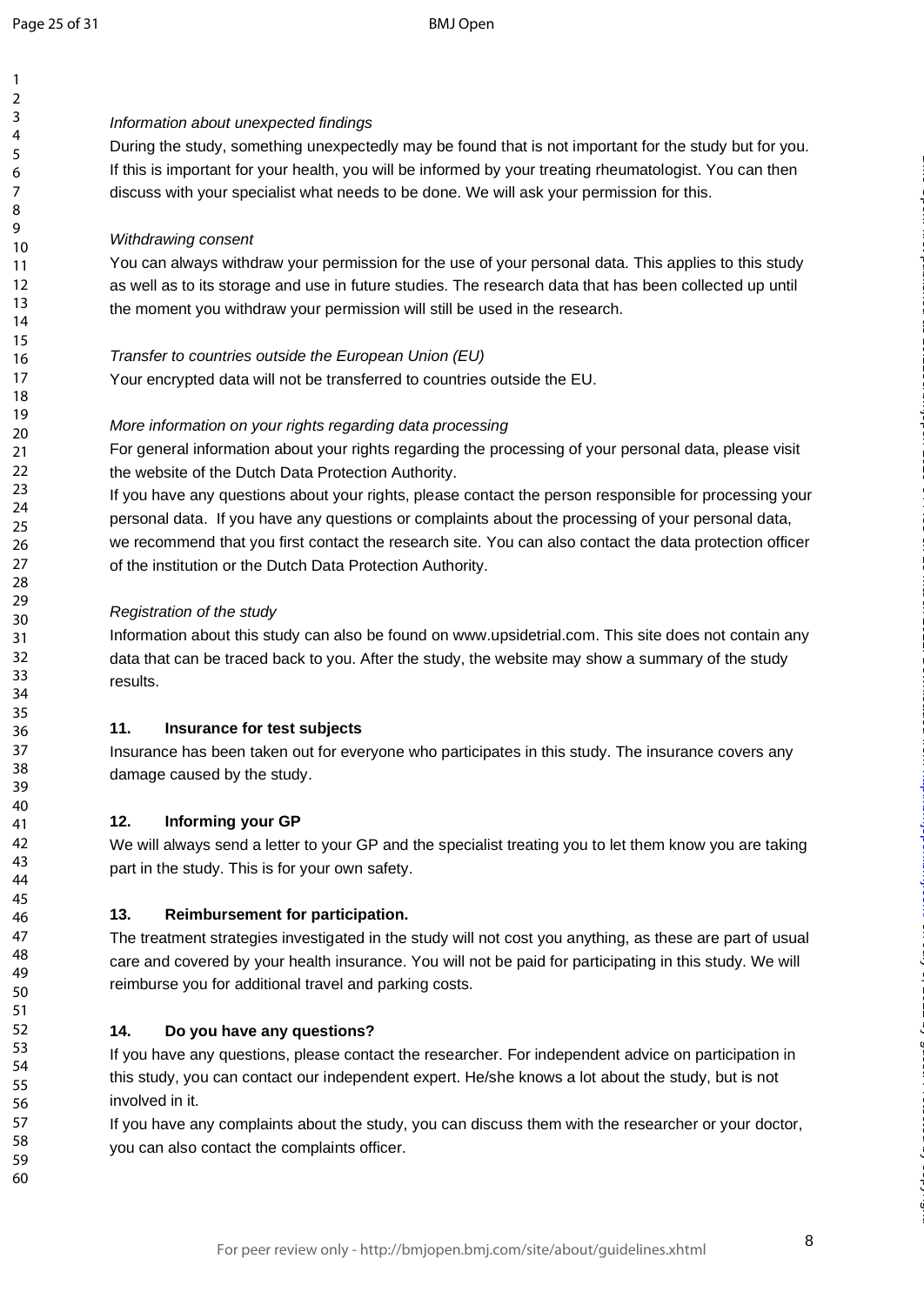### **15. Signing the consent form**

When you have had enough time to think, you will be asked to decide whether you wish to take part in this study. If you give your consent, we will ask you to confirm this in writing on the accompanying consent form. Your written consent indicates that you have understood the information and agree to participate in the study.

Both you and the researcher will receive a signed copy of this consent form.

Thank you for your interest and attention.

# Ferraristics Control Control Control Control Control Control Control Control Control Control Control Control Control Control Control Control Control Control Control Control Control Control Control Control Control Control C **The UPSIDE study team**

 $\mathbf{1}$  $\overline{2}$  $\overline{3}$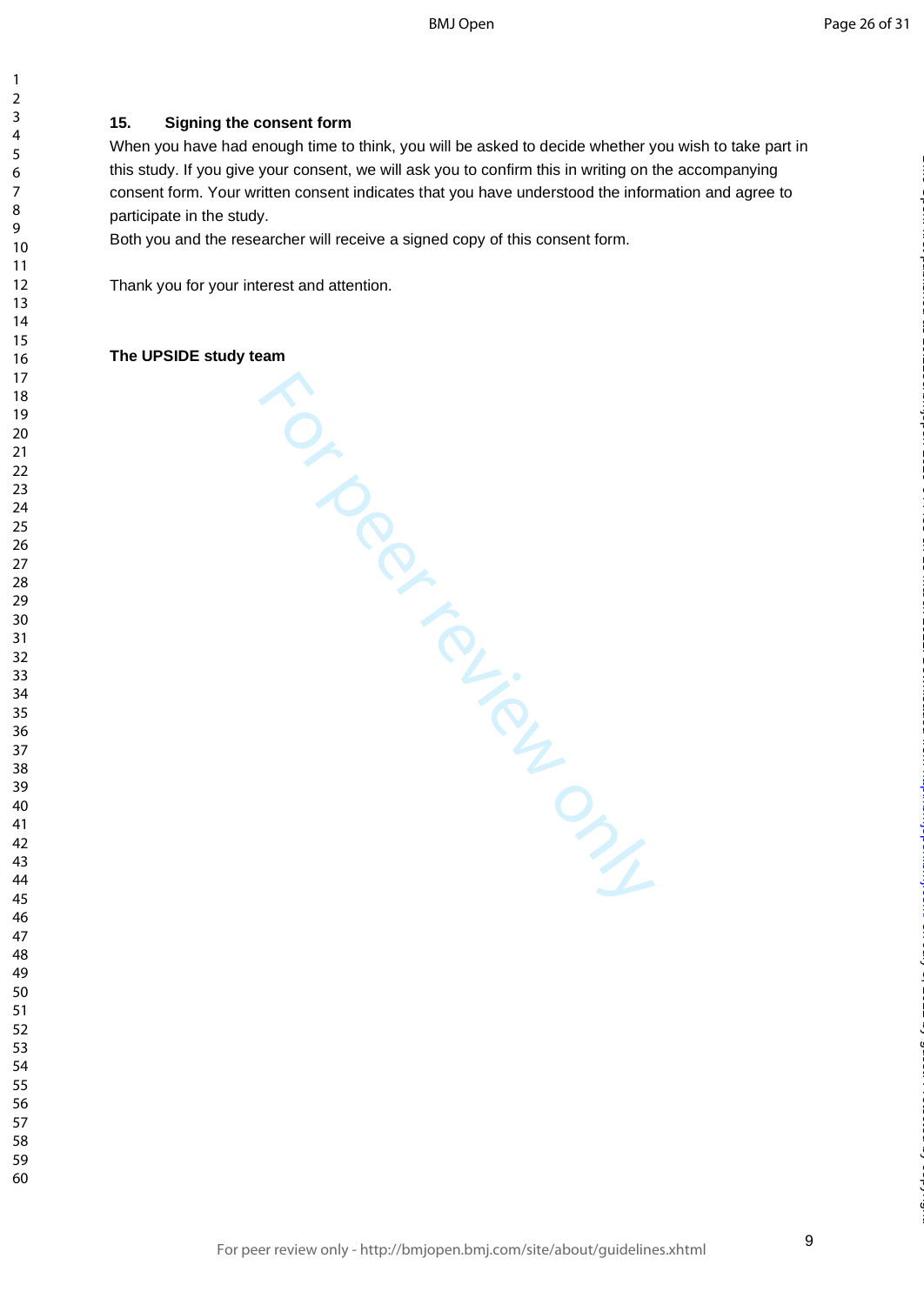$\mathbf{1}$ 

59 60

### **Consent form**

- I have read the information letter. I have also been able to ask questions. My questions have been answered sufficiently. I had enough time to make a decision.
- I know that participation is voluntary. I also know that I can decide at any time not to participate or to stop. I do not have to give a reason for this .
- I consent to inform my GP that I am participating in this study.
- I consent to the collection and use of my data for answering the research question as described in the information letter.
- I consent to forward my data/ in the context of this study as described in the information letter. The data will only be transferred in coded form, without my name and other personal details that can directly identify me.
- I consent to any random findings being discussed with me.
- I know that for the purpose of monitoring the study some people may have access to all my data. These people are mentioned in this information letter. I give permission for these people to have access to my data.
- I give permission for my GP and/or treating specialist to be informed of any unexpected findings that may be relevant to my health.
- eople are mentioned in this information letter. I give permi<br>sto to my data.<br>Sto to my GP and/or treating specialist to be informed of any be relevant to my health.<br>In m not allowed to become pregnant during the study unti • I know that I am not allowed to become pregnant during the study until 3 months after the last administration of medication.
- The investigator has discussed the most suitable contraception for me.

□ I give

□ I give not

permission for my personal data to be stored for a longer period (up to 15 years) and used for future research in the field of systemic sclerosis.

□ I give

□ I give not

permission that they may contact me again for a follow -up study after this study.

I would like to participate in this study.

Name of participant: ....................................

Signature: .......................................... Date: .... /.... /........

I declare that I have fully informed this patient about the research in question.

If, during the study, information becomes known that could influence the patient's consent, I will inform him/her in a timely manner.

Name researcher (or his representative): ...............................

Signature: ..................................... Date: .... /.... /.......

on July 5, 2022 by guest. Protected by copyright. <http://bmjopen.bmj.com/> BMJ Open: first published as 10.1136/bmjopen-2020-044483 on 18 March 2021. Downloaded from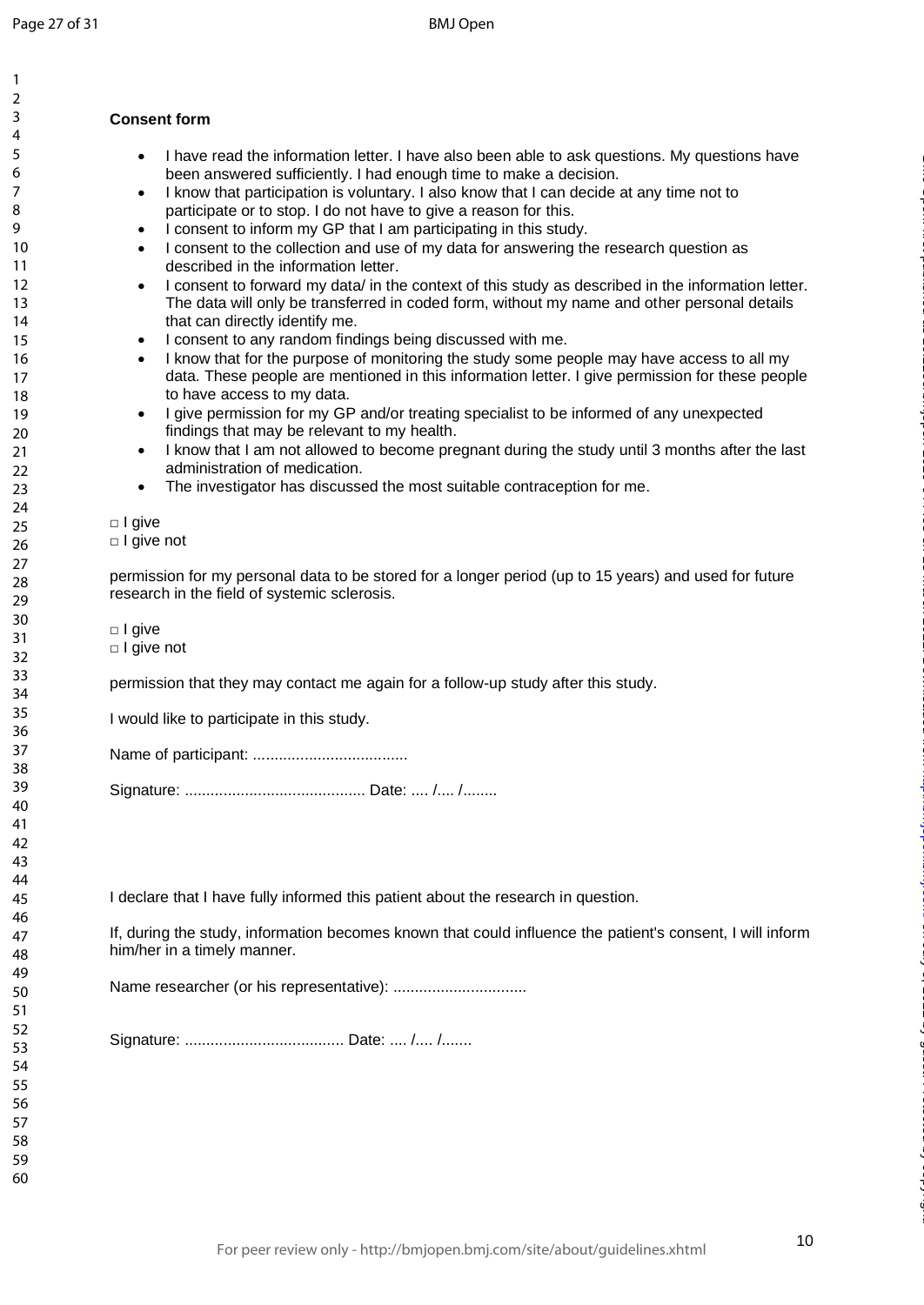|                                   |                   | 6/bmjopen-2020-044483 on 18<br><b>BMJ Open</b>                                                                                                                                                                                                                                                         |                                    |
|-----------------------------------|-------------------|--------------------------------------------------------------------------------------------------------------------------------------------------------------------------------------------------------------------------------------------------------------------------------------------------------|------------------------------------|
|                                   |                   | SPIRIT 2013 Checklist: Recommended items to address in a clinical trial protocol and related documents*                                                                                                                                                                                                |                                    |
| <b>Section/item</b>               | Item<br><b>No</b> | March<br><b>Description</b>                                                                                                                                                                                                                                                                            | <b>Addressed on</b><br>page number |
| <b>Administrative information</b> |                   | 2021.<br>Бò                                                                                                                                                                                                                                                                                            |                                    |
| <b>Title</b>                      | $\mathbf{1}$      | Descriptive title identifying the study design, population, interventions, and, if applicable, Brial acronym                                                                                                                                                                                           | 1                                  |
| Trial registration                | 2a                | Trial identifier and registry name. If not yet registered, name of intended registry                                                                                                                                                                                                                   | $\overline{c}$                     |
|                                   | 2 <sub>b</sub>    | ded from http://bmjope<br>All items from the World Health Organization Trial Registration Data Set                                                                                                                                                                                                     | N/A                                |
| Protocol version                  | 3                 | Date and version identifier                                                                                                                                                                                                                                                                            |                                    |
| Funding                           | 4                 | Sources and types of financial, material, and other support                                                                                                                                                                                                                                            | 10                                 |
| Roles and                         | 5a                | hmj.com/ on<br>Names, affiliations, and roles of protocol contributors                                                                                                                                                                                                                                 | 1,10                               |
| responsibilities                  | 5b                | Name and contact information for the trial sponsor                                                                                                                                                                                                                                                     | 1                                  |
|                                   | 5 <sub>c</sub>    | Role of study sponsor and funders, if any, in study design; collection, management, analysis, and<br>interpretation of data; writing of the report; and the decision to submit the report for publication, including<br>2022<br>whether they will have ultimate authority over any of these activities | 10                                 |
|                                   | 5d                | Composition, roles, and responsibilities of the coordinating centre, steering committee, endpoint<br>adjudication committee, data management team, and other individuals or groups overse mg the trial, if<br>applicable (see Item 21a for data monitoring committee)<br>Protected by copyright.       | 9,10                               |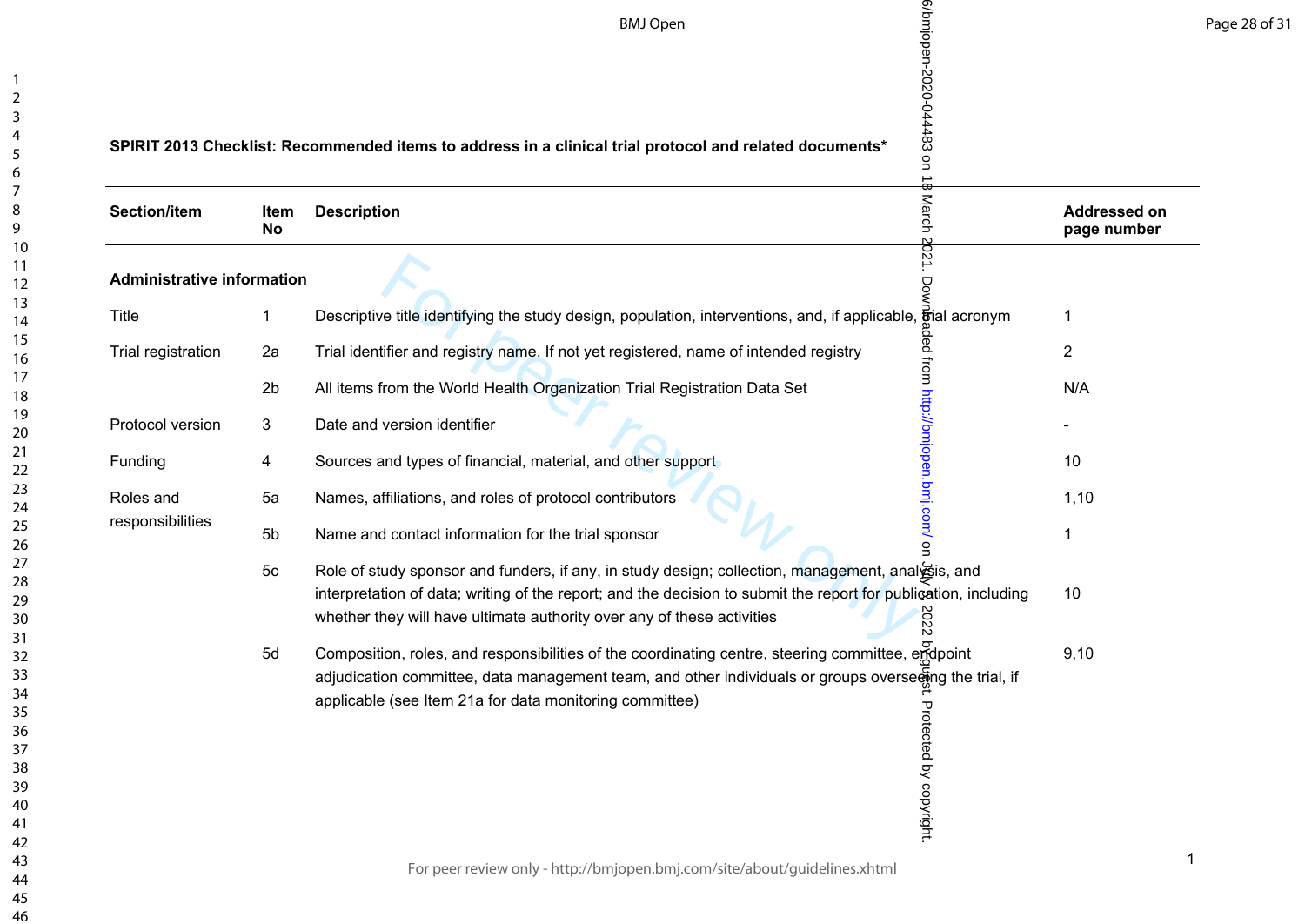| Page 29 of 31                                |                             |                                                    | <b>BMJ Open</b>                                                                                                                                                                                                        |                 |
|----------------------------------------------|-----------------------------|----------------------------------------------------|------------------------------------------------------------------------------------------------------------------------------------------------------------------------------------------------------------------------|-----------------|
| 2<br>3<br>4                                  | Introduction                |                                                    | 6/bmjopen-2020-044483                                                                                                                                                                                                  |                 |
| 5<br>6<br>8                                  | Background and<br>rationale | 6a                                                 | Description of research question and justification for undertaking the trial, including summary of relevant<br>studies (published and unpublished) examining benefits and harms for each intervention $\leq$           | $3-5$           |
| 9<br>10                                      |                             | 6 <sub>b</sub>                                     | Explanation for choice of comparators                                                                                                                                                                                  | $3 - 4$         |
| 11<br>12                                     | Objectives                  | 7                                                  | Specific objectives or hypotheses                                                                                                                                                                                      | 4               |
| 13<br>14<br>15                               | Trial design                | 8                                                  | Description of trial design including type of trial (eg, parallel group, crossover, factorial, single group),<br>allocation ratio, and framework (eg, superiority, equivalence, noninferiority, exploratory)           | 4               |
| 16<br>17                                     |                             | Methods: Participants, interventions, and outcomes |                                                                                                                                                                                                                        |                 |
| 18<br>19<br>20<br>21                         | Study setting               | 9                                                  | Description of study settings (eg, community clinic, academic hospital) and list of countries where data will<br>be collected. Reference to where list of study sites can be obtained                                  | 1, 4,5, Table 1 |
| 22<br>23<br>24                               | Eligibility criteria        | 10                                                 | Inclusion and exclusion criteria for participants. If applicable, eligibility criteria for study centres and<br>individuals who will perform the interventions (eg, surgeons, psychotherapists)                        | 5, Table 2      |
| 25<br>26<br>27                               | Interventions               | 11a                                                | Interventions for each group with sufficient detail to allow replication, including how and when they will be<br>administered                                                                                          | 5,6             |
| 28<br>29<br>30<br>31                         |                             | 11 <sub>b</sub>                                    | Criteria for discontinuing or modifying allocated interventions for a given trial participant (eg, drug dose<br>change in response to harms, participant request, or improving/worsening disease)<br>S<br>$\mathsf{N}$ | 9               |
| 32<br>33<br>34                               |                             | 11c                                                | Strategies to improve adherence to intervention protocols, and any procedures for monitgring adherence<br>(eg, drug tablet return, laboratory tests)<br>est.                                                           | N/A             |
| 35<br>36<br>37<br>38<br>39<br>40<br>41<br>42 |                             | 11d                                                | Relevant concomitant care and interventions that are permitted or prohibited during the trail<br>ected by copyright.                                                                                                   | 5,6             |
| 43<br>44<br>45                               |                             |                                                    | For peer review only - http://bmjopen.bmj.com/site/about/guidelines.xhtml                                                                                                                                              |                 |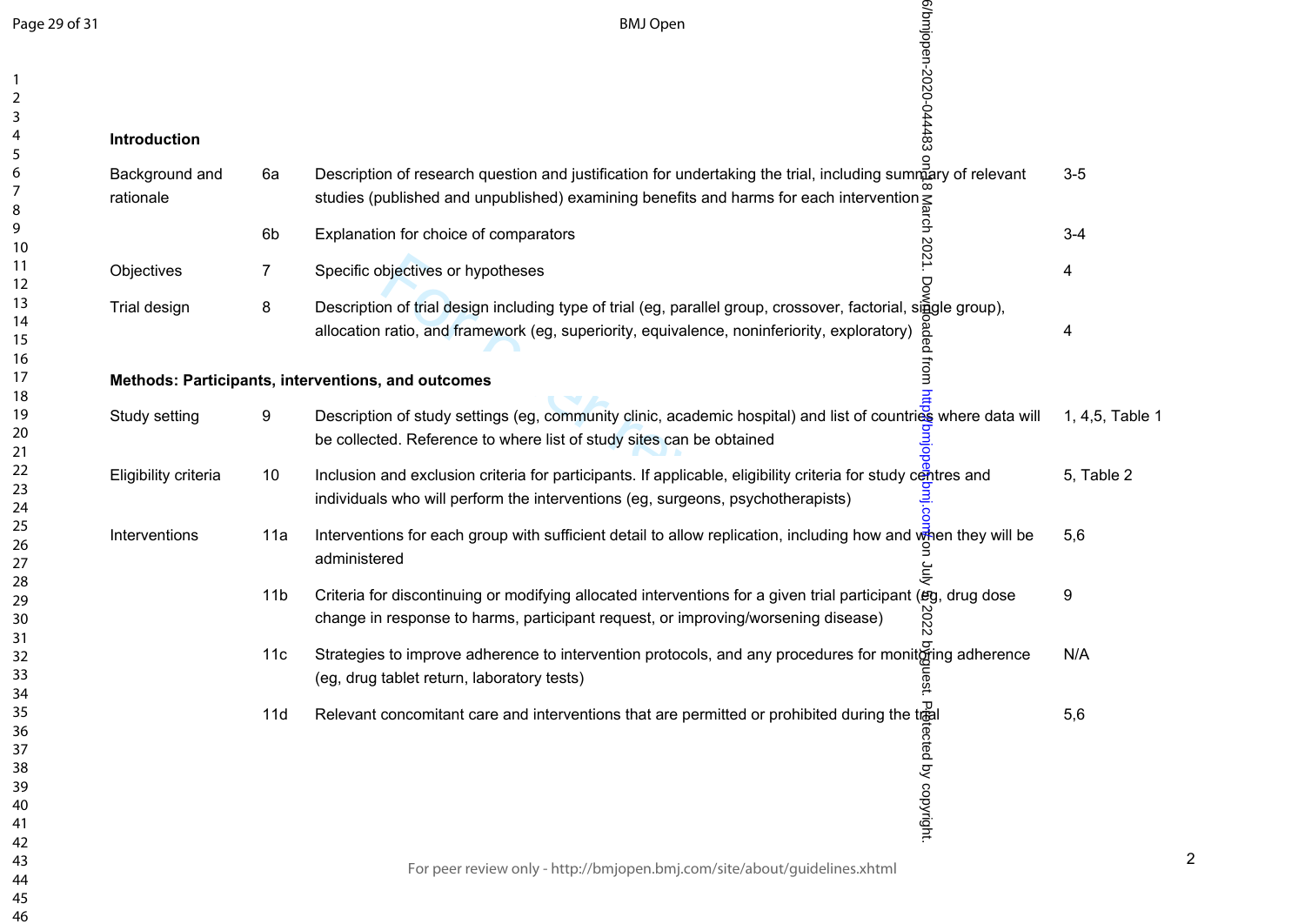Page 30 of 31

|                                        |                 | 6/bmjopen-2020-0-<br><b>BMJ Open</b>                                                                                                                                                                                                                                                                                                                                                              |      |
|----------------------------------------|-----------------|---------------------------------------------------------------------------------------------------------------------------------------------------------------------------------------------------------------------------------------------------------------------------------------------------------------------------------------------------------------------------------------------------|------|
| Outcomes                               | 12              | Primary, secondary, and other outcomes, including the specific measurement variable (eg, systolic blood<br>pressure), analysis metric (eg, change from baseline, final value, time to event), method of aggregation (eg, 7,8<br>median, proportion), and time point for each outcome. Explanation of the clinical relevance of chosen<br>efficacy and harm outcomes is strongly recommended<br>వ్ |      |
| Participant timeline                   | 13              | Time schedule of enrolment, interventions (including any run-ins and washouts), assessments, and visits for 6,7, Table 3<br>participants. A schematic diagram is highly recommended (see Figure)                                                                                                                                                                                                  |      |
| Sample size                            | 14              | Estimated number of participants needed to achieve study objectives and how it was det&mined, including<br>8                                                                                                                                                                                                                                                                                      |      |
| Recruitment                            | 15              | clinical and statistical assumptions supporting any sample size calculations<br>Strategies for achieving adequate participant enrolment to reach target sample size<br>therventions (for controlled trials)<br>Method of generating                                                                                                                                                               | 4, 8 |
|                                        |                 | Methods: Assignment of interventions (for controlled trials)                                                                                                                                                                                                                                                                                                                                      |      |
| Allocation:                            |                 |                                                                                                                                                                                                                                                                                                                                                                                                   |      |
| Sequence<br>generation                 | 16a             | 5<br>factors for stratification. To reduce predictability of a random sequence, details of any planned restriction<br>(eg, blocking) should be provided in a separate document that is unavailable to those who enrol participants<br>or assign interventions                                                                                                                                     |      |
| Allocation<br>concealment<br>mechanism | 16 <sub>b</sub> | Mechanism of implementing the allocation sequence (eg, central telephone; sequentially numbered,<br>5<br>opaque, sealed envelopes), describing any steps to conceal the sequence until interventions are assigned<br>N<br>्र                                                                                                                                                                      |      |
| Implementation                         | 16c             | Who will generate the allocation sequence, who will enrol participants, and who will assign participants to<br>5<br>interventions                                                                                                                                                                                                                                                                 |      |
| Blinding (masking)                     | 17a             | or<br>Who will be blinded after assignment to interventions (eg, trial participants, care providers outcome<br>5<br>assessors, data analysts), and how<br>ed by copyright.                                                                                                                                                                                                                        |      |
|                                        |                 | For peer review only - http://bmjopen.bmj.com/site/about/guidelines.xhtml                                                                                                                                                                                                                                                                                                                         |      |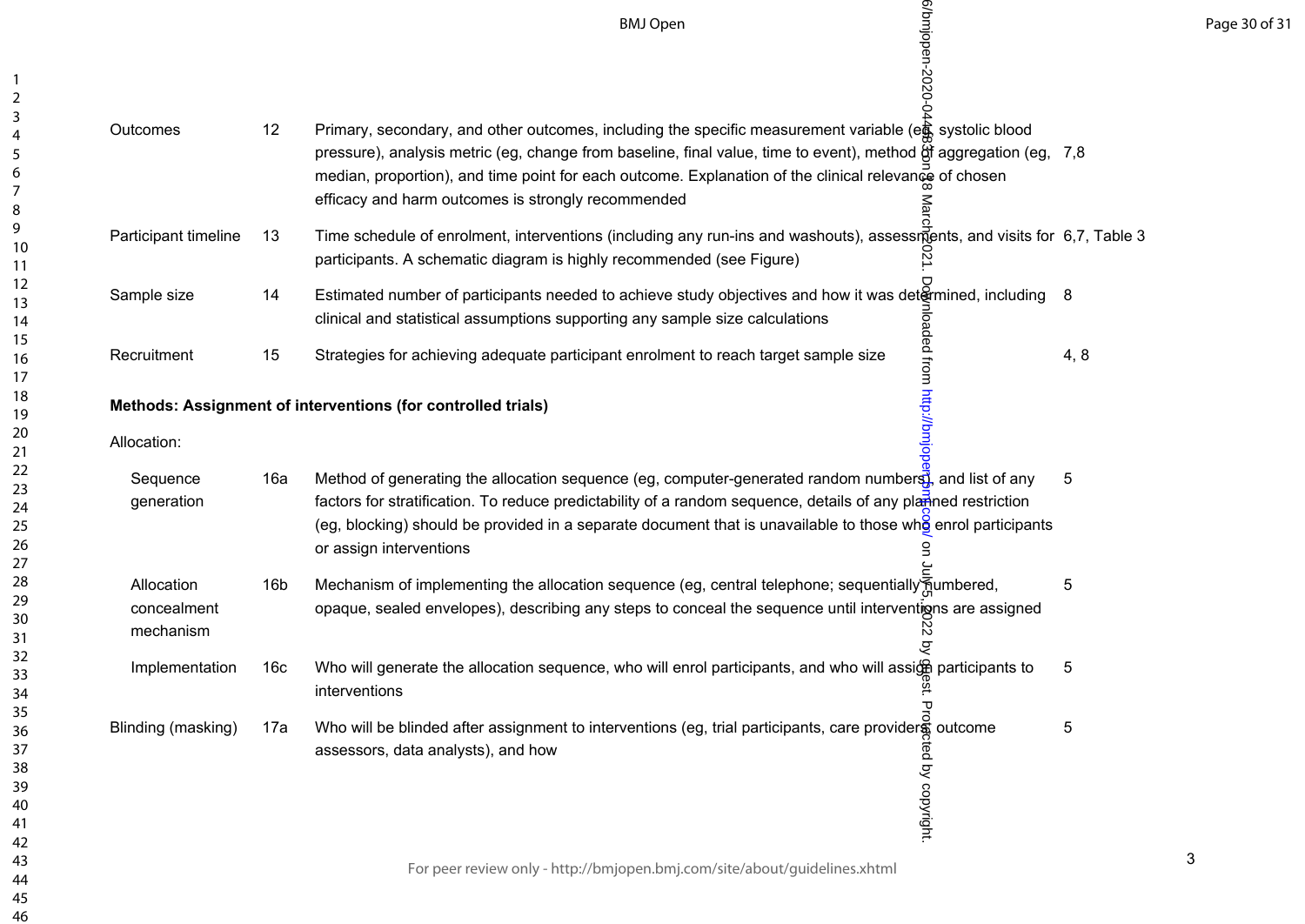| Page 31 of 31                                      |                            |                 | 6/bmjopen-2020-0<br><b>BMJ Open</b>                                                                                                                                                                                                                                                                                                                                                                                   |     |
|----------------------------------------------------|----------------------------|-----------------|-----------------------------------------------------------------------------------------------------------------------------------------------------------------------------------------------------------------------------------------------------------------------------------------------------------------------------------------------------------------------------------------------------------------------|-----|
| $\overline{2}$<br>3<br>4<br>5<br>6                 |                            | 17 <sub>b</sub> | If blinded, circumstances under which unblinding is permissible, and procedure for revealing a participant's<br>allocated intervention during the trial                                                                                                                                                                                                                                                               | N/A |
| 7<br>8                                             |                            |                 | $\infty$<br>Mar<br>Methods: Data collection, management, and analysis                                                                                                                                                                                                                                                                                                                                                 |     |
| 9<br>10<br>11<br>12<br>13<br>14                    | Data collection<br>methods | 18a             | Plans for assessment and collection of outcome, baseline, and other trial data, including any related<br>processes to promote data quality (eg, duplicate measurements, training of assessors) and a description of<br>study instruments (eg, questionnaires, laboratory tests) along with their reliability and validity, if known.<br>Reference to where data collection forms can be found, if not in the protocol | 9   |
| 15<br>16<br>17                                     |                            | 18 <sub>b</sub> | Plans to promote participant retention and complete follow-up, including list of any outcome data to be<br>collected for participants who discontinue or deviate from intervention protocols                                                                                                                                                                                                                          |     |
| 18<br>19<br>20<br>21                               | Data management            | 19              | Plans for data entry, coding, security, and storage, including any related processes to promote data quality<br>(eg, double data entry; range checks for data values). Reference to where details of data management<br>procedures can be found, if not in the protocol<br>Ďец                                                                                                                                        | -9  |
| 22<br>23<br>24<br>25                               | Statistical methods        | 20a             | Statistical methods for analysing primary and secondary outcomes. Reference to where The details of the 8<br>statistical analysis plan can be found, if not in the protocol                                                                                                                                                                                                                                           |     |
| 26<br>27                                           |                            | 20 <sub>b</sub> | John on<br>Methods for any additional analyses (eg, subgroup and adjusted analyses)                                                                                                                                                                                                                                                                                                                                   | 8   |
| 28<br>29<br>30<br>31                               |                            | 20c             | Definition of analysis population relating to protocol non-adherence (eg, as randomised analysis), and any<br>statistical methods to handle missing data (eg, multiple imputation)<br>2022                                                                                                                                                                                                                            | 8   |
| 32<br>33                                           | <b>Methods: Monitoring</b> |                 | by gue                                                                                                                                                                                                                                                                                                                                                                                                                |     |
| 34<br>35<br>36<br>37<br>38<br>39<br>40<br>41<br>42 | Data monitoring            | 21a             | Composition of data monitoring committee (DMC); summary of its role and reporting strugture; statement of 9<br>whether it is independent from the sponsor and competing interests; and reference to where further details<br>about its charter can be found, if not in the protocol. Alternatively, an explanation of why $\frac{2}{3}$ DMC is not<br>needed<br>by copyright.                                         |     |
| 43<br>44<br>45<br>46                               |                            |                 | For peer review only - http://bmjopen.bmj.com/site/about/guidelines.xhtml                                                                                                                                                                                                                                                                                                                                             |     |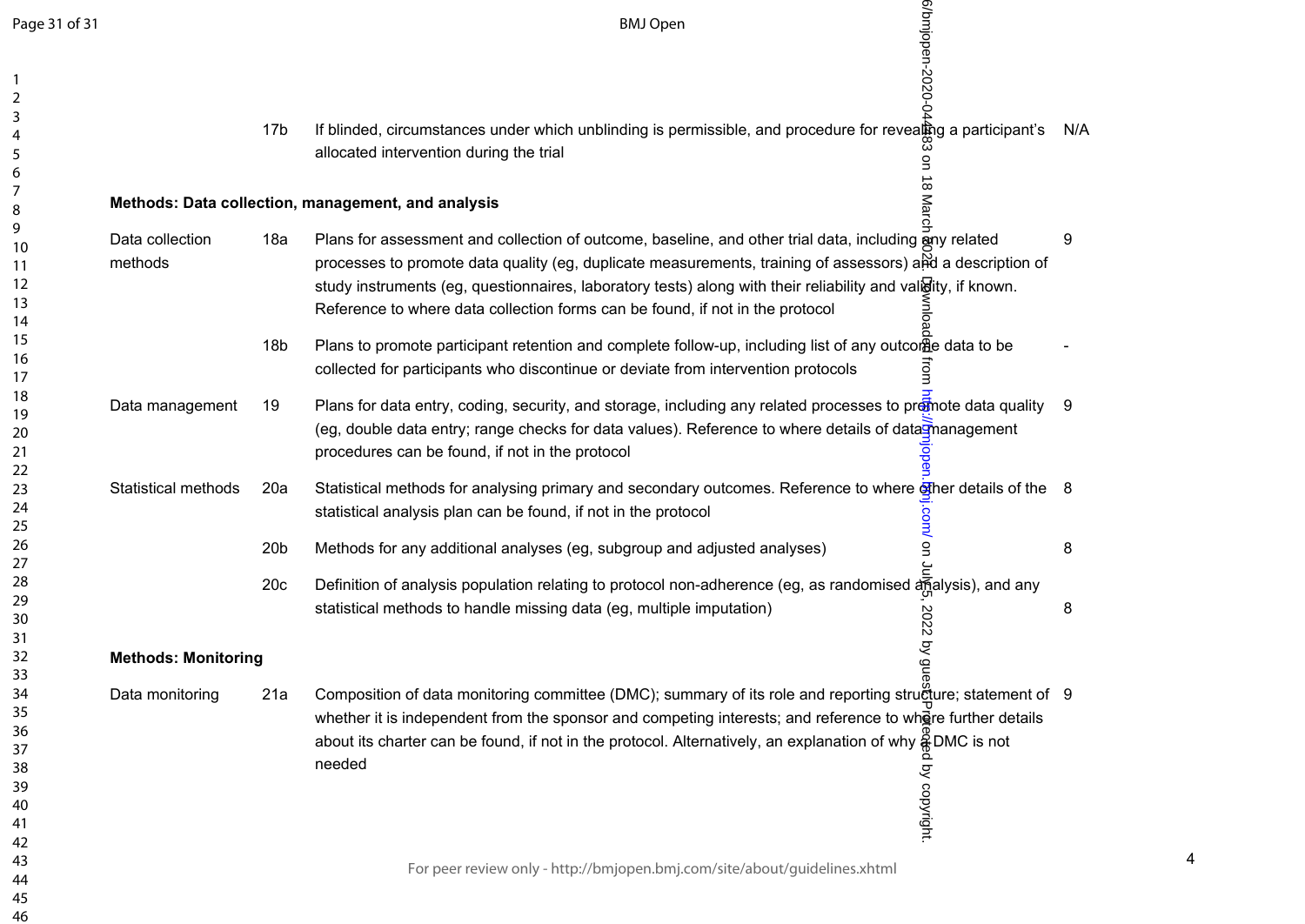Page 32 of 31

|                                 | <b>BMJ Open</b>                                                                                                                                                                                                                                 |                                        |
|---------------------------------|-------------------------------------------------------------------------------------------------------------------------------------------------------------------------------------------------------------------------------------------------|----------------------------------------|
| 21 <sub>b</sub>                 | Description of any interim analyses and stopping guidelines, including who will have access to these interim 9<br>results and make the final decision to terminate the trial                                                                    |                                        |
| 22                              | Plans for collecting, assessing, reporting, and managing solicited and spontaneously reported adverse<br>events and other unintended effects of trial interventions or trial conduct                                                            | 9                                      |
| 23                              | Frequency and procedures for auditing trial conduct, if any, and whether the process will ge independent<br>from investigators and the sponsor                                                                                                  | 9                                      |
| <b>Ethics and dissemination</b> |                                                                                                                                                                                                                                                 |                                        |
| 24                              | Plans for seeking research ethics committee/institutional review board (REC/IRB) approval                                                                                                                                                       | 10                                     |
| 25                              | Plans for communicating important protocol modifications (eg, changes to eligibility critera, outcomes,<br>analyses) to relevant parties (eg, investigators, REC/IRBs, trial participants, trial registries, journals,<br>regulators)<br>$\Phi$ | 10                                     |
| 26a                             | Who will obtain informed consent or assent from potential trial participants or authorised surrogates, and<br>how (see Item 32)                                                                                                                 |                                        |
| 26 <sub>b</sub>                 | Additional consent provisions for collection and use of participant data and biological spectimens in ancillary 10<br>studies, if applicable                                                                                                    |                                        |
| 27                              | How personal information about potential and enrolled participants will be collected, shared, and maintained 10<br>in order to protect confidentiality before, during, and after the trial<br>्र                                                |                                        |
| 28                              | Financial and other competing interests for principal investigators for the overall trial and a ach study site                                                                                                                                  | 10 <sup>°</sup>                        |
| 29                              | Statement of who will have access to the final trial dataset, and disclosure of contractual ggreements that<br>limit such access for investigators<br>by copyright                                                                              |                                        |
|                                 |                                                                                                                                                                                                                                                 | 6/bmjopen-2020-0<br>Download<br>ທ<br>공 |